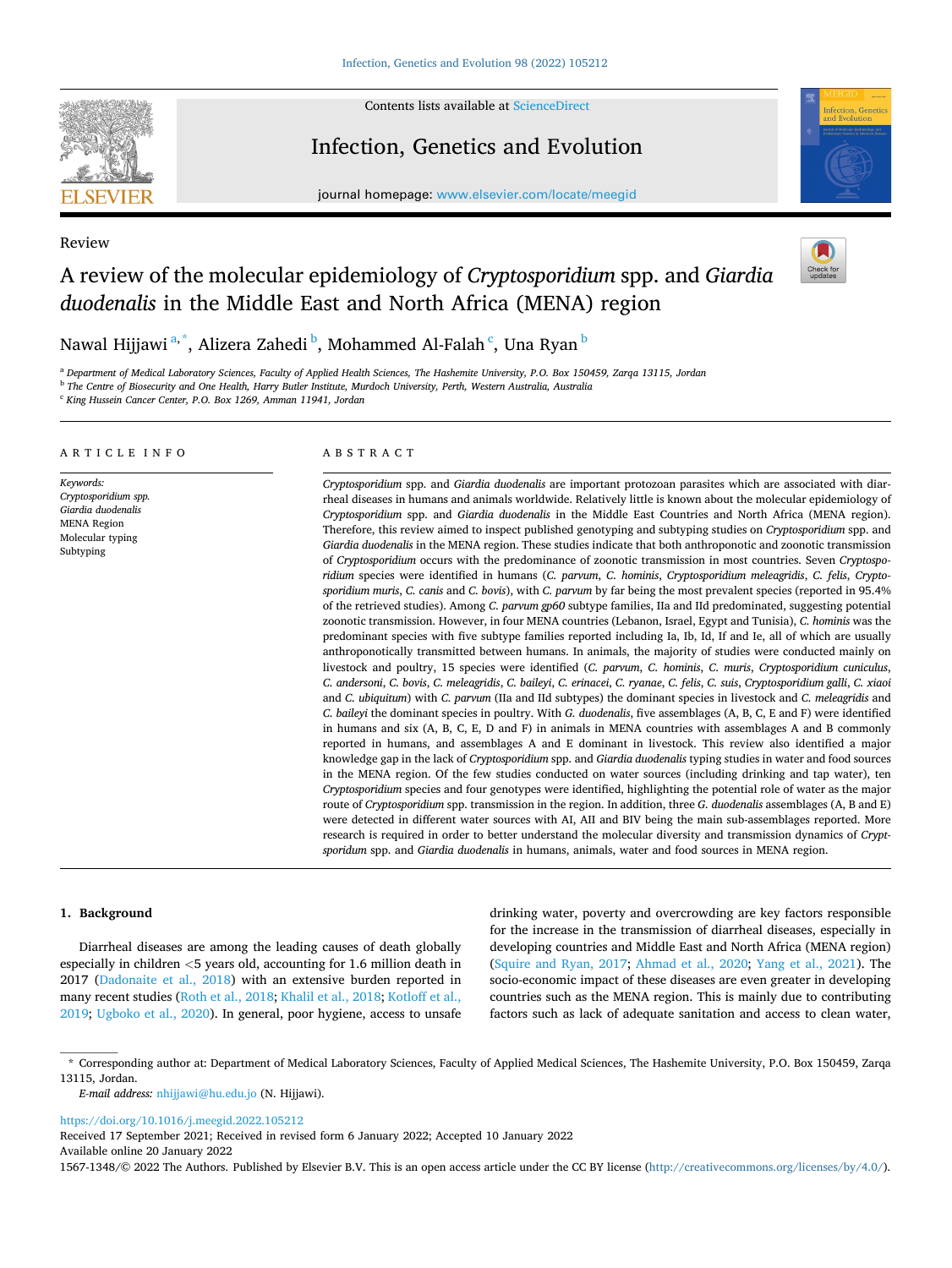lack of transport to medical facilities and a shortage of skilled health care workers and inadequate reporting and lack of surveillance systems ([WHO, 2016;](#page-27-0) [Ryan et al., 2017;](#page-26-0) [Squire and Ryan, 2017;](#page-27-0) [Ahmad et al.,](#page-22-0)  [2020\)](#page-22-0).

The protozoan parasites *Cryptosporidium* spp. and *Giardia duodenalis*  (syn. *Giardia lamblia* and *Giardia intestinalis*) are important causative agents of diarrhea in a wide range of vertebrates including humans, domestic and wild animals with a worldwide distribution [\(Ahmed et al.,](#page-22-0)  [2018;](#page-22-0) [Robertson et al., 2020;](#page-26-0) [Yang et al., 2021\)](#page-27-0). Both parasites are transmitted by the oral faecal route upon the ingestion of oocysts/cysts via contaminated food or drink, or through direct contact with infected persons (person-to-person transmission) or animals (zoonotic transmission) [\(Gorcea et al., 2020](#page-24-0); [Krumkamp et al., 2021](#page-25-0)). The Global Enteric Multicentre Studies (GEMS) has shown that *Cryptosporidium* is a major cause of moderate-to-severe diarrhea (MSD) and mortality in young children in African and Asian countries [\(Delahoy et al., 2018](#page-23-0); [Kotloff et al., 2019;](#page-25-0) [Levine et al., 2020](#page-25-0)). *Giardia duodenalis* infects approximately 200 million individuals worldwide ([Feng and Xiao,](#page-23-0)  [2011\)](#page-23-0), however asymptomatic infections are common and it has been inversely associated with MSD ([Kotloff et al., 2019](#page-25-0); [Messa Jr et al.,](#page-25-0)  [2021\)](#page-25-0), but is associated with irritable bowel and chronic fatigue syndromes ([Lalle and Hanevik, 2018\)](#page-25-0). In addition, both parasites are frequently associated with vomiting, weight loss, fever, abdominal pain and can result in growth stunting and cognitive impairment in children ([Berkman et al., 2002;](#page-23-0) [Rogawski et al., 2017;](#page-26-0) Iglói [et al., 2018](#page-24-0); Plutzer [et al., 2018\)](#page-26-0).

In animals, both parasites (*Cryptosporidium* spp. and *Giardia duodenalis*) can cause severe diarrhea and mortality, particularly in young ruminants, resulting in substantial economic losses [\(Innes et al., 2020](#page-24-0); [Santin, 2020;](#page-26-0) [Shaw et al., 2020](#page-27-0)). Currently, nitazoxanide is the only FDA approved drug to treat cryptosporidiosis but is ineffective in immunocompromised individuals [\(Fox and Saravolatz, 2005\)](#page-23-0). 5-nitroimidazoles and benzimidazoles derivatives, quinacrine, furazolidone, paromomycin and nitazoxanide have been approved for the treatment of human giardiasis, but treatment failures are increasingly common [\(Lalle and](#page-25-0)  [Hanevik, 2018](#page-25-0)). Halofuginone (Halocur) is approved in some countries to treat cryptosporidial infections in calves and lambs, while albendazole, fenbendazole, and paromomycin have been used to treat giardial infections in animals, however treatment outcomes are variable [\(Santin,](#page-26-0)  [2020\)](#page-26-0).

To date, 44 *Cryptosporidium* species and more than 100 genotypes have been recognised within the genus *Cryptosporidium,* with *C. hominis*  and *C. parvum* responsible for the majority of infections in humans ([Firoozi et al., 2019;](#page-23-0) [Zahedi and Ryan, 2020;](#page-27-0) [Guo et al., 2021;](#page-24-0) [Zahedi](#page-27-0)  [et al., 2021\)](#page-27-0). Other species and genotypes that have been reported in humans includes *C. andersoni*, *C. bovis*, *C. canis*, *Cryptosporidium cuniculus*, *C. ditrichi*, *C. erinacei*, *C. fayeri*, *C. felis*, *Cryptosporidium meleagridis*, *Cryptosporidium muris*, *C. scrofarum*, *C. suis*, *Cryptosporidium tyzzeri*, *C. ubiquitum*, *C. viatorum*, *C. xiaoi*, *Cryptosporidium* chipmunk genotype I, *Cryptosporidium* skunk genotype, *Cryptosporidium* horse genotype and *Cryptosporidium* mink genotype [\(Ryan et al., 2017;](#page-26-0) [Zahedi et al., 2016](#page-27-0); [Feng et al., 2018](#page-23-0); [Zahedi and Ryan, 2020](#page-27-0); [Braima et al., 2021\)](#page-23-0).

*Giardia duodenalis* is a species complex consisting of eight distinct assemblages (A–H); with assemblages A and B having a wide host range and being responsible for the majority of human giardiasis cases, while assemblages C, D, E, F, G and H are mostly considered to be more adapted to animals (domestic mammals, cats, rodents, and seals), however a few cases of assemblages C, D, E and F have been reported in humans [\(Broglia et al., 2013](#page-23-0); Strkolcová [et al., 2015](#page-27-0); [Scalia et al., 2016](#page-26-0); [Zahedi et al., 2017;](#page-27-0) Cacciò [et al., 2018](#page-23-0)). Assemblage A can be subtyped into sub-assemblages AI, AII, and AIII by multilocus sequence typing (MLST), with sub-assemblages AI and AII being major contributors to human and animal giardiasis worldwide, and sub-assemblage AIII more commonly infects hoofed animals (Cacciò [et al., 2018](#page-23-0)). Assemblage B has previously been subtyped into BIII, BIV but these groupings are now considered invalid ([Feng and Xiao, 2011](#page-23-0): [Brynildsrud et al., 2018\)](#page-23-0) and a

new typing system for Assemblage B has been developed [\(Seabolt et al.,](#page-26-0)  [2021\)](#page-26-0). However, for the purposes of this review, we have referred to BIII and BIV subtypes as they have been reported in the literature.

A recent excellent review examined the epidemiology of cryptosporidiosis in low and middle-income countries ([Yang et al., 2021\)](#page-27-0). In that study, a much wider range of countries was examined including Asia, Africa and South America in addition to some countries in the Middle East. The aim of the current review is to summarise available information on the molecular epidemiology of *Cryptosporidium* spp. and *Giardia duodenalis* in humans, animals and water/food samples specifically in the MENA region (defined below) and discuss the transmission dynamics particular to that region.

### **2. Search strategy**

For the purpose of this review, electronic databases consisted of published articles in databases including Google Scholar, ResearchGate, PubMed, ScienceDirect, Scopus and some relevant articles that were published in local journals were accessed. The screened articles which were published between 2005 and 2021 were included in the 20 countries which comprise the MENA region: Algeria, Bahrain, Egypt, Iran, Iraq, Israel, Jordan, Kuwait, Lebanon, Libya, Morocco, Oman, Palestine, Qatar, Saudi Arabia, Syria, Turkey, Tunisia, United Arab Emirates and Yemen. Although microscopy is still the international standard for detection of *Cryptosporidium* spp. and *Giardia duodenalis* in water and food samples, it cannot identify species and subtypes. Therefore, only studies which reported the detection, prevalence and or typing of *Cryptosporidium* spp. and *Giardia duodenalis* using molecular tools (PCRbased assays) in humans and animals were included. An exception to this search strategy was made for water and food samples as there were so few studies on these topics conducted in the MENA region that studies which screened by microscopy followed by molecular characterisation were included. In general the literature search strategy was limited to title, abstract and key words: *Cryptosporidium* or cryptosporidiosis, *Giardia duodenalis* or giardiasis, molecular prevalence, genotyping and subtyping (human, animal, water or food) for any country in MENA region.

A total of 65 and 68 peer reviewed research articles with a focus on molecular prevalence, characterisation, typing and subtyping of *Cryptosporidium* spp. and *Giardia duodenalis* in humans respectively in the MENA region were retrived from databases ([Tables 1](#page-2-0) and 2)*.* The highest number of articles for studies on the molecular analysis of *Cryptosporidium* spp. was retrieved from Iran (20) followed by Egypt (9), Iraq (7), Saudi Arabia (5), Lebanon (4), Jordan and Tunisia (3 each), Turkey, Kuwait, Qatar, United Arab Emirates, and Israel (2 each), Algeria, Palestine, Yemen and Syria (1 each), however, no studies were found for Oman, Bahrain, Libya and Morocco [\(Table 1](#page-2-0)). Regarding molecular analysis of *Giardia duodenalis* in the MENA region, the highest number of articles was retrived from Iran and Egypt (19 each), Iraq (12), Turkey (6), Algeria, Saudi Arabia and Jordan (2 each), Morocco, United Arab Emirates, Lebanon, Syria, Qatar and Yemen (1 each), with no studies found for Oman, Libya and Bahrain ([Table 2](#page-8-0)).

A total of 54 and 17 research articles were retrieved from databases that used molecular tools to study the prevalence and subtypes/assemblages of *Cryptosporidium* spp. and *Giardia duodenalis* in animals in MENA region, respectively ([Tables 3, 4](#page-13-0)). The highest number of *Cryptosporidium* articles was retrieved from Iran (17) followed by Egypt (11), Algeria (10), Iraq (7), Turkey (4), Jordan, Kuwait, Syria, Israel and Tunisia (1 each) and no studies could be found in the rest of 10 countries of MENA region. Only few studies from six countries in the MENA region used genotyping tools to study *Giardia duodenalis* in animals; with the highest number of studies conducted in Turkey (5) followed by Egypt (4), Iran (3), Algeria and Iraq (2 each) and one from Jordan (1).

Very few reports on the molecular characterisation and prevelance of *Cryptosporidium* spp. and *Giardia duodenalis* in water and enviromental samples in the MENA region were extracted from the databases (10 for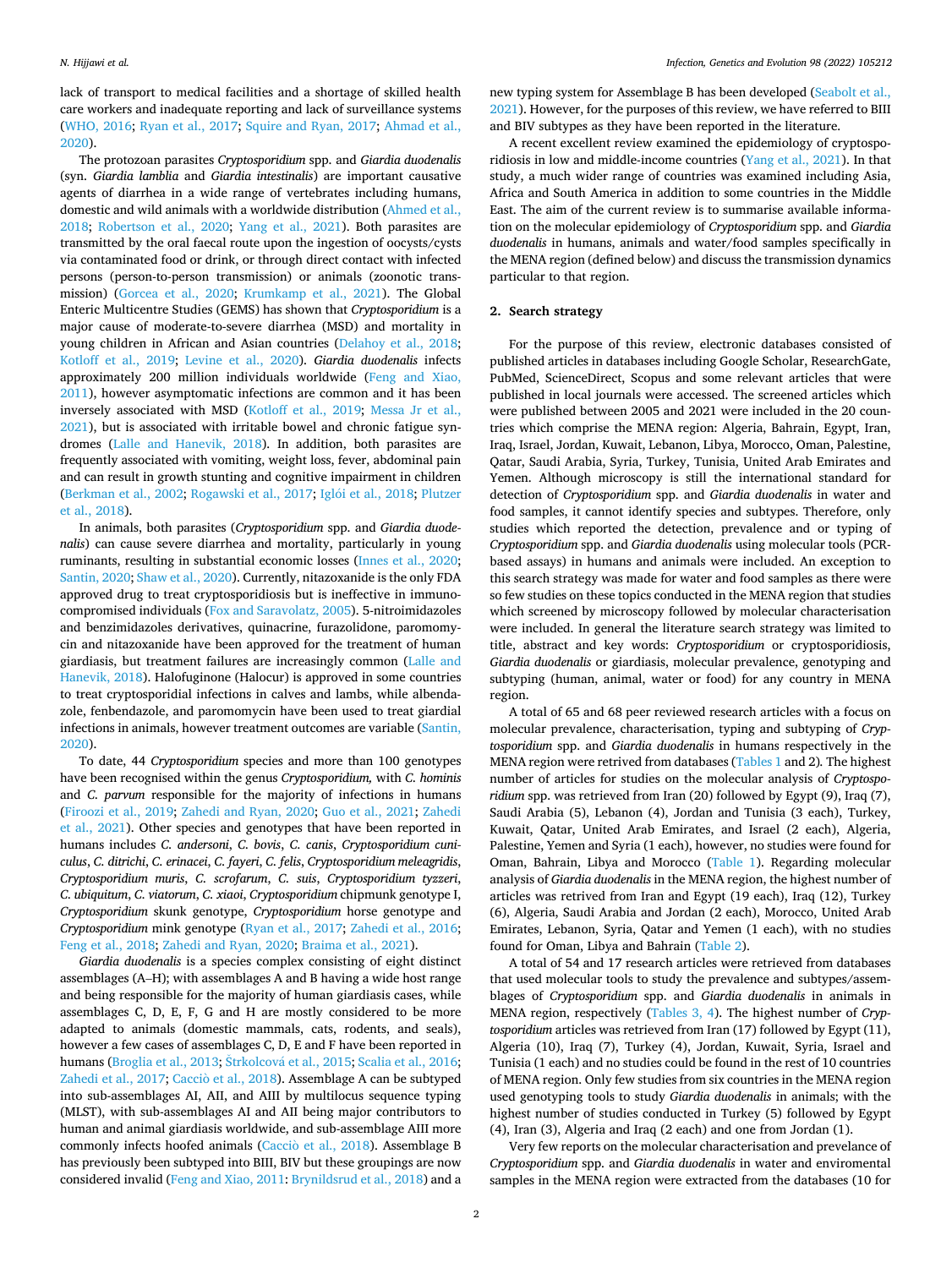<span id="page-2-0"></span>Molecular characterisation and prevalence of species and subtypes of *Cryptosporidium* in humans in countries of MENA region (2005–2021).

|         |                                                                               |                                 | $v$ , $p$ to $p$ or                                                                                  |                                                                            | $\sim$                                                                                                                                                                                                                |                              |
|---------|-------------------------------------------------------------------------------|---------------------------------|------------------------------------------------------------------------------------------------------|----------------------------------------------------------------------------|-----------------------------------------------------------------------------------------------------------------------------------------------------------------------------------------------------------------------|------------------------------|
| Country | Study population                                                              | Age group                       | Percentage positive for<br>Cryptosporidium based on<br>screening by PCR (No.<br>positive/No. tested) | Genotyping method<br>(Target gene)                                         | Species and subtypes (where<br>available) and their<br>percentage %                                                                                                                                                   | Reference                    |
| Algeria | $HIV/AIDSa$ infected patients                                                 | $< 10 - 90$<br>years old        | 9.4% (33/350)                                                                                        | $PCRb$ (18S rRNA <sup>c</sup><br>and $qp60d$ )<br>22 isolates<br>genotyped | C. parvum 68.2% (15/22)<br>IIa 31.8% (7/22)<br>IId 36.3% (8/22)<br>C. hominis 22.7% (5/22)<br>Ia $0.09\%(2/22)$<br>Ib 1.3% (3/22)<br>C. felis $0.09\%$ (2/22)                                                         | Semmani et al., 2020         |
| Egypt   | Patients with liver cirrhosis                                                 | $29-46$ years<br>old            | $3.3\% (2/60)$                                                                                       | Copro-nPCR/RFLP<br>assays <sup>e</sup> (COWP)                              | C. parvum 100%                                                                                                                                                                                                        | Abo-Mandil et al.,<br>2020   |
| Egypt   | Children with diarrhea                                                        | $< 8$ years old                 | 1.4% (8/585)                                                                                         | PCR-RFLP <sup>f</sup> (SSU-<br>$rRNAg$ and $qp60$ )                        | C. parvum 37.5% (3/8)<br>IIdA20G1 12.5% (1/8)<br>IIaA15G2R1 12.5% (1/8)<br>IIcA5G3a 12.5% (1/8)<br>C. hominis $62.5\%$ $(5/8)$<br>IbA6G3 25% (2/8)<br>IdA17 12.5% (1/8)<br>IdA24 12.5% (1/8)<br>IfA14G1R5 12.5% (1/8) | Naguib et al., 2018a         |
| Egypt   | Children                                                                      | $2-12$ years<br>old             | 14% (14/100)                                                                                         | PCR- RFLP (COWP <sup>h</sup> )                                             | C. parvum 28.6% (4/14)<br>C. hominis50% (7/14)<br>Mixed C. $parvum +$<br>C. hominis 21.4% (3/14)                                                                                                                      | Gharieb et al., 2018         |
| Egypt   | Children with and without<br>diarrhea                                         | NS <sup>1</sup>                 | 19.5% (84/431)                                                                                       | PCR-RFLP (HSP90 <sup>)</sup> )                                             | C. parvum 7.1% (6/84)<br>C. hominis 89.3% (75/84)<br>Failed to amplify 3.6% (3/<br>84)                                                                                                                                | El-badry et al., 2017        |
| Egypt   | Patients with and without<br>diarrhea                                         | $1-60$ years<br>old             | 19% (55/290)                                                                                         | Nested PCR-RFLP<br>(COWP and gp60)                                         | C. parvum 25% (5/20)<br>IIdA20G1<br>C. hominis 75% (15/20)                                                                                                                                                            | Ibrahim et al., 2016         |
| Egypt   | Children with diarrhea                                                        | $1-14$ years<br>old             | 11.63% (50/430)                                                                                      | PCR-RFLP (TRAP-C2<br>gene <sup>*</sup> )                                   | C. parvum 82% (41/50)<br>C. hominis $12\%$ (6/50)<br>Mixed C. parvum $+$<br>C. hominis $6\%$ (3/50)                                                                                                                   | Eraky et al., 2014           |
| Egypt   | Children with diarrhea                                                        | $3$ months - $8$<br>years old   | 10.9% (12/110)                                                                                       | Nested PCR-RFLP<br>(COWP)                                                  | C. hominis 88.9% (8/9)<br>1 isolate did not digest                                                                                                                                                                    | Sadek, 2014                  |
| Egypt   | Children with diarrhea                                                        | $<$ 10 years<br>old             | 49.1% (81/165)                                                                                       | Nested PCR and<br>PCR-RFLP (18S<br>$rDNA1$ and $qp60$ )                    | C. parvum 38.3%<br>IIa 50%<br>IIaA15G1R1<br>IIaA15G2R1<br>IId 50%<br>IIdA20G1<br>C. hominis 60.5%<br>Mixed C. parvum $+$ C. bovis<br>1.2%                                                                             | Helmy et al., 2013           |
| Egypt   | Patients with gastrointestinal<br>discomfort                                  | 1 month<br>$-70$ years<br>old   | 4.6% (18/391)                                                                                        | PCR-RFLP (COWP)<br>15 isolates<br>genotyped                                | C. parvum 20% (3/15)<br>C. hominis 60% (9/15)<br>Mixed infection 20% (3/15)                                                                                                                                           | Abd El Kader et al.,<br>2012 |
| Iran    | Patients with diarrhea                                                        | 1 day - 33<br>years old         | 12% (6/50)                                                                                           | Nested PCR (gp60)                                                          | C. parvum 100% (6/6)<br>IIdA14G1 83.3% (5/6)<br>IIdA15G1 16.7% (1/6)                                                                                                                                                  | Najafi-Asl et al.,<br>2020   |
| Iran    | Immunocompromised patients<br>(HIV/Cancer, and organ<br>transplants patients) | $>$ 15 years<br>old             | 3.46% (12/346)                                                                                       | Hemi-nested PCR<br>sequencing (SSU-<br>rRNA)                               | C. parvum 8.3% (1/12)<br>C. hominis $91.6\%$ (11/12)                                                                                                                                                                  | Izadi et al., 2020           |
| Iran    | Individuals with and without<br>tuberculosis (TB)                             | <b>NS</b>                       | 0.87% (3/342)                                                                                        | Nested PCR-RFLP<br>(gp60)                                                  | C. parvum 100% (3/3)<br>IIa 66.7% $(2/3)$<br>IId $33.3\%$ $(1/3)$                                                                                                                                                     | Taghipour et al.,<br>2019    |
| Iran    | Children with diarrhea                                                        | <b>NS</b>                       | 14.8% (27/182)                                                                                       | PCR-RFLP (SSU-<br>rRNA)                                                    | C. parvum 63% (17/27)<br>C. hominis 37% (10/27)                                                                                                                                                                       | Mohammadian et al.,<br>2019  |
| Iran    | Children with acute diarrhea                                                  | Children<br>$<$ 10 years<br>old | $0.91\% (7/764)$                                                                                     | Nested-PCR (18S<br>rRNA)                                                   | C. parvum                                                                                                                                                                                                             | Mirshekari et al.,<br>2019   |
| Iran    | HIV/AIDS patients                                                             | $<$ 18 years<br>old             | 10.8% (27/250)                                                                                       | Nested PCR-RFLP<br>$(18S\,rRNA)$                                           | C. parvum 70.37% (19/27)<br>C. hominis 25.93% (7/27<br>Cryptosporidium meleagridis<br>$3.7\%$ $(1/27)$                                                                                                                | Ghafari et al., 2018         |
| Iran    | Patients with gastrointestinal<br>complaints                                  | $22 - 90$ years<br>old          | 1.3% (17/1301)                                                                                       | Nested PCR (gp60)<br>17 isolates<br>genotyped                              | C. parvum 100%<br>IId 64.7% (11/17)<br>lldA26G1, lldA20G1<br>IIa 35.3% $(6/17)$<br>llaA15G2R1, llaA16G3R1                                                                                                             | Kiani et al., 2017           |
| Iran    |                                                                               | <b>NS</b>                       | $0.42\%$ (7/1685)                                                                                    | Nested PCR (gp60)                                                          |                                                                                                                                                                                                                       | Ranjbar et al., 2016         |
|         |                                                                               |                                 |                                                                                                      |                                                                            |                                                                                                                                                                                                                       | (continued on next page)     |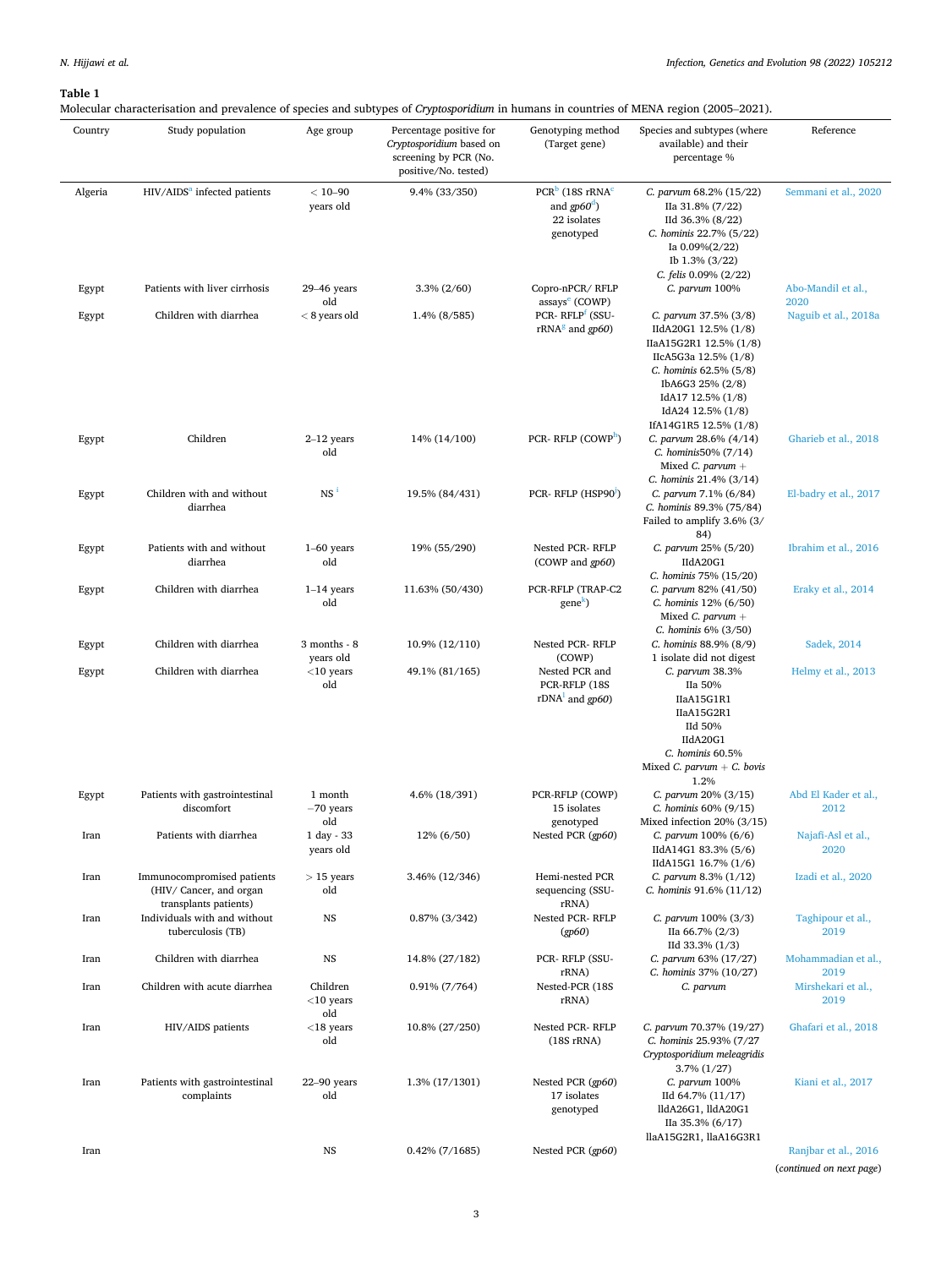## *Infection, Genetics and Evolution 98 (2022) 105212*

| Country | Study population                                         | Age group                               | Percentage positive for<br>Cryptosporidium based on<br>screening by PCR (No.<br>positive/No. tested) | Genotyping method<br>(Target gene)                             | Species and subtypes (where<br>available) and their<br>percentage %                                                                                                                                                                                                                                            | Reference                                 |
|---------|----------------------------------------------------------|-----------------------------------------|------------------------------------------------------------------------------------------------------|----------------------------------------------------------------|----------------------------------------------------------------------------------------------------------------------------------------------------------------------------------------------------------------------------------------------------------------------------------------------------------------|-------------------------------------------|
|         | Patients with gastrointestinal<br>complaints             |                                         |                                                                                                      |                                                                | C. parvum 100%<br>IIa 71.4% (5/7)<br>IIaA16G2R160% (3/5)<br>IIaA17G1R1 40% (2/5)<br>IId 28.6% (2/7), IIdA17G1d                                                                                                                                                                                                 |                                           |
| Iran    | Randomly collected samples                               | Birth-50<br>years old                   | $0.12\%$ (1/820)                                                                                     | Nested PCR (gp60)                                              | C. parvum 100%<br>Пa<br>ПаA16G2R1                                                                                                                                                                                                                                                                              | Shahdoust et al.,<br>2016                 |
| Iran    | Children with diarrhea                                   | <b>NS</b>                               | 2.74% (15/547)                                                                                       | Nested PCR (gp60)                                              | $C.$ parvum $100\%$<br>IIa 46.7% (7/15)<br>IIaA16G2R1 28.6% (2/7)<br>IIaA17G1R1 14.3% (1/7)<br>IIaA22G3R1 57.1% (4/7)<br>IId 53.3% (8/15)<br>IIdA17G1d 100% (8/8)                                                                                                                                              | Sharbatkhori et al.,<br>2015              |
| Iran    | Hospitalized children with<br>diarrhea                   | Average 3<br>years old                  | 1.76% (2/113)                                                                                        | Nested PCR (SSU-<br>rRNA)                                      | C. parvum 100%                                                                                                                                                                                                                                                                                                 | Mahdavi Poor et al.,<br>2015              |
| Iran    | Farm workers (96) and their<br>household members (326)   | NR                                      | 8.5% (63/422)                                                                                        | Nested PCR (18S<br>rRNA)                                       | C. parvum 78% (28/36)                                                                                                                                                                                                                                                                                          | Izadi et al., 2014                        |
| Iran    | Patients with gastroenteritis                            | <b>NS</b>                               | 2.3% (8/348)                                                                                         | Nested PCR-RFLP                                                | C. hominis 22% (8/36)<br>Cryptosporidium spp                                                                                                                                                                                                                                                                   | Gholami et al., 2014                      |
| Iran    | Children with diarrhea                                   | <b>NS</b>                               | 3.4% (29/850)                                                                                        | (SSU-rRNA)<br>Nested PCR (18S-<br>rRNA)                        | Cryptosporidium spp                                                                                                                                                                                                                                                                                            | Kuzehkanan et al.,<br>2011                |
| Iran    | Children with diarrhea                                   | NS                                      | 2.40% (19/794)                                                                                       | Nested PCR (gp60)                                              | C. parvum 89.47% (17/19)<br>IIa 35.3% (6/17)<br>IIaA15G2R1 35.3% (6/17)<br>IId 64.7% (11/17)<br>IIdA18G1 17.6% (3/17)<br>IIdA20G1a 41.2% (7/17)<br>IIdA15G1 5.9% (1/17)<br>C. hominis 10.52% (2/19)<br>IfA22G1                                                                                                 | Taghipour et al.,<br>2011                 |
| Iran    | Children with diarrhea                                   | <b>NS</b>                               | <b>NS</b>                                                                                            | Nested PCR (SSU-<br>rRNA and gp60)<br>25 isolates<br>genotyped | C. parvum 88% (22/25)<br>IIa 28% (7/22)<br>IIaA15G2R1 85.7% (6/7)<br>IIaA16G3R1 14.3% (1/7)<br>IId 60% (15/22)<br>IIdA15G1 6.67% (1/15)<br>IIdA18G1 20% (3/15)<br>IIdA20G1a 60% (9/15)<br>IIdA21G1a 6.67% (1/15)<br>IIdA26G1 6.66% (1/15)<br>C. hominis 12% (3/25)<br>IdA20 33.3% (1/3)<br>IfA22G1 66.7% (2/3) | Nazemalhosseini-<br>Mojarad et al., 2011a |
| Iran    | Children with diarrhea                                   | <b>NS</b>                               | 2.5% (12/469)                                                                                        | Nested PCR-RFLP<br>(TRAP-C2 gene)                              | C. parvum 83.3% (10/12)<br>C. hominis 8.3% (1/12)<br>Mixed C. hominis $+$<br>C. parvum $8.3\%$ (1/12)                                                                                                                                                                                                          | Nazemalhosseini-<br>Mojarad et al., 2011b |
| Iran    | Children with diarrhea                                   | $<$ 12 years<br>old                     | 2.45% (31/1263)                                                                                      | Nested PCR-RFLP<br>(SSU-rRNA)                                  | C. parvum 80.6% (25/31)<br>C. hominis 16.1% (5/31)<br>Mixed C. parvum $+$<br>C. hominis $3.2\%$ ( $1/31$ )                                                                                                                                                                                                     | Keshavarz et al.,<br>2008                 |
| Iran    | Patients with diarrhea                                   | $1-21$ years<br>old                     | <b>NS</b>                                                                                            | Nested PCR-RFLP<br>$(18S\,rRNA)$<br>21 isolates<br>genotyped   | C. parvum 81% (17/21)<br>C. hominis 19% (4/21)                                                                                                                                                                                                                                                                 | Pirestani et al., 2008                    |
| Iran    | Children with HIV and normal<br>children with diarrhea   | NS                                      | <b>NS</b>                                                                                            | Nested PCR-RFLP<br>$(18S$ rRNA $)$<br>15 isolates<br>genotyped | C. parvum 73.3% (11/15)<br>HIV patients $46.7(7/11)$<br>Normal children 36.4% (4/<br>11)<br>C. hominis 26.7 (4/15)<br>$HIV 7.1\% (1/4)$<br>Normal children 75% (3/4)                                                                                                                                           | Meamar et al., 2007                       |
| Iraq    | Patients with diarrhea                                   | NS                                      | 34% (34/100)                                                                                         | Nested PCR (18S<br>rRNA)                                       | C. parvum 100% (34/34)                                                                                                                                                                                                                                                                                         | Al-Yasary and Faraj,<br>2021              |
| Iraq    | Patients with gastroenteritis (1<br>year to $>40$ years) | $< 1$ year old<br>to $>40$ years<br>old | 35.63% (41/150)                                                                                      | Nested PCR (gp60)<br>10 isolates<br>genotyped                  | C. parvum 80%<br>IIa 80% (8/10)<br>IIaA15G2R1 20% (2/10)<br>and IIaA22G1R1 60% (6/<br>10)                                                                                                                                                                                                                      | Merdaw et al., 2018                       |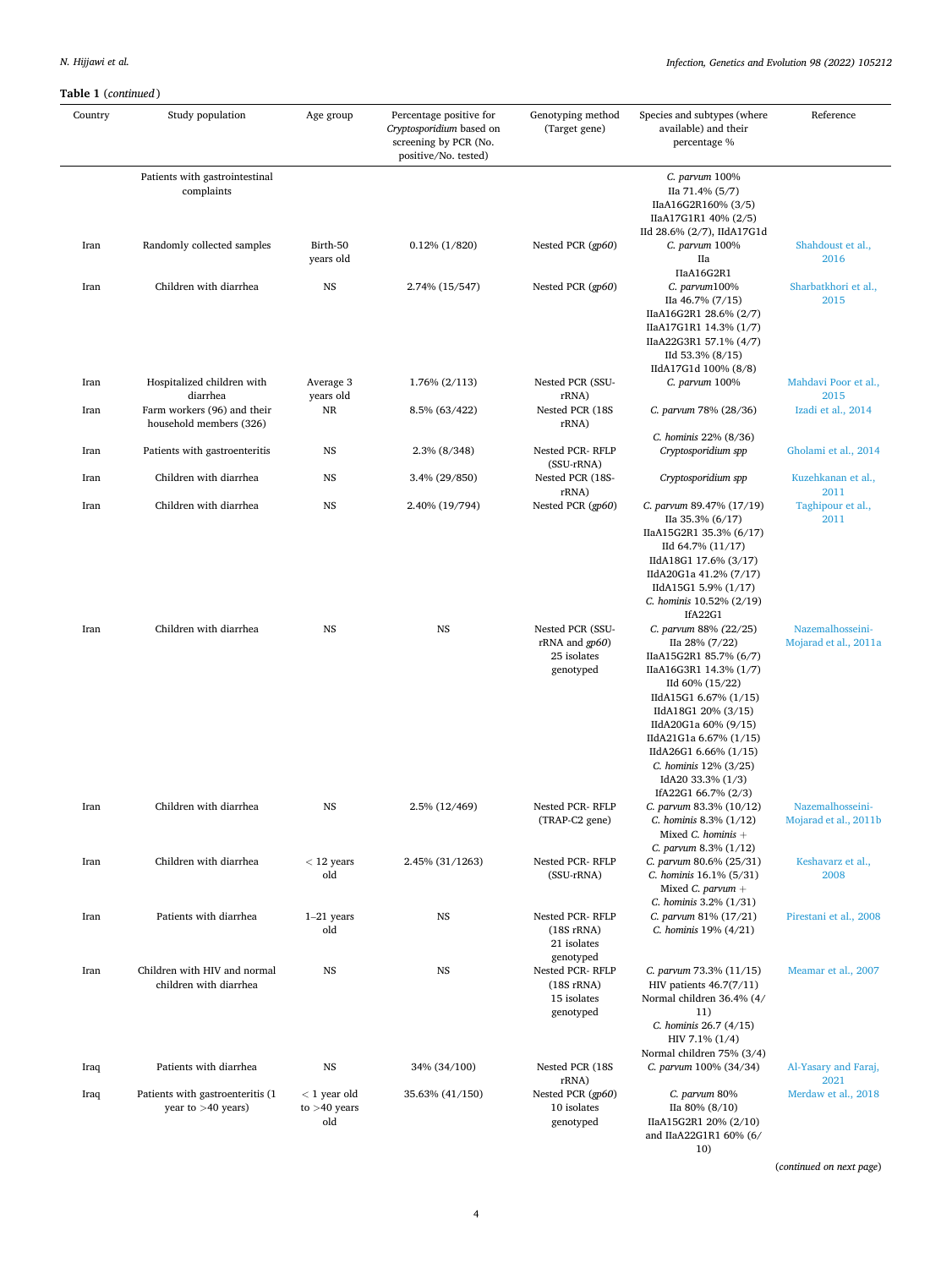| Country      | Study population                                                                       | Age group                                  | Percentage positive for<br>Cryptosporidium based on<br>screening by PCR (No.<br>positive/No. tested)                                                          | Genotyping method<br>(Target gene)                                                                       | Species and subtypes (where<br>available) and their<br>percentage %                                                                                                                                                                                                                                                                                                                                                                                                                                          | Reference                              |
|--------------|----------------------------------------------------------------------------------------|--------------------------------------------|---------------------------------------------------------------------------------------------------------------------------------------------------------------|----------------------------------------------------------------------------------------------------------|--------------------------------------------------------------------------------------------------------------------------------------------------------------------------------------------------------------------------------------------------------------------------------------------------------------------------------------------------------------------------------------------------------------------------------------------------------------------------------------------------------------|----------------------------------------|
|              |                                                                                        |                                            |                                                                                                                                                               |                                                                                                          | C. hominis 20%                                                                                                                                                                                                                                                                                                                                                                                                                                                                                               |                                        |
| Iraq         | Children with acute and<br>persistent diarrhea                                         | 1 month $<$ 1<br>year old                  | 18% (18/100)                                                                                                                                                  | RT-PCR (18S rRNA)                                                                                        | Ia 20% $(2/10)$<br>C. parvum                                                                                                                                                                                                                                                                                                                                                                                                                                                                                 | Jomah and Mallah,<br>2016              |
| Iraq<br>Iraq | NS<br>Children with diarrhea                                                           | <b>NS</b><br>$< 6$ months -<br>2 years old | 24% (12/50)<br>8.35% (39/467)                                                                                                                                 | PCR (HSP gene)<br>Nested and RT-PCR<br>$(18S$ <sub>rRNA</sub> $)$                                        | C. parvum<br>C. parvum 69.2% (27/39)<br>C. hominis 23.1% (9/39)<br>Mixed C. parvum $+ C$ .<br>hominis 5.1% (2/39)<br>Unknown isolate 2.6% (1/<br>39)                                                                                                                                                                                                                                                                                                                                                         | Ahmed et al., 2016<br>Abdul-Sada, 2015 |
| Iraq         | Children with diarrhea                                                                 | $<$ 5 years old                            | $6.25\%$ $(4/64)$                                                                                                                                             | Nested PCR (TRAP-<br>C <sub>2</sub> gene)                                                                | C. parvum75% (3/4)<br>Mixed C. parvum $+$<br>C. hominis $25\%$ (1/4)                                                                                                                                                                                                                                                                                                                                                                                                                                         | Jawad., 2015                           |
| Iraq         | Children with gastrointestinal<br>complains                                            | 5-15 years<br>old                          | 7.37% (7/95)                                                                                                                                                  | RT-PCR (NS)                                                                                              | C. parvum                                                                                                                                                                                                                                                                                                                                                                                                                                                                                                    | Shakir and Hussein,<br>2015            |
| Israel       | Hospitalized children after<br>diarrhea outbreak and sporadic<br>Cryptosporidium cases | Birth - 9<br>years                         | 23% (33/146)                                                                                                                                                  | Nested PCR (18S<br>$rRNA$ and $qp60$<br>36 isolates<br>genotyped.                                        | 33 isolates from an outbreak<br>C. parvum 11% (4/36)<br>IIdA20G 50% (2/4)<br>IIaA15G2R1 50% (2/4)<br>C. hominis 100%<br>IbA6G3 30% (10/30)<br>70% (23/30) IeAIIG3T3<br>36 sporadic Cryptosporidium<br>cases sequenced.<br>C. hominis 88.9% (32/36)<br>IeAIIG3T3 75% (24/32)<br>IdA16 21.9% (7/32)<br>IbA10G2 3.1% (1/32)                                                                                                                                                                                     | Grossman et al.,<br>2019               |
| Israel       | Hospitalized children with<br>gastrointestinal symptoms                                | $0.3 - 14$ years<br>old                    | 3.1% (9/291)                                                                                                                                                  | RT-PCR                                                                                                   | C. parvum 22% (2/9)<br>C. hominis 78% (7/9)                                                                                                                                                                                                                                                                                                                                                                                                                                                                  | Shaposhnik et al.,<br>2019             |
| Jordan       | Paediatric oncology patients and<br>paediatric non-oncology patients<br>with diarrhea  | $1-5$ years<br>old                         | 9.76% (29/297)<br>Paediatric oncology patients<br>13.75% (22/160)<br>Paediatric patients<br>5.1% (7/137)<br>29 isolates typed to species<br>and subtype level | Nested PCR<br>(18S rRNA and gp60)                                                                        | C. parvum (100%)<br>Paediatric oncology patients<br>IIaA16G2R1 4.5% (1/22)<br>IIaA17G2R1 95.5% (21/22)<br>Paediatric patients<br>IIaA16G2R1 28.6% (2/7)<br>IIaA17G2R1 71.4% (5/7)                                                                                                                                                                                                                                                                                                                            | Hijjawi et al., 2017                   |
| Jordan       | Hospitalized children with<br>gastrointestinal symptoms                                | 10 months -<br>56 years old                | 8.33% (4/48)                                                                                                                                                  | Quantitative PCR<br>(18S rRNA and gp60)                                                                  | C. parvum 50% (2/4)<br>IIdA20G1 50% (1/2)<br>IIaA15G2R1 50% (1/2)<br>C. hominis 50%, $(2/4)$<br>1bA9G3 50% (1/2)<br>1bA10G2R2 50% (1/2)                                                                                                                                                                                                                                                                                                                                                                      | Hijjawi et al., 2016a                  |
| Jordan       | Children suffering from<br>gastrointestinal illness                                    | 2 months -<br>12 years old                 | <b>NS</b>                                                                                                                                                     | Quantitative PCR<br>(18S rRNA and gp60)<br>44 isolates<br>genotyped<br>29 isolates subtyped<br>at $gp60$ | C. parvum 50% (22/44)<br>IIa 13.64% (3/22),<br>IIaA15G1R1 9.1% (2/22),<br>IIaA20G3R1 4.5% (1/22)<br>IIc $9.1\%$ (2/22)<br>IIcA5G3a 9.1% (2/22)<br>IId 36.4% (8/22)<br>IIdA14G1 4.5% (1/22)<br>IIdA20G1 22.7% (5/22)<br>IIdA24G1 4.5% (1/22)<br>IIdA291G 4.5% (1/22)<br>C. hominis 45.46% (20/44)<br>Ib 40% (8/20)<br>IbA6G3 15% (3/20)<br>IbA9G3 15% (3/20)<br>IbA10G2 5% (1/20)<br>IbA20G2 5% (1/20)<br>Id 35% (7/20)<br>IdA21 10% (2/20)<br>IdA24 25% (5/20)<br>C. meleagridis 2.27% (1/44)<br>IIIaA12G3R1 | Hijjawi et al., 2010                   |
| Kuwait       | Children with diarrhea                                                                 | $<$ 2 years -<br>16 years old              | 3.4% (83/2548)                                                                                                                                                | PCR-RFLP (18S<br>rRNA and gp60)                                                                          | C. canis 2.27% (1/44)<br>C. parvum 73.5% (61/83)<br>IId 32.8% (20/61)<br>IIa 47.5% (29/61)<br>IIc $19.7\%$ $(12/61)$<br>C. hominis 26.5% (22/83)<br>Ia 36.4% (8/22)                                                                                                                                                                                                                                                                                                                                          | Iqbal et al., 2011                     |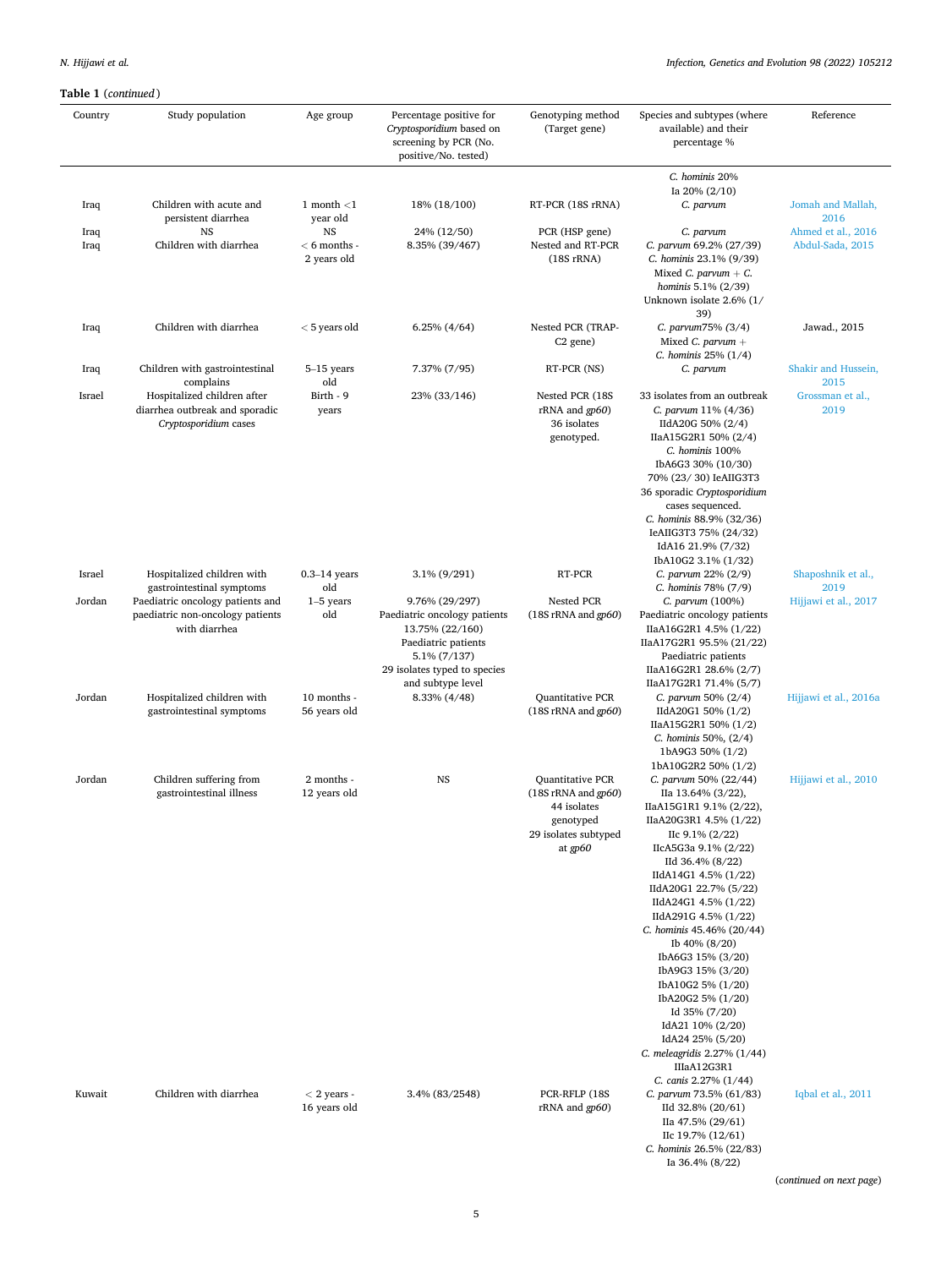| Country   | Study population                                                                                                                                                                      | Age group                   | Percentage positive for<br>Cryptosporidium based on<br>screening by PCR (No.<br>positive/No. tested)                                                                    | Genotyping method<br>(Target gene)                          | Species and subtypes (where<br>available) and their<br>percentage %                                                                                                                                                                                                                                                        | Reference                  |
|-----------|---------------------------------------------------------------------------------------------------------------------------------------------------------------------------------------|-----------------------------|-------------------------------------------------------------------------------------------------------------------------------------------------------------------------|-------------------------------------------------------------|----------------------------------------------------------------------------------------------------------------------------------------------------------------------------------------------------------------------------------------------------------------------------------------------------------------------------|----------------------------|
| Kuwait    | Children with diarrhea and<br>gastrointestinal symptoms                                                                                                                               | $1-19$ years<br>old         | $_{\rm NS}$<br>63 isolates genotyped                                                                                                                                    | PCR-RFLP and<br>nested PCR (SSU-<br>rRNA and gp60)          | ld 54.5% (12/22)<br>le $9.1\%$ (2/22)<br>Mixed C. parvum $+$<br>C. hominis 1.2% (1/83)<br>C. parvum 94% (59/63)<br>IId 49% (29/59)<br>IIa 47.5% (28/59)<br>7 other alleles IIc, IIf<br>C. hominis 4.8% (3/63)                                                                                                              | Sulaiman et al., 2005      |
| Lebanon   | Symptomatic hospitalized<br>patients and children                                                                                                                                     | <b>NS</b>                   | Total 10.4% (43/412)<br>Symptomatic hospitalized<br>patients 11% (18/163)<br>Children 10% (25/249)                                                                      | Nested PCR (18<br>rRNA and gp60)                            | Ib, Id, Ie<br>Mixed C. parvum $+ C$ .<br>hominis 1.6% (1/63)<br>C. parvum<br>IIaA15G1R1<br>IIaA15G2R1<br>C. hominis                                                                                                                                                                                                        | Osman et al., 2018         |
|           |                                                                                                                                                                                       |                             |                                                                                                                                                                         |                                                             | IdA19<br>IbA10G2<br>IaA10G2<br>IaA18R3                                                                                                                                                                                                                                                                                     |                            |
| Lebanon   | Patients with neoplasia/<br>adenocarcinoma (colon<br>neoplasia, stomach neoplasia)<br>compared with<br>patients without neoplasia but<br>with persistent gastrointestinal<br>symptoms | $18-92$ years<br>old        | Total 11% (24/218)<br>21% (15/72) Patients with<br>colon neoplasia/<br>adenocarcinoma<br>7% (9/146) Patients without<br>neoplasia but with<br>gastrointestinal symptoms | Real-time PCR (18S<br>rRNA)                                 | C. parvum 20.8% (5/24)<br>C. hominis 79.2% (19/25)                                                                                                                                                                                                                                                                         | Osman et al., 2017         |
| Lebanon   | School children                                                                                                                                                                       | $3-16$ years<br>old         | 10.4% (26/249)                                                                                                                                                          | Nested PCR (18<br>rRNA and gp60)                            | C. parvum 23% (6/20)<br>IIaA15G1R1<br>C. hominis 77% (20/26)<br>IaA18R3 20% (4/20)                                                                                                                                                                                                                                         | Osman et al., 2016         |
| Lebanon   | Patients presented with<br>gastrointestinal disorder                                                                                                                                  | $1-88$ years<br>old         | $9.2\%$ (15/163)                                                                                                                                                        | Nested PCR/<br>18 rRNA and gp60                             | IbA10G2 80% (16/20)<br>C. parvum 33.3% (5/15)<br>IIaA15G1R1 100% (5/5)<br>C. hominis 66.7% (10/15)                                                                                                                                                                                                                         | Osman et al., 2015         |
| Palestine | Patients with gastroenteritis                                                                                                                                                         | $1-36$ years<br>old         | <b>NS</b>                                                                                                                                                               | Nested PCR-RFLP<br>$(18S\,rRNA)$<br>30 samples<br>genotyped | IdA19 100% (10/10)<br>C. parvum                                                                                                                                                                                                                                                                                            | Hussein, 2011              |
| Qatar     | Asymptomatic Immigrants                                                                                                                                                               | $18-56$ years<br>old        | 4.5% (38/839)                                                                                                                                                           | qPCR-sequencing/<br>18S rRNA, gp60                          | C. parvum 79% (30/38)<br>IId (IIdA20G1b)<br>C. hominis 2.6% (1/38)<br>Ie (IeA12G3T3)<br>Mixed C. parvum $+$<br>C. hominis 10.5% (4/38)<br>Mixed C. parvum $+$                                                                                                                                                              | Boughattas et al.,<br>2019 |
| Qatar     | Hospitalized children with<br>chronic diarrhea                                                                                                                                        | Children $<$ 5<br>years old | 15.1% (90/580)                                                                                                                                                          | PCR-RFLP (18S<br>rRNA and gp60)                             | C. meleagridis 7.9% (3/38)<br>18S rRNA PCR-RFLP<br>C. parvum 92.22% (83/90)<br>C. hominis 4.44% (4/90)<br>C. meleagridis 1.11% (1/90)<br>Mixed C. parvum and<br>C. hominis 1.11% (1/90)<br>Mixed C. parvum $+$<br>C. meleagridis 1.11% (1/90)<br>gp60<br>35 isolates successfully<br>sequenced.<br>C. parvum 88.6% (31/35) | Boughattas et al.,<br>2017 |
|           |                                                                                                                                                                                       |                             |                                                                                                                                                                         |                                                             | Пd<br>IIdA20G1 71% (22/31)<br>IIdA19G2 3.2% (1/31)<br>IIdA18G2 3.2% (1/31)<br>IIdA18G1 6.5% (2/31)<br>IIdA17G1 9.7% (3/31)<br>IIdA16G1 3.2% (1/31)<br>IIdA14G1 3.2% (1/31)<br>C. hominis 11.4% (4/35)<br>Ib                                                                                                                |                            |
|           | Children with diarrhea                                                                                                                                                                |                             | 1.6% (22/1380)                                                                                                                                                          |                                                             | IbA9G3 75% (3/4)<br>IbA10G2 25% (1/4)                                                                                                                                                                                                                                                                                      | El-Malky et al., 2018      |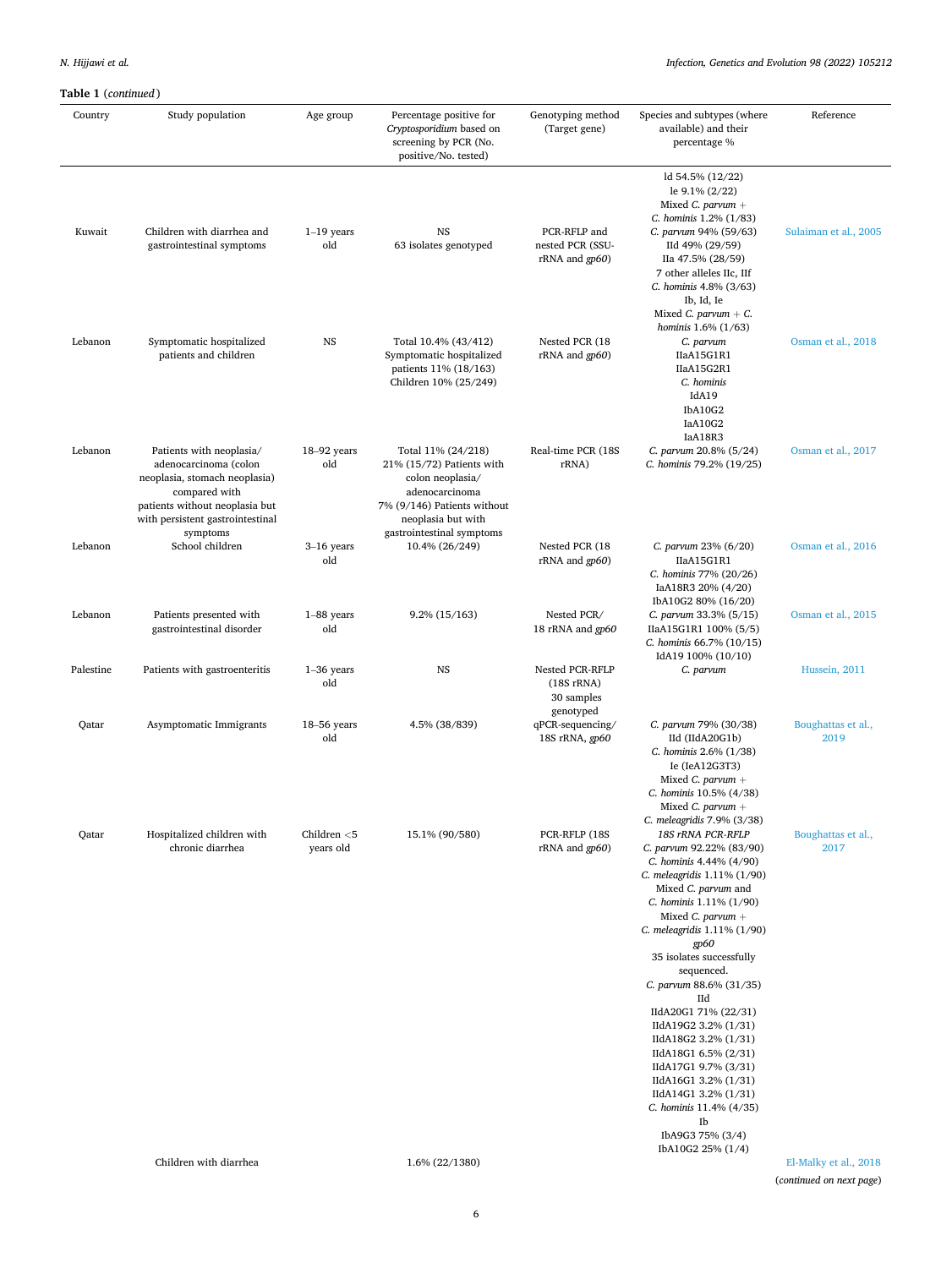### *Infection, Genetics and Evolution 98 (2022) 105212*

| Country                   | Study population                                                                  | Age group                  | Percentage positive for<br>Cryptosporidium based on<br>screening by PCR (No.<br>positive/No. tested) | Genotyping method<br>(Target gene)                                                          | Species and subtypes (where<br>available) and their<br>percentage %                                                                                                                                                                                                                                                                                                                                                                                                                                                                                                                                                                         | Reference                  |
|---------------------------|-----------------------------------------------------------------------------------|----------------------------|------------------------------------------------------------------------------------------------------|---------------------------------------------------------------------------------------------|---------------------------------------------------------------------------------------------------------------------------------------------------------------------------------------------------------------------------------------------------------------------------------------------------------------------------------------------------------------------------------------------------------------------------------------------------------------------------------------------------------------------------------------------------------------------------------------------------------------------------------------------|----------------------------|
| Saudi                     |                                                                                   | $1-14$ years               |                                                                                                      | PCR-RFLP (18S                                                                               | C. parvum 18.18% (4/22)                                                                                                                                                                                                                                                                                                                                                                                                                                                                                                                                                                                                                     |                            |
| Arabia<br>Saudi<br>Arabia | Children from different hospitals                                                 | old<br>$<$ 10 years<br>old | 11% (11/100)                                                                                         | rRNA)<br>AP-PCR sequencing<br>$(18S \, rRNA)$                                               | C. hominis 81.82% (18/22)<br>C. parvum 100% (11/11)                                                                                                                                                                                                                                                                                                                                                                                                                                                                                                                                                                                         | Shalaby et al., 2014       |
| Saudi<br>Arabia           | Young children                                                                    | <b>NS</b>                  | 8.1% (12/148)                                                                                        | Real-time PCR (18S<br>rRNA)                                                                 | C. parvum                                                                                                                                                                                                                                                                                                                                                                                                                                                                                                                                                                                                                                   | Elsafi et al., 2013        |
| Saudi<br>Arabia           | Asymptomatic children                                                             | <b>NS</b>                  | NS                                                                                                   | Nested PCR and<br>PCR-RFLP (18S<br>rRNA, COWP and<br>gp60<br>35 samples<br>genotyped        | C. parvum 42.9% (15/35)<br>C. hominis 37% (13/35)<br>C. meleagridis 2.9% (1/35)<br>Cryptosporidium muris 2.9%<br>(1/35)<br>Mixed C. $parvum + C$ .<br>hominis 2.9% (1/30)                                                                                                                                                                                                                                                                                                                                                                                                                                                                   | Al-Brikan et al., 2008     |
| Saudi<br>Arabia           | Children with diarrhea and<br>asymptomatic children                               | $<$ 2 years old            | 6.3% (103/1641)                                                                                      | PCR-RFLP<br>sequencing/(18S<br>rRNA, gp60 and<br><b>HSP70)</b><br>101 isolates<br>genotyped | C. parvum 78.2% (79/101)<br>IId, IIa, IIc<br>C. hominis 12.9% (13/101)<br>Ib, Ie                                                                                                                                                                                                                                                                                                                                                                                                                                                                                                                                                            | Areeshi, 2008              |
| Syria                     | Children with diarrhea                                                            | $<$ 5 years old            | $3.2\% (7/213)$                                                                                      | Nested PCR-RFLP<br>(SSU-rRNA)                                                               | C. parvum                                                                                                                                                                                                                                                                                                                                                                                                                                                                                                                                                                                                                                   | Kassouha et al., 2016      |
| Tunisia                   | Immunocomprimissed (Oncology<br>and HIV children) and<br>immunocompetent children | $<$ 5 years old            | 7.98% (42/526)                                                                                       | PCR-RFLP (18S)<br>rRNA and gp60)                                                            | C. parvum 45.24% (19/42)<br>IIa 42.1% (8/19)<br>IIaA15G2R1 26.3% (5/19)<br>IIaA14G2R1 5.26% (1/19)<br>IIaA16G2R15.26% (1/119)<br>IIaA20G1R1 5.26% (1/19)<br>IId 47.4% (9/19)<br>IIdA15G2R1 5.3% (1/9)<br>IIdA16G2R1 33.3% (3/9)<br>IIdA192R 5.3% (1/9)<br>IIdA22G2R1 44.4% (4/9)<br>IIc $10.5\%$ (2/19)<br>IIcA5G3 100% (2/2)<br>C. hominis 47.62% (20/42)<br>Ia 80% $(16/20)$<br>IaA26G1R1 35% (7/20)<br>IaA27G1R1 25% (5/20)<br>IaA28 G1R1 5% (1/20)<br>IaA23G1R1 5% (1/20)<br>IaA12R3 5% (1/20)<br>IaA11G1R1 5% (1/20)<br>C. meleagridis 4.76% (2/42)<br>IIIbA26G1R1 100% (2/2)<br>Mixed $C.$ hominis $+$<br>C. meleagridis 2.38% (1/42) | Essid et al., 2018         |
| Tunisia                   | Oncology and HIV children                                                         | $<$ 5 years old            | 7.63% (39/511)<br>(Only 37 samples were<br>genotyped)                                                | Nested PCR and<br>PCR-RFLP (18S<br>$rRNA$ and $qp60$ )                                      | C. parvum 43.24% (16/37)<br>C. hominis 48.65*% (18/37)<br>Ia 78% (14/18)<br>IaA26G1R1 38.9% (7/18)<br>IaA27G1R1 16.7% (3/18)<br>IaA28G1R1 5.6% (1/18)<br>IaA23G1R1 5.6% (1/18)<br>IaA12G1R1 5.6% (1/18)<br>IaA11G1R1 5.6% (1/18)<br>C. meleagridis 5.40% (2/37)<br>Mixed Cryptosporidium +<br>C. bieneusi 2.71% (1/37)                                                                                                                                                                                                                                                                                                                      | Essid et al., 2017         |
| Tunisia                   | Symptomatic and non-<br>symptomatic children                                      | $<$ 5 years old            | 1.7% (7/403)                                                                                         | Nested PCR and<br>PCR-RFLP (18S<br>rRNA and gp60)                                           | C. parvum 57.14% (4/7)<br>IIdA16G150% (2/4)<br>IIaA15G2R150% (2/4)<br>C. meleagridis 42.86 (3/7)                                                                                                                                                                                                                                                                                                                                                                                                                                                                                                                                            | Rahmouni et al.,<br>2014   |
| Turkey                    | Patients suffering from diarrhea<br>and gastroenteritis                           | 2 months-78                | 8.93% (5/56)                                                                                         | Nested PCR-RFLP                                                                             | C. parvum* 80% (4/5)<br>C. hominis 20% (1/5)                                                                                                                                                                                                                                                                                                                                                                                                                                                                                                                                                                                                | Yılmazer et al., 2017      |
| Turkey                    | School children                                                                   | years<br><b>NS</b>         | $0.56\%$ (4/707)                                                                                     | (SSU-rRNA)<br>Nested PCR-RFLP<br>(NS)                                                       | C. parvum 100% (4/4)                                                                                                                                                                                                                                                                                                                                                                                                                                                                                                                                                                                                                        | Tamer et al., 2007         |
| <b>UAE</b>                | Expatriate workers                                                                | $20-60$ years<br>old       | 16.3% (14/86)                                                                                        | PCR (18S rRNA)                                                                              | Cryptosporidium spp                                                                                                                                                                                                                                                                                                                                                                                                                                                                                                                                                                                                                         | Al-Rifai et al., 2019      |
| <b>UAE</b>                | Asymptomatic individuals                                                          | $25 - 40$<br>years old     | 19.4% (26/134)                                                                                       | RT- PCR (qPCR)<br>$(18S\,rRNA)$                                                             | Cryptosporidium spp                                                                                                                                                                                                                                                                                                                                                                                                                                                                                                                                                                                                                         | ElBakri et al., 2018       |
| Yemen                     | Patients attended the outpatient's<br>clinics in hospitals                        | $1-80$ years<br>old        | 9.9% (33/335)                                                                                        | Nested PCR (18 s<br>rRNA and gp60)                                                          | C. parvum 97.0% (32/33)<br>7 sequenced as IIaA15G2R1<br>C. hominis 3.0% (1/33)<br>IeA11G3T3                                                                                                                                                                                                                                                                                                                                                                                                                                                                                                                                                 | Alyousefi et al.,<br>2013a |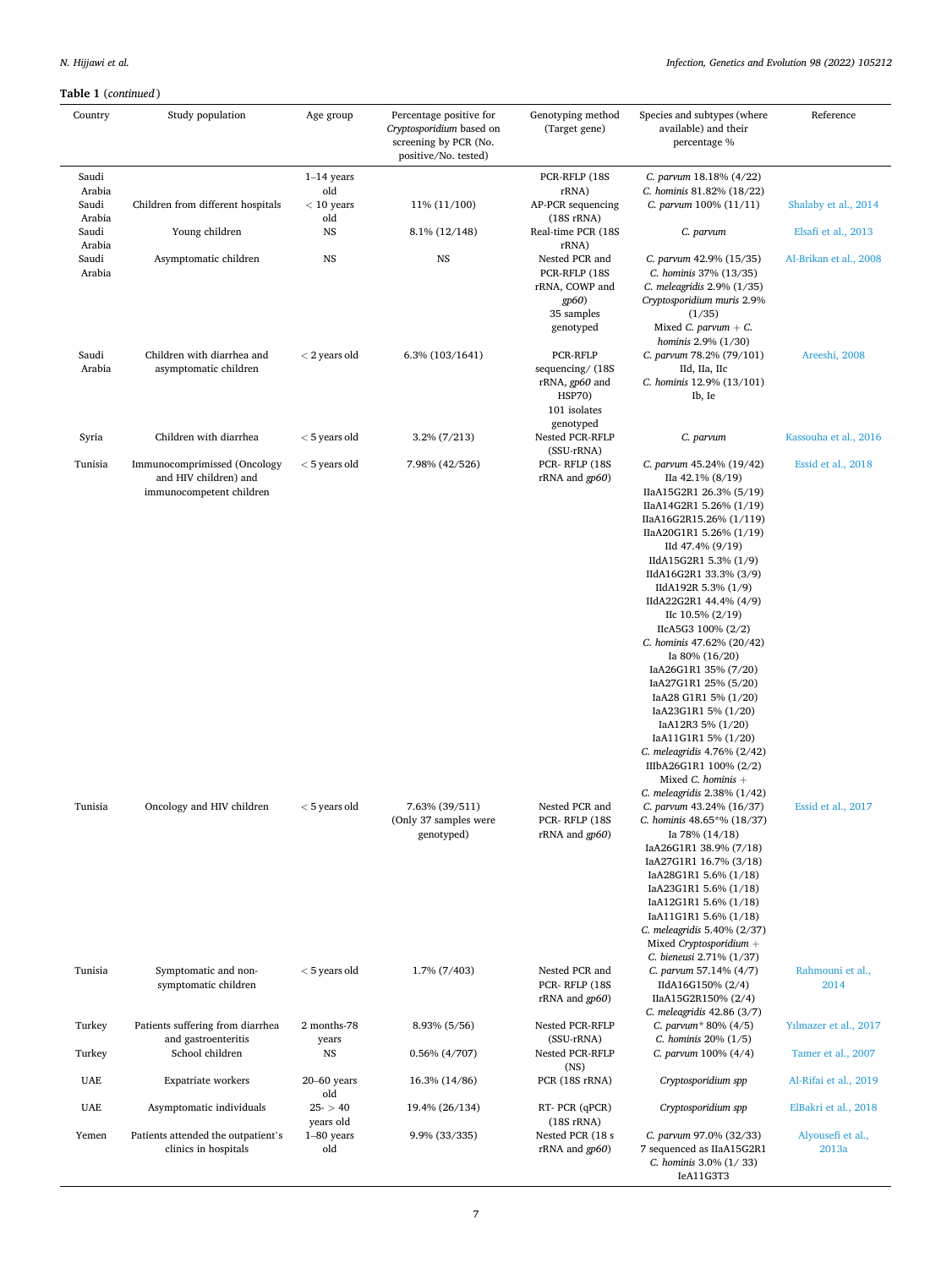- 
- <span id="page-7-0"></span> $^{\rm a}$  AIDS Acquired immunodeficiency Syndrome.<br> $^{\rm b}$  PCR, Polymerase Chain Reaction, PCR-RFLP, PCR restriction fragment length polymorphism.<br> $^{\rm c}$  18S rRNA, 18S ribosomal ribonucleic acid.<br> $^{\rm d}$  *gp60*, hyper-vari
- 
- 
- 
- 
- 
- $^{\rm h}$  COWP *Cryptosporidium* oocyst wall protein gene.  $^{\rm j}$  HSP70, heat shock protein 70.
- 
- $^{\rm k}$  TRAP-C1 gene, thrombospondin related adhesive protein 1 gene.  $^{\rm l}$  18S rDNA, 18S ribosomal deoxyribonucleic acid.  $^{\rm i}$  NS, not specified.
- 
- 

*Cryptosporidium* spp. and 9 for *Giardia duodenalis*). The highest number of *Cryptosporidium* articles was retrieved from Iran and Turkey (3 each), Tunisia (2) and one from Kuwait and one from Egypt ([Table 5](#page-19-0)). For *Giardia duodenalis* genotyping, two studies were retrieved from Egypt, Iran, Tunisia and Iraq and one from Turkey ([Table 6](#page-21-0)).

### **3. Diagnosis of** *Cryptosporidium* **spp. and** *Giardia duodenalis* **in the MENA region**

Routine diagnosis of *Cryptosporidium* spp. and *Giardia duodenalis* in different MENA countries relies mainly on morphological identification of the oocysts/cysts in faecal samples using microscopy, which undoubtedly contributes to the underdiagnosis and mis-diagnosis of these two parasites in the region [\(Hijjawi et al., 2010;](#page-24-0) [Squire and Ryan, 2017](#page-27-0); [Ahmed and Karanis, 2020\)](#page-22-0). Despite the relatively low cost for microscopic diagnosis, it is time consuming and lacks sensitivity and/or specificity and therefore immunological tools including enzyme-linked immunosorbent assay (ELISA) and immunochromatographic test are also employed ([Gerace et al., 2019;](#page-23-0) [Goudal et al., 2019](#page-24-0); [Dixon, 2021](#page-23-0); O'[Leary et al., 2021](#page-26-0)). The specificity and sensitivity of immunological tests for detecting these parasites however are variable [\(Lichtmanns](#page-25-0)[perger et al., 2019](#page-25-0); [Dixon, 2021\)](#page-23-0) and they cannot differentiate between different *Cryptosporidium* spp. and subtypes and *Giardia duodenalis* assemblages. Therefore, molecular tools, particularly PCR followed by restriction fragment length polymorphism (RFLP) and/or Sanger sequencing, are increasingly being used in many countries in the MENA region [\(Table 1\)](#page-2-0).

### *3.1. Molecular detection and prevalence of Cryptosporidium spp. and Giardia duodenalis in humans in MENA region*

Molecular characterisation is central to differentiating the sources of cryptosporidiosis and giardiasis, particularly in outbreaks ([Fan et al.,](#page-23-0)  [2019;](#page-23-0) [Rafiei et al., 2020](#page-26-0); [Yang et al., 2021](#page-27-0)). Commonly used genotyping tools for *Cryptosporidium* spp. in the MENA region are PCR and RFLP and/or sequence analysis of the most widely used and reliable locus, 18S rRNA [\(Table 1](#page-2-0)). A few studies have relied on other loci such as the heat shock 70 protein gene (*hsp-70*) [\(Areeshi, 2008](#page-22-0); [Ahmed et al., 2016](#page-22-0)), thrombospondin-related adhesive protein 2 (*trap-c2*) [\(Eraky et al., 2014](#page-23-0); [Jawad, 2015](#page-24-0)) and the *Cryptosporidium* oocyst wall protein gene (*cowp*) ([Al-Brikan et al., 2008](#page-22-0); [Abd El Kader et al., 2012;](#page-22-0) [Abo-Mandil et al.,](#page-22-0)  [2020\)](#page-22-0). In the majority of studies where subtyping of *Cryptosporidium*  spp. was performed, the glycoprotein 60 (*gp60*) gene was targeted ([Table 1](#page-2-0)), however a few studies used *hsp-70* and *trap-c2* loci for subtyping purposes ([Table 1](#page-2-0)). *Giardia* typing in the MENA region has been performed mostly using PCR/RFLP targeting the 18S rRNA, β-giardin (*bg*), glutamate dehydrogenase (*gdh*) and triose-phosphate isomerase (*tpi*) genes, either individually or two or three loci in combination ([Table 2](#page-8-0)).

Only a few studies have exclusively used molecular approaches (PCR) to report on the prevalence of *Cryptosporidium* spp. and *Giardia duodenalis* within human populations in the MENA region countries ([Tables 1](#page-2-0) and 2). In those studies, the prevalence of *Cryptosporidium* spp.

and *Giardia duodenalis* in humans within the regions ranged from 1.4%– 49.1% and from 1.5–60.4% for *Cryptosporidium* spp. and *Giardia duodenalis*, respectively [\(Tables 1](#page-2-0) and 2). The highest prevalence for *Cryptosporidium* (49.1%) was observed in Egypt among children and adults with diarrhea ([Helmy et al., 2013](#page-24-0)), followed by a study in Iraq (35.63%) in patients suffering from gastroenteritis [\(Al-Yasary and Faraj, 2021](#page-22-0)), however, the lowest prevalence (1.4%) was observed in Egypt among children with diarrhea [\(Naguib et al., 2018a](#page-25-0)). The prevalence of *Giardia duodenalis* was unexpectedly the highest among healthy expatriates in the UAE (60.4%) [\(ElBakri et al., 2014\)](#page-23-0), followed by an Iraqi study which reported a prevalence of 47.4% in children suffering from gastroenteritis ([Shakir and Hussein, 2015\)](#page-27-0), however the lowest prevalence (1.5%) was observed in adults and children in Egypt with gastrointestinal complaints ([El Basha et al., 2016](#page-23-0)).

### *3.2. Cryptosporidium species/subtypes and Giardia duodenalis assemblages reported in humans in the MENA region*

Seven species of *Cryptosporidium* infecting humans have been reported in the MENA region including *C. parvum*, *C. hominis*, *C. meleagridis*, *C. muris, C. felis*, *C. bovis* and *C. canis*, with *C. parvum* being the most prevalent species followed by *C. hominis* ([Table 1](#page-2-0)). *Cryptosporidium parvum* was reported in nearly all the analysed genotyping studies conducted in the MENA region (95.4%; 62/65 studies) apart from one study which reported only *C. hominis* in children with diarrhea in Egypt ([Sadek, 2014](#page-26-0)) and in other two studies where no species identification was performed ([Kuzehkanan et al., 2011;](#page-25-0) [Gholami et al., 2014](#page-24-0)). In particular, *C. parvum* was found to be the dominant species in Iran, Jordan, Syria, Kuwait, Qatar, Saudi Arabia, Yemen, and Algeria ([Table 1\)](#page-2-0). *Cryptosporidium hominis* was reported in 63% of the studies (41/65) and found to be the predominant species in Lebanon, Israel, Egypt and Tunisia [\(Table 1\)](#page-2-0). Mixed infections with *C. parvum* and *C. hominis* were reported in 18.5% (12/65) of the retrieved studies ([Table 1](#page-2-0)).

The third most prevalent species among humans in the MENA region was *C. meleagridis* 12.3% (8/65)*,* which was reported in eight studies ([Al-Brikan et al., 2008;](#page-22-0) [Hijjawi et al., 2010;](#page-24-0) [Rahmouni et al., 2014;](#page-26-0) [Essid](#page-23-0)  [et al., 2017, 2018; Boughattas et al., 2017, 2019; Ghafari et al., 2018](#page-23-0)). Other species of *Cryptosporidium* such as *C. bovis*, *C. canis*, *C. felis* and *C. muris* were reported sporadically in humans (one study each) [\(Al-](#page-22-0)[Brikan et al., 2008;](#page-22-0) [Hijjawi et al., 2010](#page-24-0); [Helmy et al., 2013](#page-24-0); [Semmani](#page-26-0)  [et al., 2020](#page-26-0)). A mixed infection of *C. bovis* with *C. parvum* was detected in a child with diarrhea in Egypt [\(Helmy et al., 2013](#page-24-0)), *C. canis* was detected in a child suffering from gastrointestinal illness in Jordan ([Hijjawi et al.,](#page-24-0)  [2010\)](#page-24-0), *C. felis* was reported in a HIV positive patient in Algeria [\(Sem](#page-26-0)[mani et al., 2020](#page-26-0)) and *C. muris* was detected in an asymptomatic child in Saudi Arabia [\(Al-Brikan et al., 2008\)](#page-22-0).

Subtyping analysis of *C. parvum* at the *gp60* locus in the MENA region identified four subtype families with subtype family IIa being the most dominant one in the region (reported in 18 studies) followed by IId (reported in 12 studies), while IIc and IIb were only reported in four and two studies, respectively [\(Table 1](#page-2-0)). The IIa subtype family is commonly reported in dairy calves, while the IId subtype family is more commonly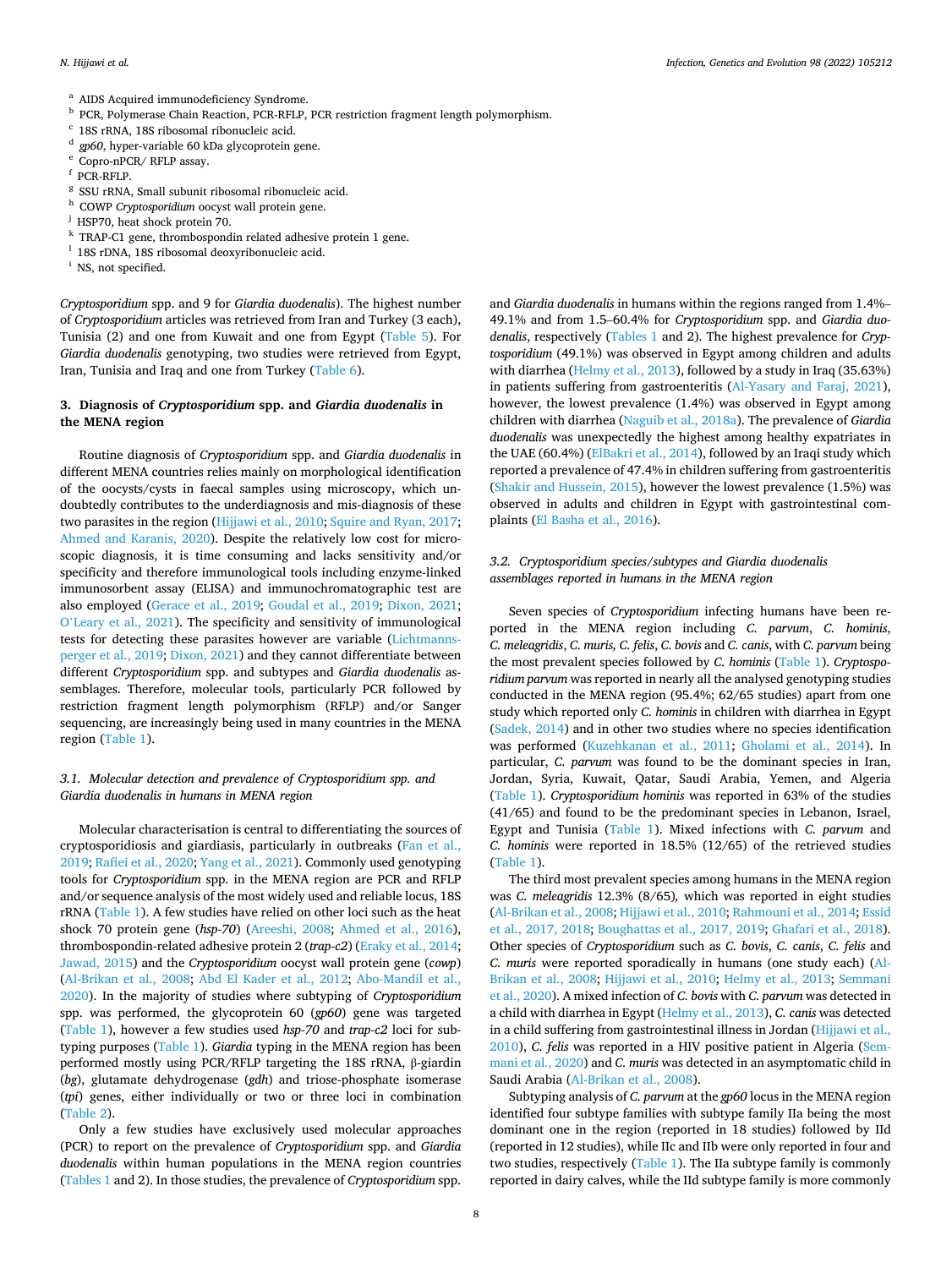<span id="page-8-0"></span>Molecular characterisation and prevalence of *Giardia duodenalis* and its assemblages in humans in countries of the MENA region (2005–2021).

| Country | Study population                                              | Age group                 | Percentage positive for Giardia<br>duodenalis based on screening by<br>PCR (No. positive/No. tested) | Genotyping method/<br>(Target gene)                                                | Giardia duodenalis<br>assemblages detected                                                                                                               | Reference                      |
|---------|---------------------------------------------------------------|---------------------------|------------------------------------------------------------------------------------------------------|------------------------------------------------------------------------------------|----------------------------------------------------------------------------------------------------------------------------------------------------------|--------------------------------|
| Algeria | Children and adults                                           | NS <sup>a</sup>           | <b>NS</b>                                                                                            | Real-time PCR <sup>b</sup> (18S<br>$rRNAc$ and $tpid$ )<br>48 samples<br>genotyped | A % 46% (22/48)<br>AII 100%<br>B % 54% (26/48)                                                                                                           | Belkessa et al.,<br>2020       |
| Algeria | School children with and without<br>diarrhea/gastroenteritis  | $6-11$ years<br>old       | <b>NS</b>                                                                                            | PCR-RFLF <sup>e</sup> $(bg^t)$<br>20 isolates<br>genotyped                         | A 70% (14/20)<br>B 30% (6/20)                                                                                                                            | Rebih et al., 2020             |
| Egypt   | Children                                                      | $2-16$ years<br>old       | <b>NS</b>                                                                                            | PCR (pi)                                                                           | A 15.8% (9/57)<br>B 36.8%% (21/57)<br>Mixed $A + B$ 47.4%%<br>(27/57)                                                                                    | Elhadad et al.,<br>2021        |
| Egypt   | Children with diarrhea                                        | $_{\rm NS}$               | <b>NS</b>                                                                                            | Hemi-nested PCR,<br>PCR-RFLP (tpi and<br>$gdh^s$<br>24 isolates<br>genotyped       | A (AII) 100% (24/24)                                                                                                                                     | Abd El-Latif et al.,<br>2020   |
| Egypt   | Symptomatic children                                          | 1 month - 15<br>years old | <b>NS</b>                                                                                            | Copro-nPCR (tpi)                                                                   | A 16.2% (6/37)<br>B 83.8% (31/37)                                                                                                                        | Mohamed et al.,<br>2020        |
| Egypt   | Children with and without<br>gastrointestinal symptoms        | $3-12$ years<br>old       | <b>NS</b>                                                                                            | Nested PCR (tpi)<br>35 isolates<br>genotyped                                       | A 45.7% (16/35)<br>B 31.4% (11/35)<br>Mixed $A + B$ 22.8%<br>(8/35)                                                                                      | Ahmad et al.,<br>2020          |
| Egypt   | Symptomatic patients                                          | $2-40$ years<br>old       | <b>NS</b>                                                                                            | Semi-nested PCR,<br>PCR-RFLP (gdh, tpi<br>and $bg)$                                | A 17.4% (4/23)<br>AI $(1/4)$<br>AII 75% (3/4)<br>B 69.6% (16/23)<br>BIII 80% (12/15)<br>BIV 26.7% (4/15)<br>2 isolates failed to<br>subtyped             | Ahmed et al.,<br>2019          |
| Egypt   | Patients with diarrhea                                        | $1-65$ years<br>old       | NS                                                                                                   | Nested PCR (tpi, gdh<br>and $bg)$<br>65 samples<br>genotyped                       | A(AII) 40% (26/65)<br>B 49.2% (32/65)<br>23 subtyped<br>BIII 95.7% (22/23)<br>BIV 4.3% (1/23)<br>Mixed $A + B$ 10.8%<br>(7/65)                           | Yu et al., 2019                |
| Egypt   | Children with diarrhea                                        | $< 8$ years old           | 11.3% (66/585)                                                                                       | Nested-PCR (tpi, gdh<br>and $bg)$                                                  | A (AII) 47% (31/66)<br>B 51.5% (34/66)<br>Mixed $A + B$ 1.5% (1/<br>66)                                                                                  | Naguib et al.,<br>2018a        |
| Egypt   | Children with and without<br>gastrointestinal symptoms        | $5-15$ years<br>old       | NS                                                                                                   | Nested IGS-PCR (bg)<br>60 isolates<br>genotyped                                    | Asymptomatic<br>children<br>A(AI) 66.6% (20/30)<br>AII 13.4% (4/30)<br>B 20% (6/30)                                                                      | Hussein et al.,<br>2017        |
|         |                                                               |                           |                                                                                                      |                                                                                    | Symptomatic<br>children<br>AI 53.3% (16/30)<br>B 40% (12/30)<br>Mixed AI + B $6.6\%$<br>(2/30)                                                           |                                |
| Egypt   | Children with diarrhea                                        | 2 months-18<br>years      | <b>NS</b>                                                                                            | Multiplex-PCR<br>(tpi)<br>25 isolates<br>genotyped                                 | A 28% (7/25)<br>B 72% (18/25)                                                                                                                            | Hussein et al.,<br>2016a       |
| Egypt   | Anaemic and non-anaemic children<br>suffering from giardiasis | 1-6 years old             | <b>NS</b>                                                                                            | $IGS-PCRh (IGS)$<br>ribosomal DNA<br>(rDNA))<br>88 isolates<br>genotyped           | A 55.7% (49/88)<br>AI 33.2% (29/88)<br>AII 22.6% (20/88)<br>B 40.9% (36/88)<br>Mixed AI + AII $1.1\%$<br>(1/88)<br>Mixed AI $+AII + B$<br>$2.3\%$ (2/88) | Hussein et al.,<br>2016b       |
| Egypt   | Children suffering from<br>gastrointestinal symptoms          | <b>NS</b>                 | 18.3% (42/229)                                                                                       | Nested PCR (tpi)                                                                   | Giardia duodenalis                                                                                                                                       | Ghieth et al., 2016            |
| Egypt   | Children with diarrhea                                        | $_{\rm NS}$               | 18.9% (224/1187)                                                                                     | Copro-nPCR-RFLP<br>(bg)                                                            | A 18.3% (41/224)<br>B 81.7% (183/224)                                                                                                                    | Ismail et al., 2016            |
| Egypt   | Children with gastrointestinal<br>complains                   | $1.5-12$ years<br>old     | <b>NS</b>                                                                                            | Nested PCR (tpi)<br>40 isolates                                                    | E 62.5% (25/40)                                                                                                                                          | Abdel-moein and<br>Saeed, 2016 |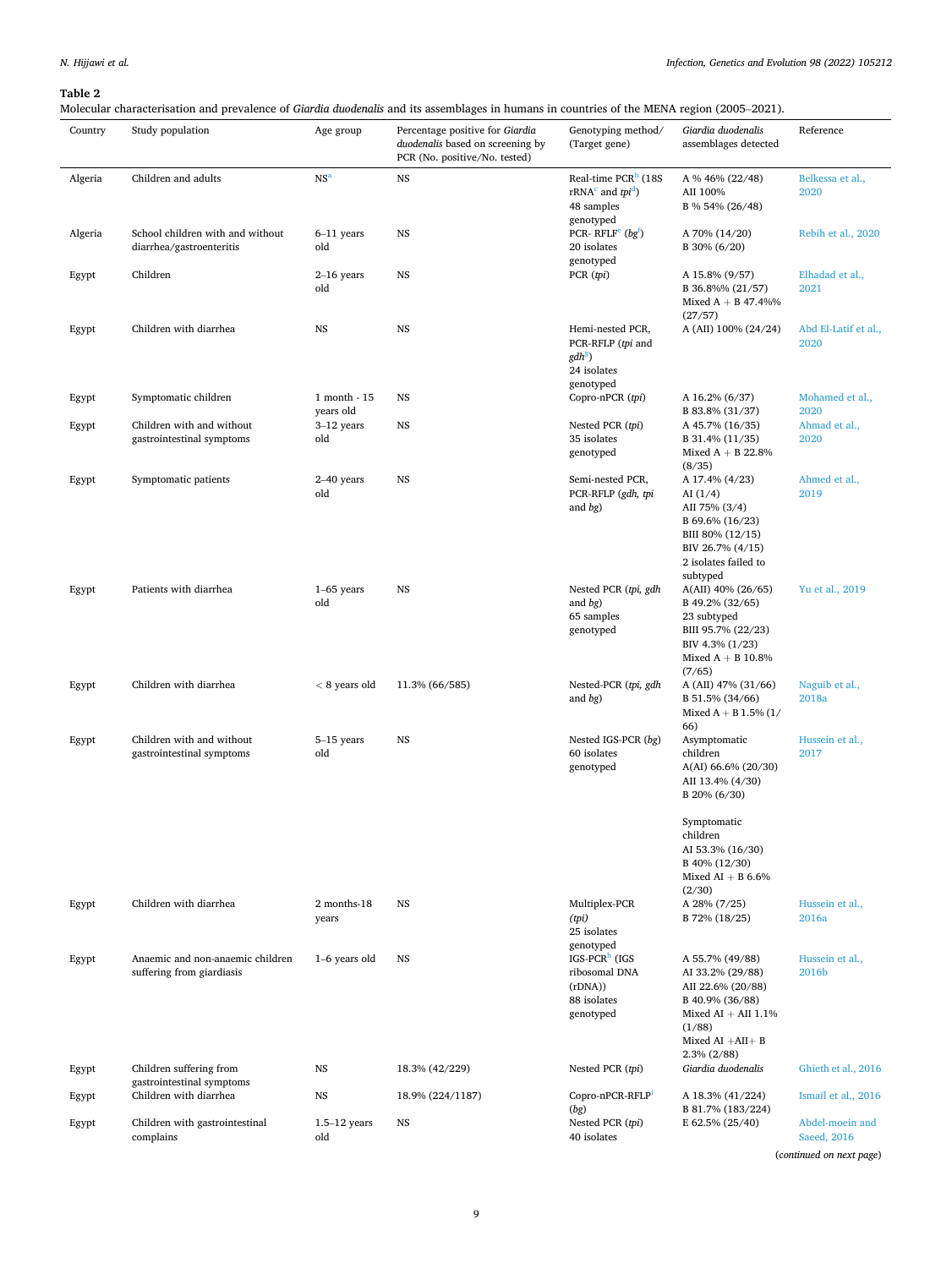| Country | Study population                                      | Age group                    | Percentage positive for Giardia<br>duodenalis based on screening by<br>PCR (No. positive/No. tested) | Genotyping method/<br>(Target gene)          | Giardia duodenalis<br>assemblages detected   | Reference                 |
|---------|-------------------------------------------------------|------------------------------|------------------------------------------------------------------------------------------------------|----------------------------------------------|----------------------------------------------|---------------------------|
|         |                                                       |                              |                                                                                                      | genotyped and                                |                                              |                           |
|         |                                                       |                              |                                                                                                      | sequenced                                    |                                              |                           |
| Egypt   | Children and adults with<br>gastrointestinal symptoms | 2-55 years<br>old            | 1.5% (60/400)                                                                                        | PCR-RFLP (bg)                                | A 36.7% (22/60)<br>B 63.3% (38/60)           | El Basha et al.,<br>2016  |
| Egypt   | Children complaining from acute or                    | 8 months                     | <b>NS</b>                                                                                            | Real-time PCR (tpi,                          | A (AII) 27.3% (21/                           | Fahmy et al., 2015        |
|         | chronic diarrhea                                      | $-16$ years old              |                                                                                                      | gdh and bg)                                  | 77)<br>B 70.1% (54/77)                       |                           |
|         |                                                       |                              |                                                                                                      |                                              | Mixed $A + B 2.6\% (2)$                      |                           |
| Egypt   | Children with diarrhea                                | $<$ 10 years old             | 21% (35/165)                                                                                         | Nested PCR (tpi, gdh                         | 77)<br>A (AI+AII) $16.7\%$ (3/               | Helmy et al., 2014        |
|         |                                                       |                              |                                                                                                      | and $bg$ )                                   | 18)                                          |                           |
|         |                                                       |                              |                                                                                                      | 18 isolates<br>sequenced (gdh)               | B 66.7% (12/18)<br>$E$ 11% (2/18)            |                           |
|         |                                                       |                              |                                                                                                      |                                              | Mixed $A + B 5.6\%$ (1/                      |                           |
|         |                                                       |                              |                                                                                                      |                                              | 18)                                          |                           |
| Egypt   | Children and adult with diarrhea                      | 2-70 years<br>old            | <b>NS</b>                                                                                            | Real-time PCR (18S<br>rDNA, tpi, gdh and bg) | A AII 6.67% (1/15)<br>$B(BIII + BIV) 86.66%$ | Soliman et al.,<br>2011   |
|         |                                                       |                              |                                                                                                      | 15 isolates                                  | (13/15)                                      |                           |
| Egypt   | Patient diagnosed with giardiasis                     | 4–65 years                   | NS                                                                                                   | genotyped<br>Nested real-time PCR            | C 6.67% (1/15)<br>AI 58.5% (24/41)           | Helmy et al., 2009        |
|         |                                                       | old                          |                                                                                                      | (pi)                                         | AII 17.1% (7/41)                             |                           |
|         |                                                       |                              |                                                                                                      |                                              | B 19.5% (8/41)<br>Mixed AII + B 5% $(2/$     |                           |
|         |                                                       |                              |                                                                                                      |                                              | 41)                                          |                           |
| Egypt   | Randomly selected samples                             | NS                           | 34.6% (18/52)                                                                                        | PCR (18S rRNA and<br>tpi)                    | A 5%<br><b>B</b> 80%                         | Foronda et al.,<br>2008   |
|         |                                                       |                              |                                                                                                      |                                              | E 15%                                        |                           |
| Iran    | Patients with intestinal disorders                    | NS                           | <b>NS</b>                                                                                            | PCR-HMC <sup>I</sup> (tpi)<br>69 isolates    | A(AI) 68.1% (47/69)<br>BIII 20.3% (14/69)    | Sepahvand et al.,<br>2020 |
|         |                                                       |                              |                                                                                                      | genotyped                                    | BIV 11.6% (8/69)                             |                           |
| Iran    | Patients with diarrhea                                | $8$ months $-5$<br>years old | $2.1\%$ (5/230)                                                                                      | PCR (bg)                                     | Giardia duodenalis                           | Abbasi et al., 2020       |
| Iran    | Patients with intestinal disorders                    | $18-60$ years                | NS                                                                                                   | Semi-nested-PCR                              | $Mixed AII + BIII$                           | Kialashaki et al.,        |
|         |                                                       |                              |                                                                                                      | (gdh)<br>21 isolates                         | 42.8% (9/21)<br>BIII 28.6% (6/21)            | 2020                      |
|         |                                                       |                              |                                                                                                      | genotyped                                    | AII 28.6%(6/21)                              |                           |
| Iran    | Patients with and without                             | $1 - 20$ years               | <b>NS</b>                                                                                            | Semi-nested-PCR                              | A (AII) 92.6% (38/                           | Mahmoudi et al.,          |
|         | gastrointestinal symptoms                             | old                          |                                                                                                      | (gdh)                                        | 41)<br>B (BIV) 7.4% (3/41)                   | 2020                      |
| Iran    | Individuals with and without                          | 2-75 years                   | <b>NS</b>                                                                                            | Nested PCR (18S                              | A 50% (12/24)                                | Rafiei et al., 2020       |
|         | gastrointestinal symptoms                             | old                          |                                                                                                      | rRNA, gdh, tpi and bg)                       | AII 41.7% (10/24)<br>AII/AIII 8.3% (2/24)    |                           |
|         |                                                       |                              |                                                                                                      |                                              | B 50% (12/24)                                |                           |
|         |                                                       |                              |                                                                                                      |                                              | BIII 25.0% (6/24)<br>BIII/BIV 20.8% (5/      |                           |
|         |                                                       |                              |                                                                                                      |                                              | 24)                                          |                           |
| Iran    | Patients suffering from giardiasis                    | 7-44 years                   | NS                                                                                                   | PCR (18S rRNA, gdh,                          | BIV 4.2% (1/24)<br>A (AII) 57.5% (23/        | Mirrezaie et al.,         |
|         |                                                       | old                          |                                                                                                      | and $bg$ )                                   | 40)                                          | 2019                      |
|         |                                                       |                              |                                                                                                      | 40 isolates<br>sequenced                     | B 42.5% (17/40)                              |                           |
| Iran    | Patients with and without                             | $0 - \geq 40$ years          | <b>NS</b>                                                                                            | Nested PCR (gdh and                          | A (AII) 78.2% (18/                           | Kashinahanji              |
|         | gastrointestinal symptoms                             | old                          |                                                                                                      | tpi)                                         | 23)<br>B 21.7% (5/23)                        | et al., 2019              |
| Iran    | Food handlers                                         | 30-60 yeas                   | <b>NS</b>                                                                                            | PCR (gdh)                                    | A 65% (AII)                                  | Shahnazi et al.,          |
|         |                                                       | old                          |                                                                                                      | 17 isolates                                  | B 35% (BIII)                                 | 2019                      |
| Iran    | Individuals with HIV or cancer and                    | 9 months - 71                | 5.53% (11/199)                                                                                       | genotyped<br>Nested PCR (tpi and             | AI 54.5% (6/11)                              | Nooshadokht               |
|         | immunocompetent subjects                              | years old                    |                                                                                                      | gdh)                                         | AII 27.3% (3/11)<br>Mixed AI + B 19% $(2/$   | et al., 2017              |
|         |                                                       |                              |                                                                                                      |                                              | 11)                                          |                           |
| Iran    | Random samples from health centers                    | 3-78 years                   | <b>NS</b>                                                                                            | Nested PCR (tpi)                             | A (AII) 58.3% (35/                           | Rahimian et al.,          |
|         | and laboratories                                      | old                          |                                                                                                      |                                              | 60)<br>B 28.3% (17/60)                       | 2018                      |
|         |                                                       |                              |                                                                                                      |                                              | BIII 82.3% (14/17)                           |                           |
|         |                                                       |                              |                                                                                                      |                                              | BIV 17.7% (3/17)<br>Mixed $A + B$ 11.6%      |                           |
|         |                                                       |                              |                                                                                                      |                                              | (7/60)                                       |                           |
| Iran    | Children from day care centers                        | $1-7$ years old              | NS                                                                                                   | PCR (18S rRNA and                            | A (AII) 55.6% (5/9)                          | Kasaei et al., 2018       |
|         |                                                       |                              |                                                                                                      | tpi)<br>9 isolates genotyped                 | 4 isolates untypable                         |                           |
|         |                                                       |                              |                                                                                                      | at<br>(18S rRNA) and 8 at                    |                                              |                           |
|         |                                                       |                              |                                                                                                      | tрi                                          |                                              |                           |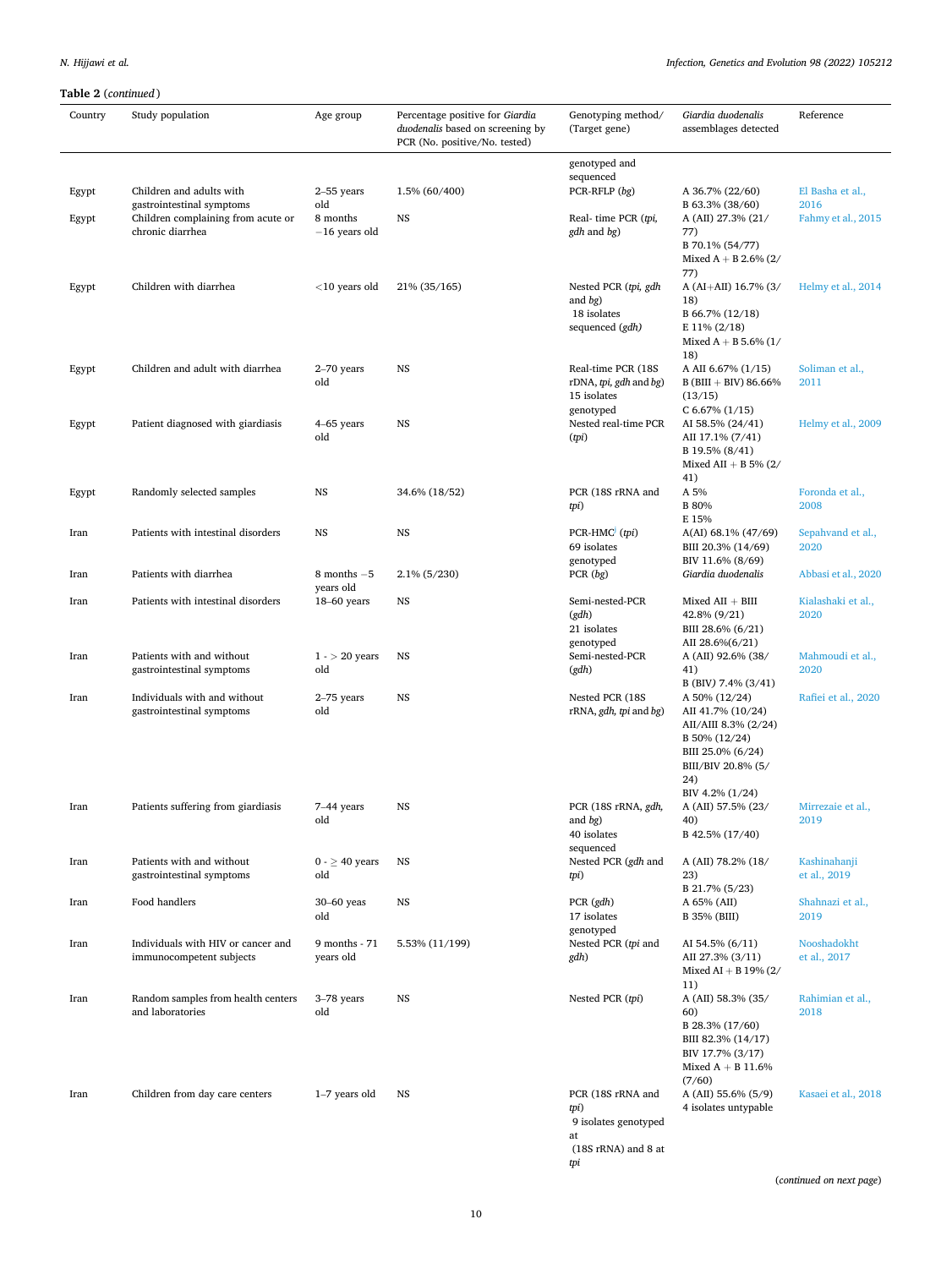| Country | Study population                                                                           | Age group                                | Percentage positive for Giardia<br>duodenalis based on screening by<br>PCR (No. positive/No. tested) | Genotyping method/<br>(Target gene)                                | Giardia duodenalis<br>assemblages detected                                                                                                                                                  | Reference                                               |
|---------|--------------------------------------------------------------------------------------------|------------------------------------------|------------------------------------------------------------------------------------------------------|--------------------------------------------------------------------|---------------------------------------------------------------------------------------------------------------------------------------------------------------------------------------------|---------------------------------------------------------|
| Iran    | Food-handlers                                                                              | $19-46$ years<br>old                     | <b>NS</b>                                                                                            | PCR-RFLP (gdh)                                                     | A (AII) 54.5% (24/<br>44)<br>B 20.5% (9/44)<br>BIII 15.9% (7/44)<br>BIV 4.6% (2/44)<br>Mixed AII $+$ B 25%                                                                                  | Hooshyar et al.,<br>2017                                |
| Iran    | Patients with gastrointestinal<br>complaints                                               | NS                                       | <b>NS</b>                                                                                            | Semi-nested PCR<br>(gdh)<br>40 isolates<br>genotyped               | (11/44)<br>A (AII) 80% (32/40)<br>B 20% (8/20)<br>BIII 37.5% (3/8)<br>BIV 12.5% (1/8)<br>Mixed BIII $+$ BIV 50%<br>(4/8)                                                                    | Rayani et al.,<br>2017                                  |
| Iran    | Patients with gastrointestinal<br>complaints                                               | $< 6$ years old<br>$-$ > 50 years<br>old | <b>NS</b>                                                                                            | Nested PCR (tpi)                                                   | A 52% (12/23)<br>AI $(4/12)$<br>AII $(8/12)$<br>B 48% (11/23)<br>BIII 45% (5/11)<br>BIV 36% (4/11)<br>Novel assemblage B<br>18% (2/11)                                                      | Bahrami et al.,<br>2017                                 |
| Iran    | Microscopically positive sample<br>from laboratories                                       | 5 months - 70<br>years old               | <b>NS</b>                                                                                            | PCR (tri)<br>67 isolaes genotyped                                  | A 59.70% (40/67)<br>B 37.3% (25/67)<br>Mixed $A + B$ 2.98%<br>(2/67)                                                                                                                        | Pestechian et al.,<br>2014                              |
| Iran    | Patients with gastrointestinal<br>discomfort                                               | NS                                       | <b>NS</b>                                                                                            | PCR $(18S rDNAk$ and<br>gdh)                                       | A(AII) 80% (23/50)<br>Mixed BIII + BIV 20%<br>(8/50)                                                                                                                                        | Rayani et al.,<br>2014                                  |
| Iran    | Symptomatic ( $n = 50$ ) and<br>asymptomatic cases $(n = 50)$<br>confirmed with giardiasis | 4-65 years<br>old                        | <b>NS</b>                                                                                            | Semi-nested PCR-<br>RFLP (gdh)<br>100 samples Giardia<br>genotyped | Asymptomatic (50)<br>Mixed AII and BIII<br>64% (32/50)<br>BIII 26% (13/50)<br>AII 10% (5/50)<br>Symptomatic (50)<br>54% (27/50)<br>$Mixed AII + BIII$<br>AII 18% (9/50)<br>BIII 28% (14/50) | Rafiei et al., 2013                                     |
| Iran    | Symptomatic children                                                                       | $<$ 15 years old                         | <b>NS</b>                                                                                            | Semi-nested PCR-<br>RFLP (gdh)<br>50 isolates<br>genotyped         | A (AII) 10% (5/50)<br>B 16% (8/50)<br>Mixed AII + B $74%$<br>(37/50)                                                                                                                        | Roointan et al.,<br>2013                                |
| Iran    | Diagnosed giardiasis patients                                                              | 6 months<br>$-65$ years old              | <b>NS</b>                                                                                            | Semi-nested PCR and<br>PCR-RFLP/<br>gdh                            | A(AII) 74.4% (128/<br>172)<br>BIII 17.4% (30/172)<br>BIV 3.5% (6/172)<br>Mixed AII $+$ BIV 4.7%<br>(8/172)                                                                                  | Sarkari et al.,<br>2012                                 |
| Iraq    | Patients suffering from acute<br>diarrhea                                                  | 2-72 years<br>old                        | 27.7% (23/101)                                                                                       | PCR (pi)                                                           | A 21.7% (5/23)<br>B 78.2% (18/23)                                                                                                                                                           | Al-Ani et al., 2020                                     |
| Iraq    | Patients with gastrointestinal tract<br>disturbance                                        | NS                                       | 10.7% (80/750)                                                                                       | Nested PCR (18S<br>RNA and tpi)                                    | A 22.5% (18/80)<br>B 52.5% (42/80)<br>Mixed $A + B$ 10% (8/<br>80)<br>F 5% (12/80)                                                                                                          | Alhatemi et al.,<br>2020                                |
| Iraq    | Children suffering from<br>gastrointestinal discomfort                                     | $1-10$ years                             | <b>NS</b>                                                                                            | PCR (18S rRNA)<br>12 isolates<br>genotyped                         | Giardia duodenalis                                                                                                                                                                          | Alhayali et al.,<br>2020                                |
| Iraq    | Patients with severe diarrhea                                                              | NS                                       | 72% (36/50)                                                                                          | Nested PCR                                                         | A 22% (8/36)<br>B 78% (28/36)                                                                                                                                                               | Al-Asadi and<br>Kadhum, 2018                            |
| Iraq    | Patients with gastrointestinal<br>disturbances                                             | NS                                       | <b>NS</b>                                                                                            | Multiplex-PCR<br>(tpi)                                             | A 45% (9/20)<br>B 35% (7/20)<br>Mixed $A + B$ 20% (4/<br>20)                                                                                                                                | Rasheed and<br>Jebur, 2018                              |
| Iraq    | Patients suffering from<br>gastroenteritis and diarrhea                                    | $1 - \ge 19$                             | <b>NS</b>                                                                                            | Nested PCR<br>(tpi)                                                | A 23.8% (5/21)<br>B 71.42% (15/21)<br>Mixed $A + B$ 4.76%<br>(1/21)                                                                                                                         | Saleh et al., 2018                                      |
| Iraq    | Children with gastroenteritis                                                              | $2-10$ years<br>old                      | <b>NS</b>                                                                                            | Nested PCR<br>(tpi)<br>25 isolates<br>genotyped                    | A 12% (3/25)<br>B 68% (17/25)<br>Mixed $A + B$ 20% (5/<br>25)                                                                                                                               | Al-Difaie, 2016                                         |
| Iraq    | Patients suffering from acute and<br>persistent diarrhea                                   | 2-72 years<br>old                        | 18.8% (19/101)                                                                                       | PCR-RFLP (gdh)<br>19 genotyped                                     | AI 2% (2/19)<br>AII 3% (3/19)                                                                                                                                                               | Al-Fahadawi<br>et al., 2017<br>(continued on next page) |

11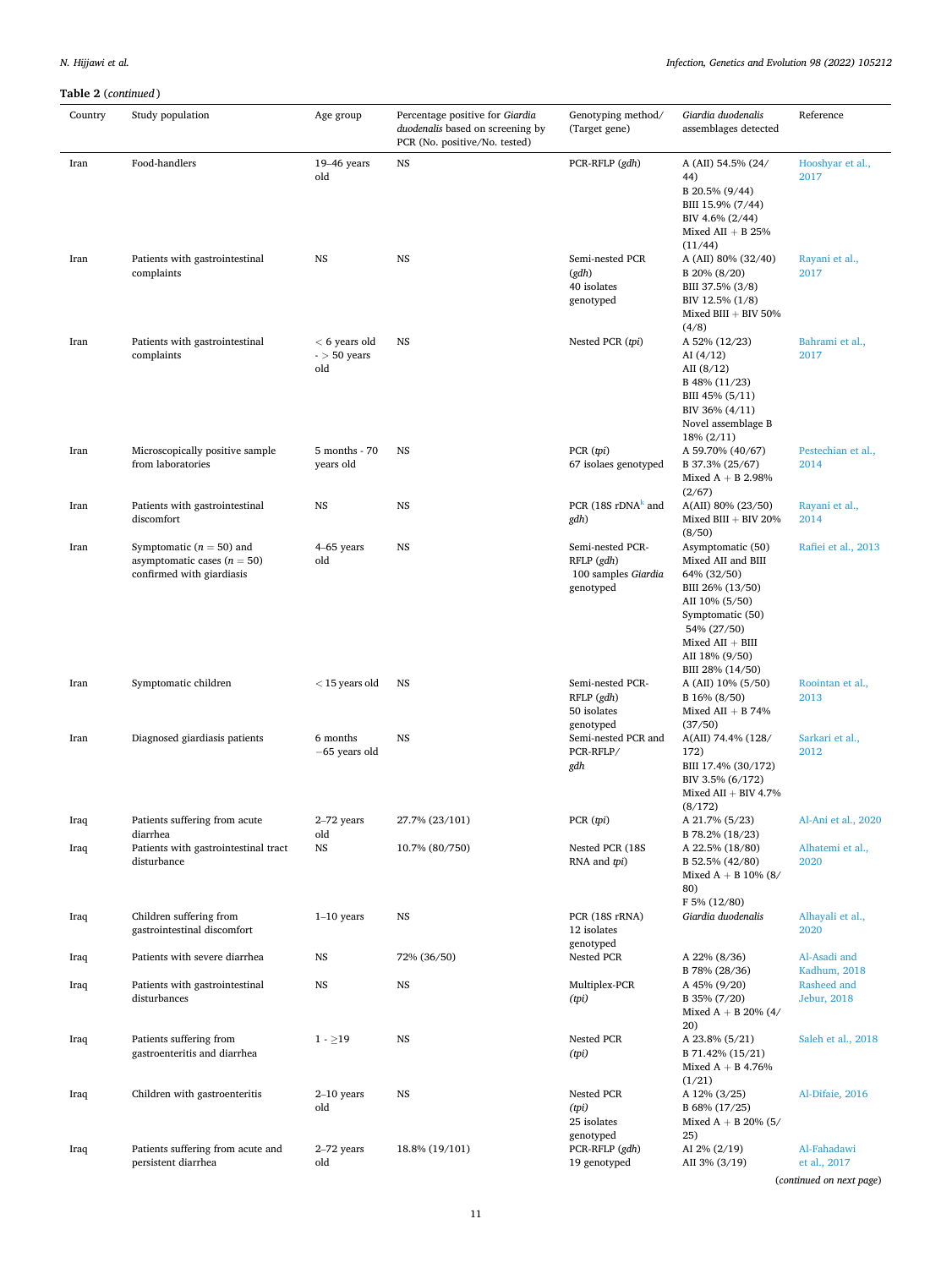| Country         | Study population                                          | Age group                      | Percentage positive for Giardia<br>duodenalis based on screening by<br>PCR (No. positive/No. tested) | Genotyping method/<br>(Target gene)                                                           | Giardia duodenalis<br>assemblages detected                                                                                                                                                                                                    | Reference                   |
|-----------------|-----------------------------------------------------------|--------------------------------|------------------------------------------------------------------------------------------------------|-----------------------------------------------------------------------------------------------|-----------------------------------------------------------------------------------------------------------------------------------------------------------------------------------------------------------------------------------------------|-----------------------------|
| Iraq            | Children with diarrhea                                    | 2 months                       | NS                                                                                                   | Multiplex RT-PCR                                                                              | BIII 4.9% (5/19)<br>BIV 1.9% (9/19)<br>A 28.6% (8/28)                                                                                                                                                                                         | Hussein et al.,             |
| Iraq            | Patients with gastroenteritis                             | $-15$ years old<br>NS          | NS                                                                                                   | and nested PCR (tpi)<br>RT-PCR (tpi)<br>59 isolates                                           | B 71.2% (20/28)<br>B 25.4% (15/59)<br>Mixed $A + B$ 74.6%                                                                                                                                                                                     | 2016a<br>Bedir et al., 2016 |
| Iraq            | Children with gastroenteritis                             | $5-15$ years<br>old            | 47.36% (45/95)                                                                                       | genotyped<br>$RT-PCR^{\perp}(NS)$                                                             | (44/59)<br>Giardia duodenalis                                                                                                                                                                                                                 | Shakir and<br>Hussein, 2015 |
| Iraq            | Patients suffering from acute and<br>persistent diarrhea  | $1-40$ years                   | <b>NS</b>                                                                                            | Multiplex-PCR<br>(tpi)                                                                        | A 30.1% (22/73)<br>B 26% (19/73)<br>E 20.5% (15/73)<br>F 23.3% (17/73)                                                                                                                                                                        | Turki et al., 2015          |
| Jordan          | Patient suffering from diarrhea                           | $4$ months - $60$<br>years old | <b>NS</b>                                                                                            | Nested PCR (gdh) and<br>$qPCR^{m}$ (bg)<br>62 isolates                                        | A (AII) 42% (26/62)<br>B 58% (36/62)<br>BIII 30.6% (19/62)                                                                                                                                                                                    | Hijjawi et al.,<br>2018     |
| Jordan          | Patients suffering from giardiasis                        | 4 months - 57<br>years old     | <b>NS</b>                                                                                            | genotyped<br>Nested PCR (tpi and<br>gdh)<br>49 isolates<br>genotyped                          | BIV 27.4% (17/62)<br>At tpi:<br>A 46.4% (13/28)<br>B 50% (14/28)<br>Mixed $A + B 3.6\%$ (1/<br>28)<br>At gdh:<br>A 43.7% (21/48)<br>AII 43.7% (21/48)<br>B 56.3% (27/48)<br>BIII 25% (12/48)<br>BIV 31.2% (15/48)                             | Hijjawi et al.,<br>2016b    |
| Lebanon         | School children                                           | $3-16$ years<br>old            | 28.5% (71/249)                                                                                       | Real-time PCR 18<br>$rRNA$ $(pi)$<br>67 isolaes genotyped                                     | A 3.0% (2/67)<br>B 95.5% (64/67)<br>Mixed $A + B 1.5% (1/$<br>67)                                                                                                                                                                             | Osman et al.,<br>2016       |
| Qatar           | Asymptomatic immigrants                                   | $_{\rm NS}$                    | NS                                                                                                   | PCR (gdh, bg and tpi)<br>54 isolates tested                                                   | A (AII) 16.7% (9/54)<br>B 55.5% (30/54)<br>Mixed $A + B$ 27.8%<br>(15/54)                                                                                                                                                                     | Chourabi et al.,<br>2021    |
| Morocco         | School children                                           | $5-14$ years<br>old            | NS                                                                                                   | Semi-nested PCR<br>$(18S \text{ rRNA}^n \text{ and } \text{gdh})$<br>11 isolates<br>genotyped | A (AII) 18.2% (2/11)<br>B 81.8% (9/11)<br>BIII 9.1% (1/11)<br>BIV 72.7% (8/11)                                                                                                                                                                | El Fatni et al.,<br>2014    |
| Saudi<br>Arabia | Young children                                            | <b>NS</b>                      | 14.2% (21/148)                                                                                       | Real-time PCR (18S<br>rRNA)                                                                   | Giardia duodenalis                                                                                                                                                                                                                            | Elsafi et al., 2013         |
| Saudi<br>Arabia | Gastrointestinal symptomatic and<br>asymptomatic children | $6-12$ years<br>old            | 2.67% (40/1500)                                                                                      | Real-time PCR<br>(rDNA)                                                                       | A 57.5% (23/40)<br>AI 30% (12/40)<br>AII 27.5% (11/40)<br>B 37.5% (15/40)<br>Mixed A and B $5\%$ (2/<br>40)                                                                                                                                   | Al-Mohammed,<br>2011        |
| Syria           | Symptomatic giardiasis patients                           | $4$ months $-$<br>75 years     | NS                                                                                                   | Nested PCR-RFLP<br>(bg and gdh)<br>40 samples<br>sequenced                                    | A $67.5\%$ $(27/40/)$<br>AI 20% (8/40)<br>AII 45% (18/40)<br>B 10% (4/40)<br>BIII 5% (2/40)<br>BIV 12.5% (5/40)<br>BIII /BIV 10% (4/40)<br>Mixed $A + B$ 22.5%<br>(9/40)<br>$AII + BIII 5% (2/40)$<br>$AI + BIV 2.5% (1/40)$                  | Skhal et al., 2017          |
| Turkey          | Asymptomatic and symptomatic<br>individuals               | $<$ 1-99 years                 | NS                                                                                                   | qPCR (bg)<br>Semi-nested PCR<br>(gdh, tpi)<br>30 isolates<br>genotyped                        | A 53.3% (16/30)<br>AII 23.3% (7/30)<br>Discordant AII/AIII<br>23.3% (7/30)<br>B 43.3% (13/30)<br>Mixed $AII + AIII 6.7%$<br>(2/30)<br>BIII 10%(3/30)<br>BIV 3.3% (1/30)<br>Dicordant BIII/BIV<br>23.3%(7/30)<br>Mixed $A + B 3.3% (1/$<br>30) | Sarzhanov et al.,<br>2021   |
| Turkey          | Patients suffering from<br>gastrointestinal complaints    | $1-59$ years<br>old            | NS                                                                                                   | Nested PCR-RFLP                                                                               | A 55.6% (15/27)<br>B 13.3% (2/15)                                                                                                                                                                                                             | Küçük et al., 2019          |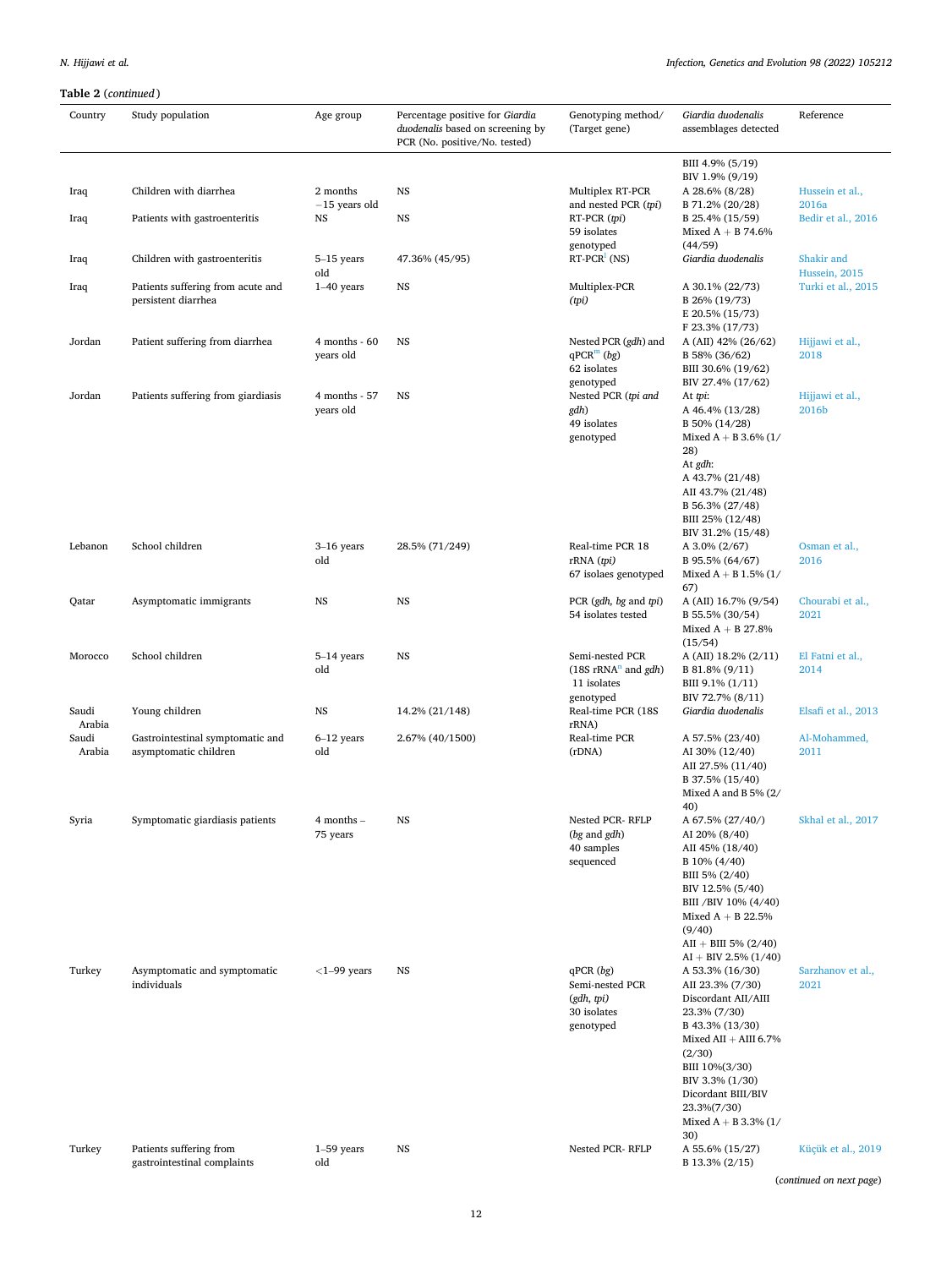<span id="page-12-0"></span>

| Country    | Study population                                           | Age group           | Percentage positive for Giardia<br>duodenalis based on screening by<br>PCR (No. positive/No. tested) | Genotyping method/<br>(Target gene)                          | Giardia duodenalis<br>assemblages detected                                                                                  | Reference                  |
|------------|------------------------------------------------------------|---------------------|------------------------------------------------------------------------------------------------------|--------------------------------------------------------------|-----------------------------------------------------------------------------------------------------------------------------|----------------------------|
| Turkey     | Microscopically positive samples for<br>Giardia            | <b>NS</b>           | <b>NS</b>                                                                                            | PCR (16S rRNA and<br>bg)                                     | Mixed $B + E$ 66.7%<br>(10/15)<br>A 80% (8/10)<br>AI 37.5% (3/8)<br>AII 37.5% (3/8)<br>AIII 25% (2/8)                       | Ertug et al., 2016         |
| Turkey     | Symptomatic and asymptomatic<br>children                   | $1-13$ years<br>old | <b>NS</b>                                                                                            | PCR (bg)                                                     | $B$ 20% (2/10)<br>A 50%, (11/22)<br>B 31.8%, (7/22)<br>Mixed A and B 18.2%,<br>(4/22)                                       | Tamer et al., 2015         |
| Turkey     | Symptomatic and asymptomatic<br>patients                   | $1-74$ years<br>old | <b>NS</b>                                                                                            | PCR (bg)                                                     | A 53% (9/17)<br>AII 66.7% (6/9)<br>AIII 33.3% (3/9)<br>B 47% (8/17)<br>BII 75% (6/8)<br>BIII 12.5% (1/8)<br>BIV 12.5% (1/8) | Cicek and Sakru,<br>2015   |
| Turkey     | Giardia infected patients                                  | <b>NS</b>           | <b>NS</b>                                                                                            | PCR (tpi and gdh)<br>17 isolates<br>genotyped                | A 53% (9/17)<br>B 23.5% (4/17)<br>23.5% (4/17) failed<br>to amplify                                                         | Değerli et al.,<br>2012    |
| <b>UAE</b> | <b>Healthy expatriates</b>                                 | <b>NS</b>           | 60.3% (67/111) based on SSU-<br>rRNA<br>41.4% (46/111) based on tpi                                  | Nested-PCR (18S<br>rRNA and tpi)<br>46 isolates<br>genotyped | A 45.7% (21/46)<br>B 41.3% (19/46)<br>Mixed $A + B$ 13% (6/<br>46)                                                          | ElBakri et al.,<br>2014    |
| Yemen      | Patients attended the outpatient's<br>clinics in hospitals | $1-80$ years<br>old | <b>NS</b>                                                                                            | PCR (16 s rRNA <sup>o</sup> and<br>bg)                       | A 66% (43/65)<br>B 34% (22/65)                                                                                              | Alyousefi et al.,<br>2013b |

<sup>a</sup> NS, not specified.<br>
<sup>b</sup> PCR, Polymerase Chain Reaction.<br>
<sup>c</sup> 18S rRNA, Small subunit ribosomal ribonucleic acid.<br>
<sup>d</sup> *tpi*, triose phosphate isomerase gene.<br>
<sup>e</sup> PCR-RFLP, PCR restriction fragment length polymorphism

 $^{\rm j}$  PCR-HMC, real-time polymerase chain reaction using the high-resolution melting curve analysis.  $^{\rm k}$  SSU-rDNA.

<sup>1</sup> RT-PCR.<br><sup>m</sup> qPCR, quantitative PCR.

<sup>n</sup> 18S rRNA, 18S ribosomal ribonucleic acid.  $^{\circ}$  16S rRNA, 16S ribosomal ribonucleic acid.

reported in lambs and goats kids. The predominance of subtype families IIa and IId in the studies conducted in the MENA region countries supports potential zoonotic transmission of *C. parvum* among humans in the region and highlights the importance of dairy calves and small ruminants as a source of human infections. In contrast to the situation in lowand middle-income countries, where *C. parvum* infections are mostly caused by the anthroponotic IIc subtypes, which is largely a human pathogen, together with a few other human-adapted IIe and IIm subtype families ([Feng et al., 2018\)](#page-23-0), the anthroponotic IIc and IIb subtypes are rarely seen in humans in the MENA region, supporting further dominance of zoonotic transmission with the animal adapted IIa and IId subtypes.

Five *C. hominis* subtype families were reported in humans including Ia, Ib, Id, If and Ie with Ib being the most dominant (reported in 9 studies) followed by Ia (7 studies), Id (6 studies), Ie (5 studies) and If (3 studies) ([Table 1](#page-2-0)). However, in some most recent studies, subtype family Id was reported to be more common in the Middle East followed by Ia and Ib, with only limited occurrence of Ie ([Essid et al., 2018](#page-23-0); [Naguib](#page-25-0)  [et al., 2018a\)](#page-25-0).

Five *G. duodenalis* assemblages infecting humans were identified (A, B, C, E and F) in the MENA region countries ([Table 2\)](#page-8-0). Assemblage A and B were reported in 58 and 57 out of the 68 subtyping studies retrieved respectively with 41 studies reporting mixed infections with A and B and

no subtyping was carried out for three studies ([Table 2](#page-8-0)). Assemblage C (commonly found in dogs) was detected in one study in Egypt in an immunocompromised adult male ([Soliman et al., 2011\)](#page-27-0) and assemblage E (normally found in livestock) was detected in humans in five studies ([Table 2](#page-8-0)), highlighting the possibility of zoonotic transmission. In one study in Egypt in children with diarrhea, assemblage E was detected at a prevalence of 62.5% ([Abdel-moein and Saeed, 2016](#page-22-0)), and in two additional studies in Egypt, at a prevalence of 15% and 11%, respectively ([Foronda et al., 2008;](#page-23-0) [Helmy et al., 2014](#page-24-0)). In the fourth report, assemblage E was reported in Iraq in patients suffering from acute and persistent diarrhea at a prevalence of 20.5% [\(Turki et al., 2015](#page-27-0)). In one study, a mixed infection with assemblage B and E (66.7%) was reported in Turkish patients suffering from gastrointestinal symptoms ([Küçük](#page-25-0)  [et al., 2019\)](#page-25-0). Assemblage F which usually infects cats was reported in two studies in Iraq, one among patients suffering from acute and persistent diarrhea ([Turki et al., 2015](#page-27-0)) and the other one in patients with gastrointestinal disturbances [\(Alhatemi et al., 2020\)](#page-22-0) at a prevalence of 23.3% and 5%, respectively. Subtyping studies of *G. duodenalis* in the MENA region have identified several sub-assemblages including AI, AII, BIII, BIV ([Table 2](#page-8-0)) and a novel subassemblage B which was reported in two patients suffering from gastrointestinal symptoms in Iran ([Bahrami](#page-23-0)  [et al., 2017\)](#page-23-0) [\(Table 2\)](#page-8-0).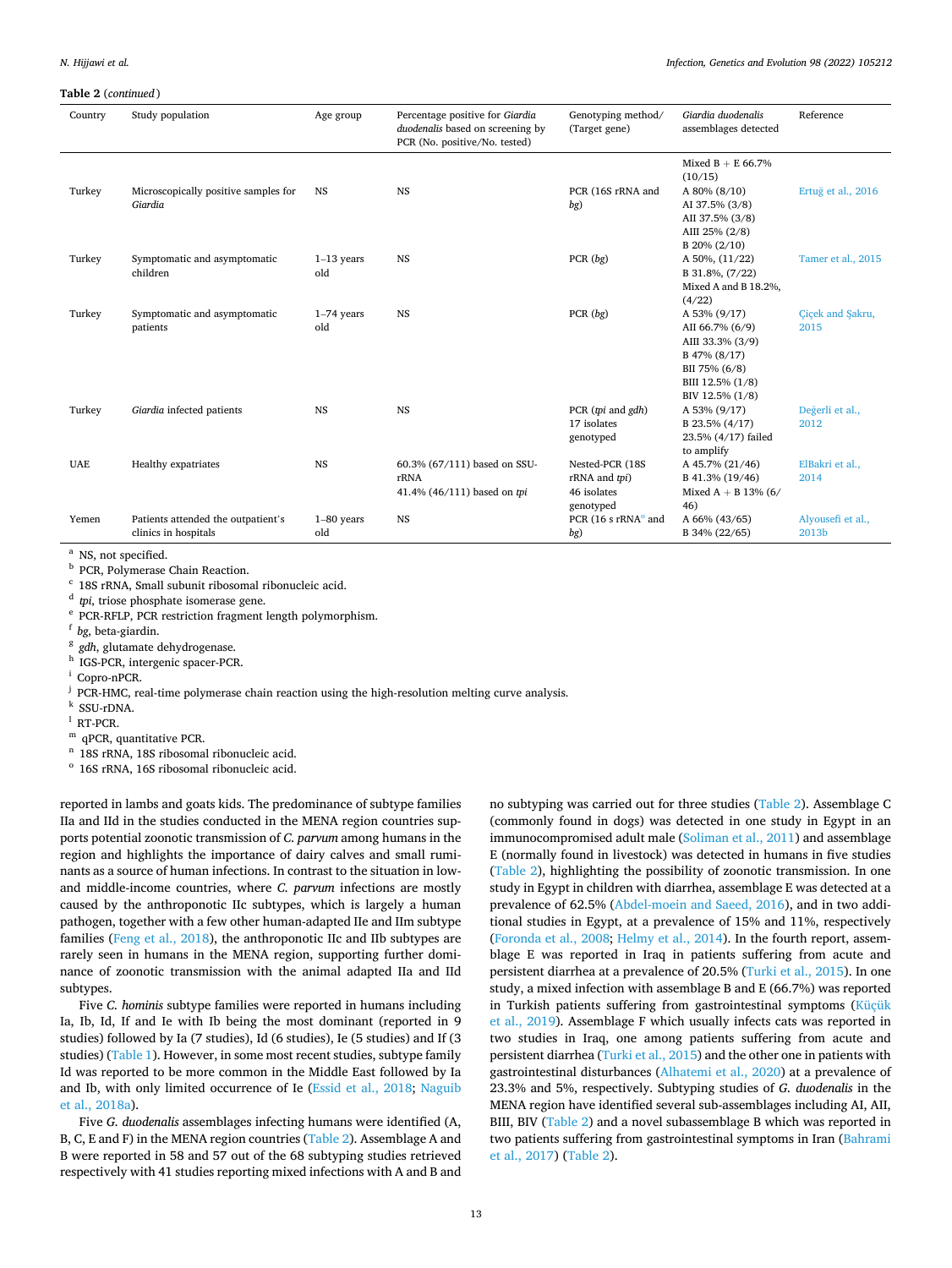<span id="page-13-0"></span>Molecular characterisation and prevalence of species and subtypes of *Cryptosporidium* in animals in countries of the MENA (2005–2021).

|         |                                                        |                                                             | morecant enunciementon and prevaience of operato and oublypes of or <i>ypeoporadum</i> in animals in countries of the martix (2000–2021). |                                                                                                           |                                                                                                                                                                                                                                                                                                                                                                                                                                           |                                                  |
|---------|--------------------------------------------------------|-------------------------------------------------------------|-------------------------------------------------------------------------------------------------------------------------------------------|-----------------------------------------------------------------------------------------------------------|-------------------------------------------------------------------------------------------------------------------------------------------------------------------------------------------------------------------------------------------------------------------------------------------------------------------------------------------------------------------------------------------------------------------------------------------|--------------------------------------------------|
| Country | Host                                                   | Age group                                                   | Percentage positive for<br>Cryptosporidium based on<br>screening by PCR (No. positive/<br>No. tested)                                     | Genotyping method<br>(Target gene)                                                                        | Species and subtypes (where<br>available) and their percentage<br>$\%$                                                                                                                                                                                                                                                                                                                                                                    | Reference                                        |
| Algeria | Lambs                                                  | $<$ 40 days old                                             | 25.30% (21/83)                                                                                                                            | Nested PCR <sup>a</sup> and RFLP <sup>b</sup><br>(SSU rRNA <sup>c</sup> and $qp60^d$ )                    | C. parvum 76% (16/21)<br>IIa 26.67% (4/15)<br>IIaA13G2R1 6.67% (1/15)<br>IIaA21G2R1 20% (3/15)<br>IId 73.33% (11/15)<br>IIdA16G1 73.33% (11/15)<br>C. ubiquitum 24% (5/21)                                                                                                                                                                                                                                                                | Sahraoui et al., 2019                            |
| Algeria | Calves                                                 | $2 \text{ days} - 18$<br>months                             | 15.8% (38/240)                                                                                                                            | PCR (SSU rRNA)<br>29 isolates genotyped                                                                   | C. parvum 72.4% (21/29)<br>IIaA16G2R1 (19/21)<br>Unknown $(2/21)$<br>C. bovis 13.8%, (4/29)<br>C. andersoni $3.4\%$ ( $1/29$ )<br>C. ryanae 3.4% (1/29)<br>7.0% (2/29) were only<br>identified at the genus level due<br>to poor sequence quality                                                                                                                                                                                         | Ouakli et al., 2018                              |
| Algeria | Lambs and<br>Goats                                     | $<$ 4 Weeks old                                             | Total 11% (17/154)<br>Lambs: 14.52% (9/62)<br>Goat: 8.7% (8/92)                                                                           | Nested PCR and RFLP<br>(SSU rRNA and gp60)                                                                | Lambs<br>C. parvum 33.33% (3/9)<br>IIaA13G2R1<br>C. xiaoi 66.67% (6/9)<br>Goat<br>C. xiaoi 75% (6/8)<br>C. ubiquitum XIIa $25\%$ (2/8)                                                                                                                                                                                                                                                                                                    | Baroudi et al., 2018a                            |
| Algeria | Camels                                                 | $< 90$ days                                                 | 5.13% (2/39)                                                                                                                              | Nested PCR and RFLP<br>(SSU rRNA)                                                                         | C. parvum<br>If-like-A22G2                                                                                                                                                                                                                                                                                                                                                                                                                | Baroudi et al., 2018b                            |
| Algeria | Calves                                                 | $< 8$ weeks old                                             | 18.18% (24/132)                                                                                                                           | Nested PCR (SSU rRNA<br>and $qp60$ )                                                                      | C. parvum 16.67% (4/24)<br>IIaA13G2R1<br>C. bovis 58.33% (14/24)<br>C. ryanae 25% (6/24)                                                                                                                                                                                                                                                                                                                                                  | Benhouda et al., 2017                            |
| Algeria | Domestic, captive,<br>and wild birds in<br>rural areas | All ages                                                    | 8.98% (31/345)                                                                                                                            | PCR (SSU rRNA actin<br>and $qp60$ )                                                                       | Cryptosporidium meleagridis<br>45.16% (14/31)<br>IIIgA22G3R1 78.6% (11/14)<br>IIIgA23G2R1 21.4% (3/14)<br>C. baileyi 54.84% (17/31)                                                                                                                                                                                                                                                                                                       | Laatamna et al., 2017                            |
| Algeria | Pre-weaned dairy<br>calves with or<br>without diarrhea | $< 90$ days                                                 | 13.72% (14/102)                                                                                                                           | Nested PCR (SSU rRNA<br>and $gp60$                                                                        | C. parvum 50% (7/14)<br>IIaA16G2R1 71.4% (5/7)<br>IIaA17G3R1 14.3 (1/7)<br>1 isolate did not amplify.<br>C. bovis $28.6\%$ (4/14)<br>Mixed infections $21.4\%$ (3/14)<br>C. parvum + C. bovis $(2/3)$<br>C. bovis + C. andersoni $(1/3)$                                                                                                                                                                                                  | Baroudi et al., 2017                             |
| Algeria | Horses and Donkeys                                     | NS <sup>e</sup>                                             | Total: 2.04 (7/343)<br>Horses: 2.3% (5/219)<br>Donkeys: 1.61% (2/124)                                                                     | Nested PCR (SSU<br>rRNA, gp60, TRAP-C1 <sup>t</sup> ,<br>COWP <sup>g</sup> , and HSP70 <sup>h</sup> )     | Horses<br>C. parvum 40% (2/5)<br>IIaA16G1R1<br>Cryptosporidium muris $20\%$ (1/5)<br>C. hominis 20% (1/5)<br>IkA15G1<br>Cryptosporidium cuniculus20%<br>(1/5)<br>Donkeys<br>C. parvum 50% $(1/2)$<br>C. muris $50\% (1/2)$                                                                                                                                                                                                                | Laatamna et al., 2015                            |
| Algeria | Chicken and Turkey                                     | $1-55$ days old<br>(Chicken)<br>$1-75$ days old<br>(Turkey) | Total: 38.0 (56/147)<br>Chicken: 34.4% (31/90)<br>Turkey: 44% (25 / 57)                                                                   | Nested PCR and RFLP<br>(SSU rRNA, gp60)<br>16 isolates amplified in<br>chicken (8) and in<br>turkey $(8)$ | Chicken<br>C. meleagridis 28.9% (26/90)<br>IIIgA18G4R1 12.5% (1/8)<br>IIIgA19G5R1 25% (2/8)<br>IIIgA21G3R1 12.5% (1/8)<br>IIIgA24G2R112.5% (1/8)<br>IIIgA26G3R1 12.5% (1/8)<br>Unknown 25% (2/8)<br>C. baileyi 5.5% (5/90)<br>Mixed C. meleagridids $+$ C. baileyi<br>$1.1\% (1/90)$<br>Turkey<br>C. meleagridis 100% (25/25)<br>IIIgA18G4R1 12.5% (1/8)<br>IIIgA19G5R1 12.5% (1/8)<br>IIIgA20G4R1 12.5% (1/8)<br>IIIgA21G3R1 37.5% (3/8) | Baroudi et al., 2013<br>(continued on next page) |

14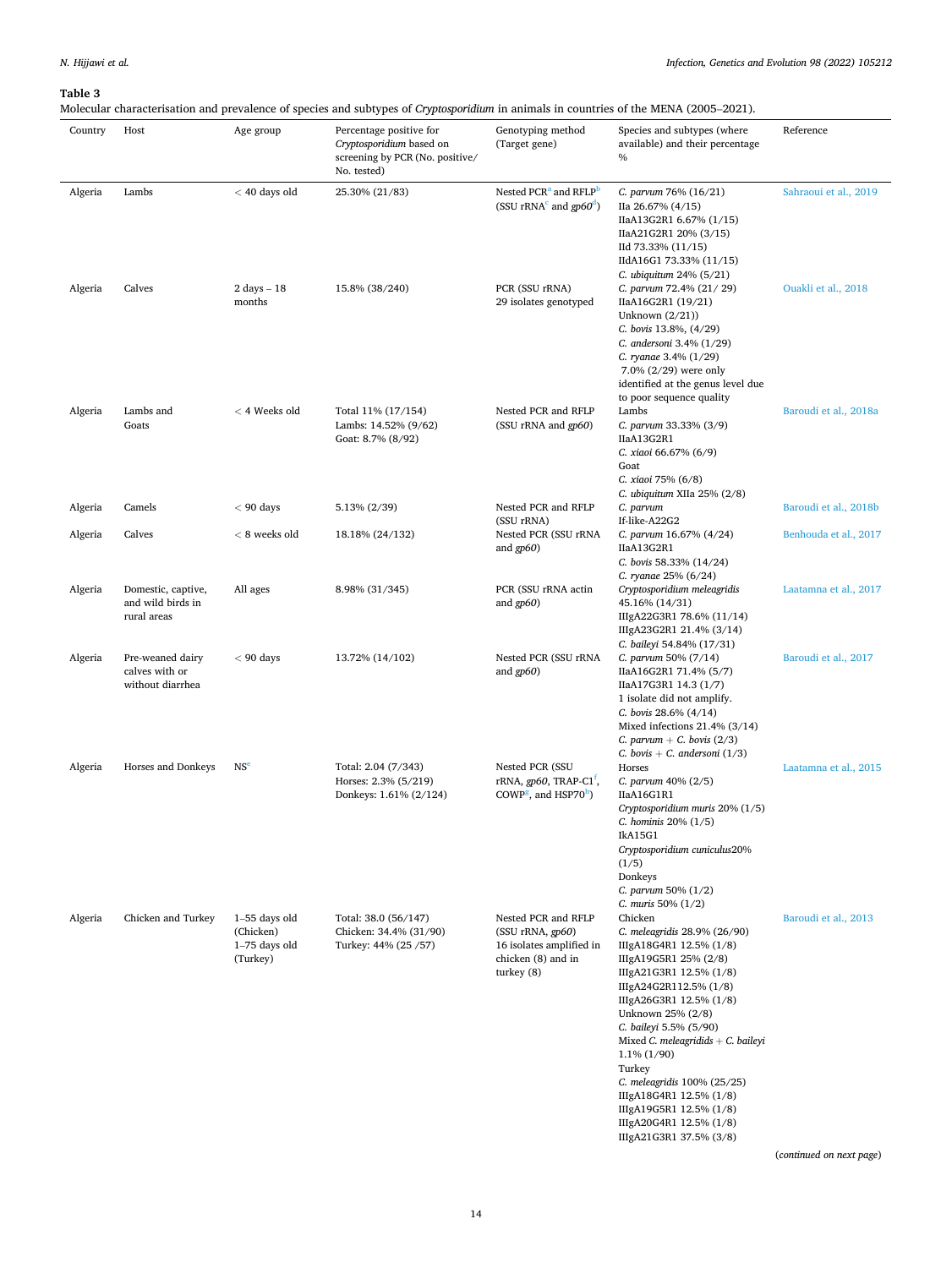|         | $\mathbf{u}$ and $\mathbf{v}$ (continuous) |                                                            |                                                                                                       |                                                                              |                                                                                                                                                                                                                                                                                                |                                               |
|---------|--------------------------------------------|------------------------------------------------------------|-------------------------------------------------------------------------------------------------------|------------------------------------------------------------------------------|------------------------------------------------------------------------------------------------------------------------------------------------------------------------------------------------------------------------------------------------------------------------------------------------|-----------------------------------------------|
| Country | Host                                       | Age group                                                  | Percentage positive for<br>Cryptosporidium based on<br>screening by PCR (No. positive/<br>No. tested) | Genotyping method<br>(Target gene)                                           | Species and subtypes (where<br>available) and their percentage<br>$\%$                                                                                                                                                                                                                         | Reference                                     |
|         |                                            |                                                            |                                                                                                       |                                                                              | IIIgA24G3R1 12.5% (1/8)                                                                                                                                                                                                                                                                        |                                               |
| Algeria | Horses                                     | <b>NS</b>                                                  | $3\% (4/138)$                                                                                         | Nested PCR (SSU rRNA                                                         | IIIgA26G2R1 12.5% (1/8)<br>Cryptosporidium erinacei                                                                                                                                                                                                                                            | Laatamna et al., 2013                         |
| Egypt   | Camels                                     | 4-9 years                                                  | 5.9% (6/101)                                                                                          | and $gp60$<br>Nested PCR and RFLP<br>(SSU rRNA, gp60)<br>5 isolates subtyped | C. parvum 40% (2/5)<br>IIdA19G1 and IIaA15G1R1<br>Cryptosporidium rat genotype IV<br>$20\% (1/5)$<br>Cryptosporidium novel genotype                                                                                                                                                            | El-Alfy et al., 2019                          |
| Egypt   | Dairy calves                               | 1 day - 6 months                                           | 9.7% (24/248)                                                                                         | Nested PCR and RFLP<br>(SSU rRNA and gp60)                                   | 40% (camel genotype) (2/5)<br>C. parvum 66.67% (16/24)<br>IIaA15G1R1 93.75% (15/16)<br>IIaA15G2R1 6.25% (1/16)<br>C. bovis 20.83% (5/24)                                                                                                                                                       | Naguib et al., 2018b                          |
| Egypt   | Household dogs                             | 3 months $-1$ year                                         | 24% (12/50)                                                                                           | Nested PCR and RFLP<br>(COWP)                                                | C. ryanae 12.5% (3/24)<br>C. parvum                                                                                                                                                                                                                                                            | Gharieb et al., 2018                          |
| Egypt   | Cattle and buffaloes                       | $<$ 2 months, 2<br>months-1 years,<br>$>1$ year old        | Total: 2.62 (16/610)<br>Cattle: 2.5% (12/480)<br>Buffalo: 3.07% (4/130)                               | Nested PCR and RFLP<br>(COWP and gp60)                                       | Cattle<br>C. parvum 100% (12/12)<br>IIdA20G1<br>Buffalo<br>C. parvum 100% (4/4)                                                                                                                                                                                                                | Ibrahim et al., 2016                          |
| Egypt   | Calves                                     | 1 day to 6 months                                          | 28% (14/50)                                                                                           | Nested PCR (SSU                                                              | IIdA20G1<br>Cryptosporidium spp.                                                                                                                                                                                                                                                               | Mahmoud et al., 2016                          |
| Egypt   | Buffalo, cattle and<br>sheep               | All ages                                                   | Buffalo: 1.28% (6/466)<br>Cattle: 6.90% (31/450)<br>Sheep: 2.5% (3/120)                               | rRNA)<br>Nested PCR and RFLP<br>(SSU rRNA and gp60)                          | Buffalo<br>C. parvum 33.33% (2/6)<br>IIdA20G1<br>IIaA15G1R1                                                                                                                                                                                                                                    | Mahfouz et al., 2014                          |
|         |                                            |                                                            |                                                                                                       |                                                                              | C. ryanae 66.67% (4/6)<br>Cattle<br>C. parvum 74.2% (23/31)<br>IIdA20G1<br>IIaA15G1R1<br>C. ryanae 12.90% (4/31)<br>C. bovis 6.45% (2/31)<br>C. andersoni 6.45% (2/31)<br>Sheep<br>C. xiaoi 100% (3/3)                                                                                         |                                               |
| Egypt   | Calves                                     | <b>NS</b>                                                  | 40% (40/100)                                                                                          | Nested PCR and RFLP<br>(COWP)                                                | C. parvum 100% (40/40)                                                                                                                                                                                                                                                                         | Sadek, 2014                                   |
| Egypt   | Dairy cattle                               | Pre-weaned<br>calves, 2-4<br>months, Heifers<br>and Adults | 13.63% (269/1974)                                                                                     | PCR and RFLP (SSU<br>rRNA and gp60)<br>69 isolates genotyped                 | C. parvum 43.5% (30/69)<br>IIa 87% (26/30)<br>IIaA15G1R1 96.1% (25/26)<br>IIaA14G1R1r1b 3.9% (1/26)<br>IId 13%(4/30)<br>IIdA20G1 100% (4/4)<br>C. ryanae 18.8% (13/69)<br>C. bovis 10.2% (7/69)<br>C. andersoni 10.2% (7/69)<br>Mixed 17.3% (12/69)<br>C. ryanae and C. bovis 10.2% (7/<br>12) | Amer et al., 2013a                            |
|         |                                            |                                                            |                                                                                                       |                                                                              | C. parvum and C. bovis 5.8% (4/<br>12)<br>C. parvum and C. ryanae $1.5\%$ ( $1/$<br>12)                                                                                                                                                                                                        |                                               |
| Egypt   | Cattle and buffalos                        | 1 months $-2$ years                                        | 32.3% (260/804)                                                                                       | Nested PCR and RFLP<br>(18S rDNA <sup>1</sup> and gp60)                      | C. parvum 65.7%<br>Пa<br>IIaA15G1R1<br>IId* 81.1%<br>IIdA20G1*<br>IIdA19G1<br>C. ryanae 11.8%<br>C. bovis 4.2%<br>C. parvum + C. ryanae $11.2\%$<br>C. parvum + C. andersoni $1.8\%$<br>C. parvum $+$ C. bovis 5.3%                                                                            | Helmy et al., 2013                            |
| Egypt   | Water buffalos                             | 1 Week - 4 months<br>calves and adults                     | 3.2% (17/538)                                                                                         | PCR and RFLP (SSU<br>rRNA and gp60)                                          | C. parvum 41.2% (7/17)<br>IIdA20G1 (5/7)<br>IIaA15G1R1 (2/7)<br>C. ryanae 58.8% (10/17)                                                                                                                                                                                                        | Amer et al., 2013b                            |
| Egypt   | Dairy calves                               | $< 6$ weeks of age                                         | 27.08 (26/96)                                                                                         |                                                                              |                                                                                                                                                                                                                                                                                                | Amer et al., 2010<br>(continued on next page) |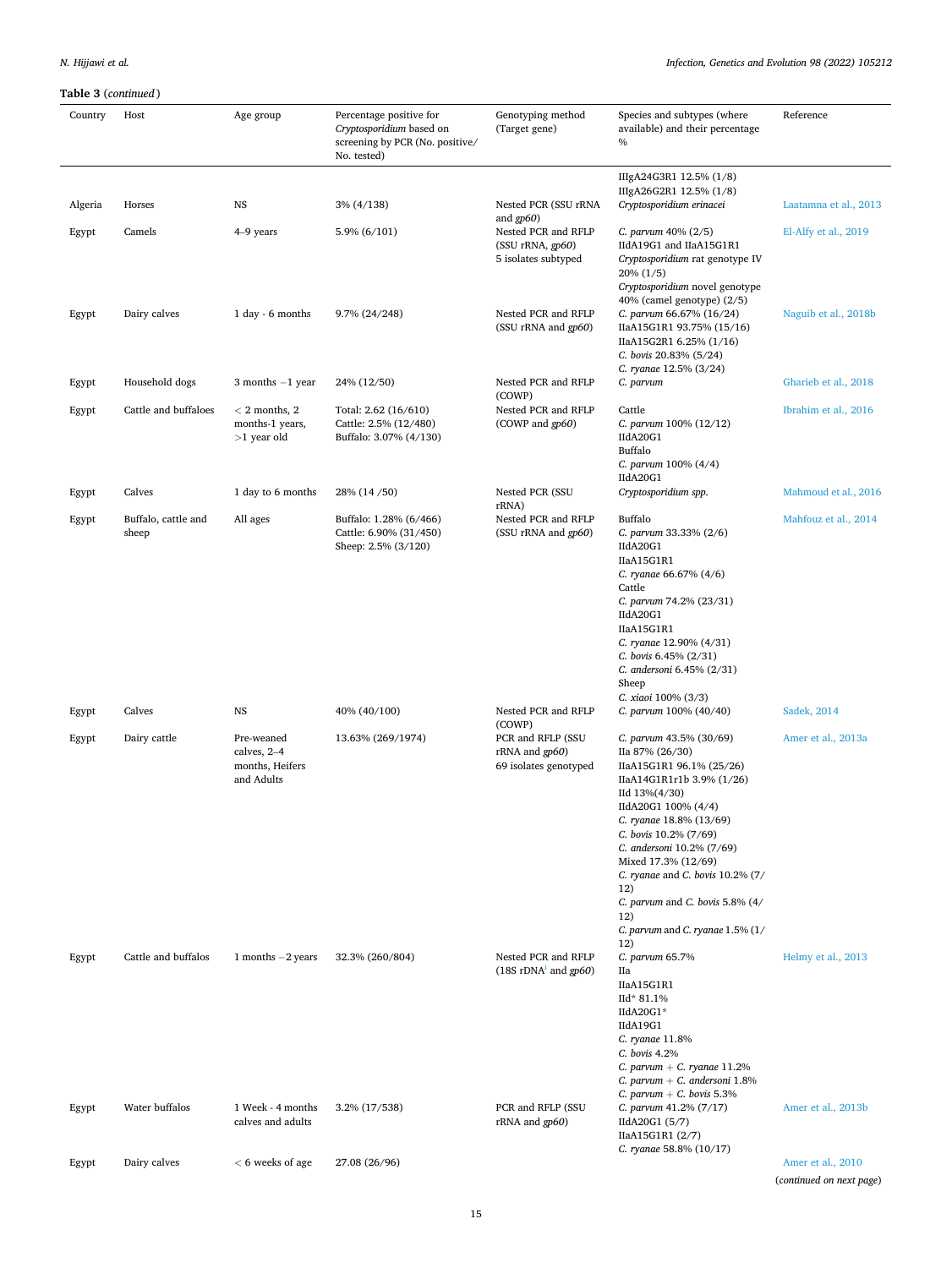| Country | Host                            | Age group         | Percentage positive for<br>Cryptosporidium based on<br>screening by PCR (No. positive/<br>No. tested) | Genotyping method<br>(Target gene)          | Species and subtypes (where<br>available) and their percentage<br>$\%$ | Reference                           |
|---------|---------------------------------|-------------------|-------------------------------------------------------------------------------------------------------|---------------------------------------------|------------------------------------------------------------------------|-------------------------------------|
|         |                                 |                   |                                                                                                       | PCR (SSU rDNA and<br>COWP)                  | C. parvum 92.3% (24/26)<br>IIdA20G1 95.8% (23/24)                      |                                     |
|         |                                 |                   |                                                                                                       |                                             | IIaA15G2R1 4.2% (1/24)                                                 |                                     |
| Iran    | Broiler chickens                | NS                | 8% (8/100)                                                                                            | Nested PCR (18S                             | C. andersoni 7.7% (2/26)<br>C. parvum 25% (2/8)                        | Shahbazi et al., 2020               |
|         |                                 |                   |                                                                                                       | $rRNA$ )                                    | C. baileyi 75% (6/8)                                                   |                                     |
| Iran    | Adult ruminants                 | All age groups    | Total: 4.5% (22/484)<br>Cattle: 4.7% (9/192)                                                          | PCR (18S rRNA and<br>gp60                   | Cattle<br>C. andersoni 77.8% (7/9)                                     | Firoozi et al., 2019                |
|         |                                 |                   | Sheep: 5.7% (11/192)                                                                                  |                                             | C. bovis 22.2% (2/9)                                                   |                                     |
|         |                                 |                   | Goat: 2% (2/100)                                                                                      |                                             | Sheep<br>C. ubiquitum 45.5% (5/11)                                     |                                     |
|         |                                 |                   |                                                                                                       |                                             | (subtype family XIIa)                                                  |                                     |
|         |                                 |                   |                                                                                                       |                                             | C. xiaoi 54.5% (6/11)<br>Goats                                         |                                     |
|         |                                 |                   |                                                                                                       |                                             | C. xiaoi 100% (2/2)                                                    |                                     |
| Iran    | Household dogs and<br>cats      | NS                | Dogs: 0.6% (2/315)<br>Cats: 0.7% (2/300)                                                              | Nested PCR (SSU<br>rRNA)                    | Dogs<br>C. canis 100% (2/2)                                            | Homayouni et al.,<br>2019           |
|         |                                 |                   |                                                                                                       |                                             | Cats                                                                   |                                     |
| Iran    | Dogs                            | Average 27        | 2.14% (3/140)                                                                                         | Semi-nested PCR (18S                        | C. felis 100% (2/2)<br>C. parvum                                       | Ranjbar et al., 2018                |
|         |                                 | months            |                                                                                                       | rRNA)                                       |                                                                        |                                     |
| Iran    | Sheep                           | NS                | 1.7% (22/1300)                                                                                        | Nested PCR and RFLP<br>(18S rRNA)           | C. parvum 9.10% (2/22)<br>C. andersoni 90.9% (20/22)                   | Dalimi et al., 2017                 |
| Iran    | Cattle                          | NS                | 2.1% (5/240)                                                                                          | Nested PCR and RFLP<br>(SSU rRNA)           | C. parvum 100% (5/5)                                                   | Saki and Asadpouri,<br>2018         |
| Iran    | Wild rodents                    | <b>NS</b>         | $3\%$ (3/100)                                                                                         | PCR and RFLP (18S<br>rRNA)                  | C. parvum                                                              | Saki et al., 2016                   |
| Iran    | Chicken                         | NS                | $0.7\%$ (7/1000)                                                                                      | PCR and RFLP (18S)<br>rRNA)                 | C. baileyi                                                             | Hamidinejat et al.,<br>2014         |
| Iran    | Calves                          | $< 6$ months      | 14.2% (31/218)                                                                                        | Nested PCR (18S<br>rRNA)                    | C. parvum 64.6% (20/31)<br>C. bovis $29\%$ (9/31)                      | Izadi et al., 2014                  |
| Iran    | Cattle                          | $<$ 1-24 months   | 3.7% (8/217)                                                                                          | Nested PCR and RFLP                         | C. ryanae $6.4\%$ (2/31)<br>C. parvum                                  | Mahami Oskouei                      |
|         |                                 |                   |                                                                                                       | $(18S \, rRNA)$                             |                                                                        | et al., 2014                        |
| Iran    | Calves                          | $1-30$ days       | 28.3% (85/300)                                                                                        | Nested PCR and RFLP<br>(SSU rRNA)           | C. parvum                                                              | Asadpour et al., 2013               |
| Iran    | Cattle                          | NS                | NS                                                                                                    | Nested PCR (gp60)                           | C. parvum<br>IIa 92% (23/25)                                           | Nazemalhosseini-                    |
|         |                                 |                   |                                                                                                       | 25 isolates genotyped                       | IIaA15G2R1 95.65% (22/23)                                              | Mojarad et al., 2011a               |
|         |                                 |                   |                                                                                                       |                                             | IIaA16G3R1 4.35% (1/23)<br>IId $8\%$ (2/25)                            |                                     |
|         |                                 |                   |                                                                                                       |                                             | IIdA15G1 100% (2/2)                                                    |                                     |
| Iran    | Healthy and<br>diarrheic cattle | NS                | 30% (30/100)                                                                                          | Nested PCR (18S<br>rRNA)                    | Cryptosporidium spp.                                                   | Kuzehkanan et al.,<br>2011          |
| Iran    | Calves                          | $1-20$ weeks      | 18.8% (51/272)                                                                                        | Nested PCR and RFLP<br>(SSU rRNA)           | C. parvum 72.6% (37/51)<br>C. parvum novel genotype 1.9%               | Keshavarz et al., 2009              |
|         |                                 |                   |                                                                                                       |                                             | (1/51)                                                                 |                                     |
|         |                                 |                   |                                                                                                       |                                             | C. andersoni 17.7% (9/51)<br>C. bovis 7.8% (4/51)                      |                                     |
| Iran    | Adult cattle                    | NS                | $10.5\% (11/104)$                                                                                     | Nested PCR and RFLP                         | C. parvum 36% (4/11)                                                   | Fallah et al., 2008                 |
| Iran    | Cattle                          | NS                | 12% (35/292)                                                                                          | (SSU rRNA)<br>Nested PCR and RFLP           | C. andersoni 64% (7/11)<br>C. parvum 100% (35/35)                      | Pirestani et al., 2008              |
|         |                                 |                   |                                                                                                       | (18S rRNA)                                  |                                                                        |                                     |
| Iran    | Calves and turkey               | NS                | NS                                                                                                    | Nested PCR and RFLP<br>(18S rRNA)           | Calves<br>C. parvum 77.8% (7/9)                                        | Meamar et al., 2007                 |
|         |                                 |                   |                                                                                                       | Calves 9 isolates                           | Turkey                                                                 |                                     |
|         |                                 |                   |                                                                                                       | genotyped<br>Turkey 2 isolates<br>genotyped | C. meleagridis $100\%$ (2/2)                                           |                                     |
| Iraq    | Domestic dogs                   | NS                | 47% (47/100)                                                                                          | Nested PCR (18S)                            | C. parvum 70% (7/10)                                                   | Al-Yasary and Faraj,                |
|         |                                 |                   |                                                                                                       | rRNA)<br>10 isolates sequenced              | C. canis 30% (3/10)                                                    | 2021                                |
| Iraq    | Wild pigeon                     | NS                | 11% (11/100)                                                                                          | Nested PCR (18S                             | C. baileyi 81.81% (9/11)                                               | Altamimi and Al-                    |
| Iraq    | Cattle                          | Different age     | 38% (38/100)                                                                                          | rRNA)<br>Nested PCR (18S                    | C. parvum $18.18\%$ (2/11)<br>C. parvum $60\%$ $(6/10)$                | Zubaidi, 2020<br>Alseady and Kawan, |
|         |                                 | groups            |                                                                                                       | rRNA)                                       | C. andersoni 20% (2/10)                                                | 2019                                |
|         |                                 |                   |                                                                                                       | 10 isolates genotyped                       | C. bovis 10% (1/10)<br>C. ryanae $10\%$ $(1/10)$                       |                                     |
| Iraq    | Cattle                          | $<$ 1–4 years old | 35.63% (41/115)                                                                                       | Nested PCR (gp60)                           | C. parvum                                                              | Merdaw et al., 2018                 |
|         |                                 |                   |                                                                                                       | 16 isolates genotyped                       | IIaA15G2R1 25% (4/16)<br>IIaA16G2R1 12.5% (2/16)                       |                                     |

(*continued on next page*)

IIaA16G3R1 25% (4/16) IIaA17G2R1 12.5% (2/16)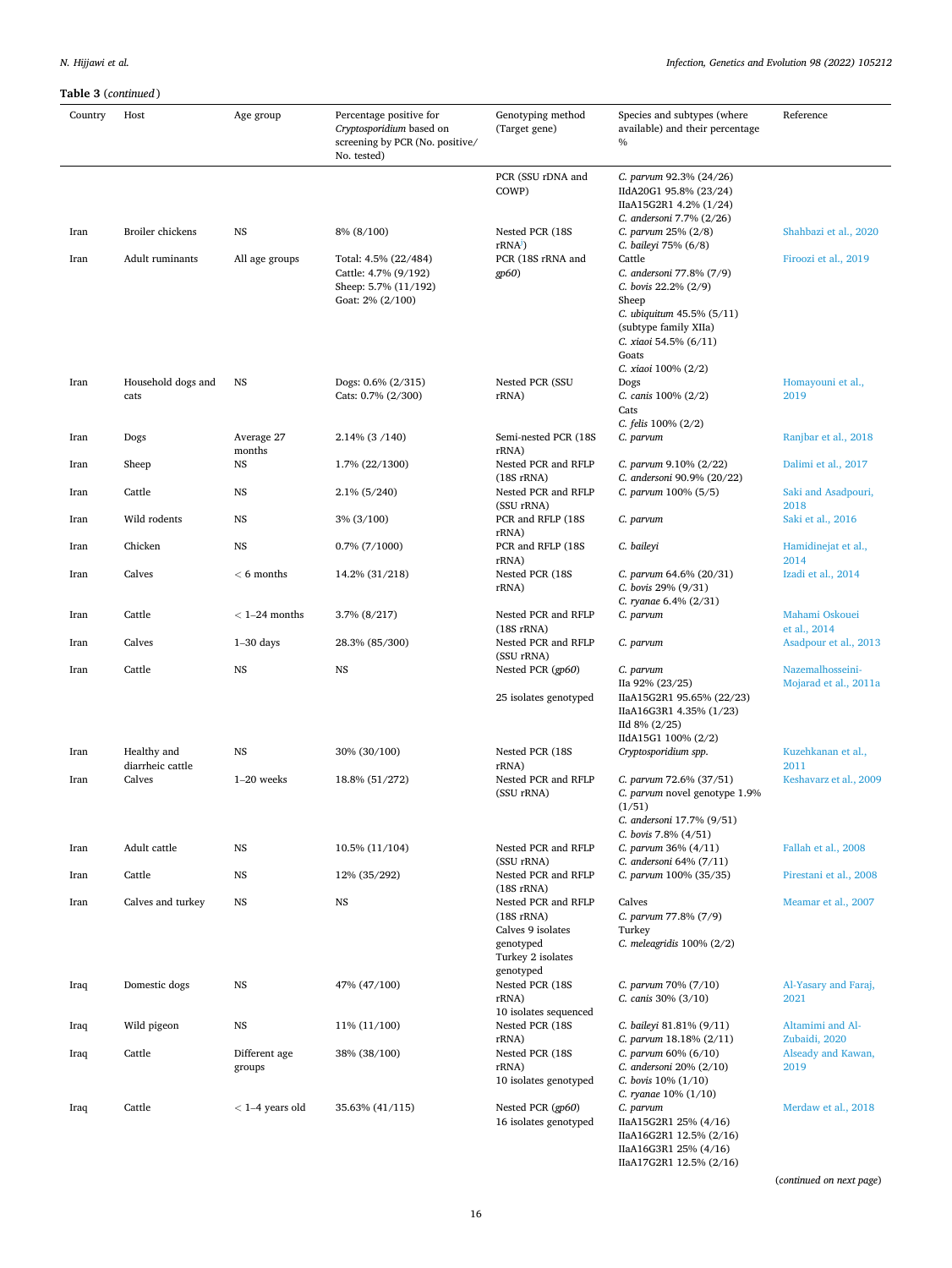| l'able 3 (continued) |                                                                     |                                                                |                                                                                                                                                                                                                  |                                                                                                                      |                                                                                                                                                                                                                                                                                                                                                                                                                       |                                                  |
|----------------------|---------------------------------------------------------------------|----------------------------------------------------------------|------------------------------------------------------------------------------------------------------------------------------------------------------------------------------------------------------------------|----------------------------------------------------------------------------------------------------------------------|-----------------------------------------------------------------------------------------------------------------------------------------------------------------------------------------------------------------------------------------------------------------------------------------------------------------------------------------------------------------------------------------------------------------------|--------------------------------------------------|
| Country              | Host                                                                | Age group                                                      | Percentage positive for<br>Cryptosporidium based on<br>screening by PCR (No. positive/<br>No. tested)                                                                                                            | Genotyping method<br>(Target gene)                                                                                   | Species and subtypes (where<br>available) and their percentage<br>$\%$                                                                                                                                                                                                                                                                                                                                                | Reference                                        |
| Iraq                 | Sheep and goat                                                      | NS                                                             | Sheep 40% (24 /60)<br>Goat 32.5% (13/40)                                                                                                                                                                         | Nested PCR (18 s<br>rRNA)<br>10 isolates genotyped                                                                   | IIaA19G3R1 12.5% (2/16)<br>IIaA22G1R1 12.5% (2/16)<br>Sheep<br>C. parvum 25% (6/24)<br>C. hominis 12.5% (3/24)<br>C. suis 4.35% (1/23)<br>Goat<br>C. parvum 38.5% (5/13)<br>C. hominis 7.7% (1/13)<br>C. andersoni 7.7% (1/13)                                                                                                                                                                                        | Alkhaled and Hamad,<br>2017                      |
| Iraq<br>Iraq         | Camels<br>Birds (turkey,<br>chickens, ducks,<br>quails, and pigeon) | NS<br><b>NS</b>                                                | 14% (7/50)<br>Total 58.1% (137/236)<br>Turkey 54.5% (12/22)<br>Domestic chickens 57.5% (23/<br>40)<br>Broiler chickens 53.8% (28/52)<br>Ducks 62.5% (20/32)<br>Quails 76.7% (46/60)<br>Feral pigeon 26.7% (8/30) | PCR (hsp 70)<br>PCR (18S rRNA)<br>32 isolates genotyped                                                              | C. ubiquitum 15.4% (2/13)<br>C. xiaio 7.7% (1/13)<br>C. parvum<br>Turkey, chickens, ducks, quails,<br>and pigeon<br>C. parvum<br>Broiler chicken, ducks, quails,<br>and Feral pigeon<br>C. baileyi<br>Turkey and quail<br>C. meleagridis<br>Domestic chicken                                                                                                                                                          | Ahmed et al., 2016<br>Jasim and Marhoon,<br>2015 |
| Isreal               | Preweaned dairy<br>calves with diarrhea                             | <b>NS</b>                                                      | NS                                                                                                                                                                                                               | PCR (18S rRNA and<br>gp60                                                                                            | Cryptosporidium galli<br>C. parvum<br>Пa<br>IIaA15G2R1<br>IIaA12G1R1<br>Нd                                                                                                                                                                                                                                                                                                                                            | Yasur-Landau et al.,<br>2021                     |
| Jordan               | Cattle, sheep,<br>horses, goat,<br>chicken                          | Animals $(>1$ year<br>old)                                     | Overall prevalence 11.6% (33/<br>284)<br>Cattle 18.7% (14/75)<br>Sheep 15.87% (10/63)<br>Horses 8.1% (6/74)<br>Goats 3.92% (2/52)<br>Chicken 4.8% (1/21)                                                         | Quantitative PCR and<br>PCR (18S rRNA, C-type<br>lectin and $gp60$<br>18S sequences were<br>obtained for 29 isolates | IIdA20G1<br>Cattle<br>C. parvum 7.14% (1/14)<br>IIaA16G1R1<br>C. xiaoi 14.3% (2/14)<br>C. andersoni 42.86% (6/14)<br>C. ryanae 35.7% (5/14)<br>Sheep<br>C. parvum 30% (3/10)<br>IIaA16G1R1<br>IIaA19G2R1<br>C. xiaoi 50% (5/10)<br>C. andersoni 10% (1/10)<br>NS 10% (1/10)<br>Horses<br>C. parvum $16.67\%$ (1/6)<br>IIaA19G2R1<br>Novel spp. 33.33% (2/6)<br>NS 50% (3/6)<br>Goat<br>C. xiaoi 100% (2/2)<br>Chicken | Hijjawi et al., 2016a                            |
| Kuwait               | Sheep and goat                                                      | Pre-weaned $(< 3$<br>months) Post-<br>weaned $(> 3$<br>months) | Sheep<br>6.9% (23/334)<br>20 genotyped<br>Goat<br>8.1% (18/222) 10 genotyped                                                                                                                                     | PCR and RFLP (SSU<br>rRNA and gp60)                                                                                  | C. baileyi 100% (1/1)<br>Sheep<br>C. parvum 80% (16/20)<br>IIaA15G2R1 10% (2/20)<br>IIdA20G1 65% (13/20)<br>C. ubiquitum 15% (3/20)<br>XIIa<br>C. xiaoi 5% (1/20)<br>Goat<br>C. parvum 70% (7/10)<br>IIdA20G1<br>C. ubiquitum 20% (2/10)<br>XIIa                                                                                                                                                                      | Majeed et al., 2018                              |
| Turkey               | Pre-weaned calves<br>with diarrhea                                  | $\leq$ 15-40 days                                              | 53.6% (104/194)                                                                                                                                                                                                  | Nested PCR-RFLP (SSU<br>rRNA and gp60)<br>15 isolates genotyped                                                      | C. xiaoi 10% (1/10)<br>C. parvum<br>Ia 100% (15/15)<br>IIaA13G2R1                                                                                                                                                                                                                                                                                                                                                     | Yildirim et al., 2021                            |
| Turkey               | Calves and heifers                                                  | NS                                                             | 35.5% (195/550)                                                                                                                                                                                                  | Nested and real-time<br>PCR (SSU rRNA and<br>gp60                                                                    | C. parvum 70.8% (138/195)<br>IIaA13G2R1<br>IIaA14G1R1<br>C. ryanae 15.4% (30/195)<br>C. bovis 13.8% (27/195)                                                                                                                                                                                                                                                                                                          | Yildirim et al., 2020                            |
| Turkey               |                                                                     | 3 months old                                                   | One cat                                                                                                                                                                                                          |                                                                                                                      | C. felis                                                                                                                                                                                                                                                                                                                                                                                                              | Sursal et al., 2020a<br>(continued on next page) |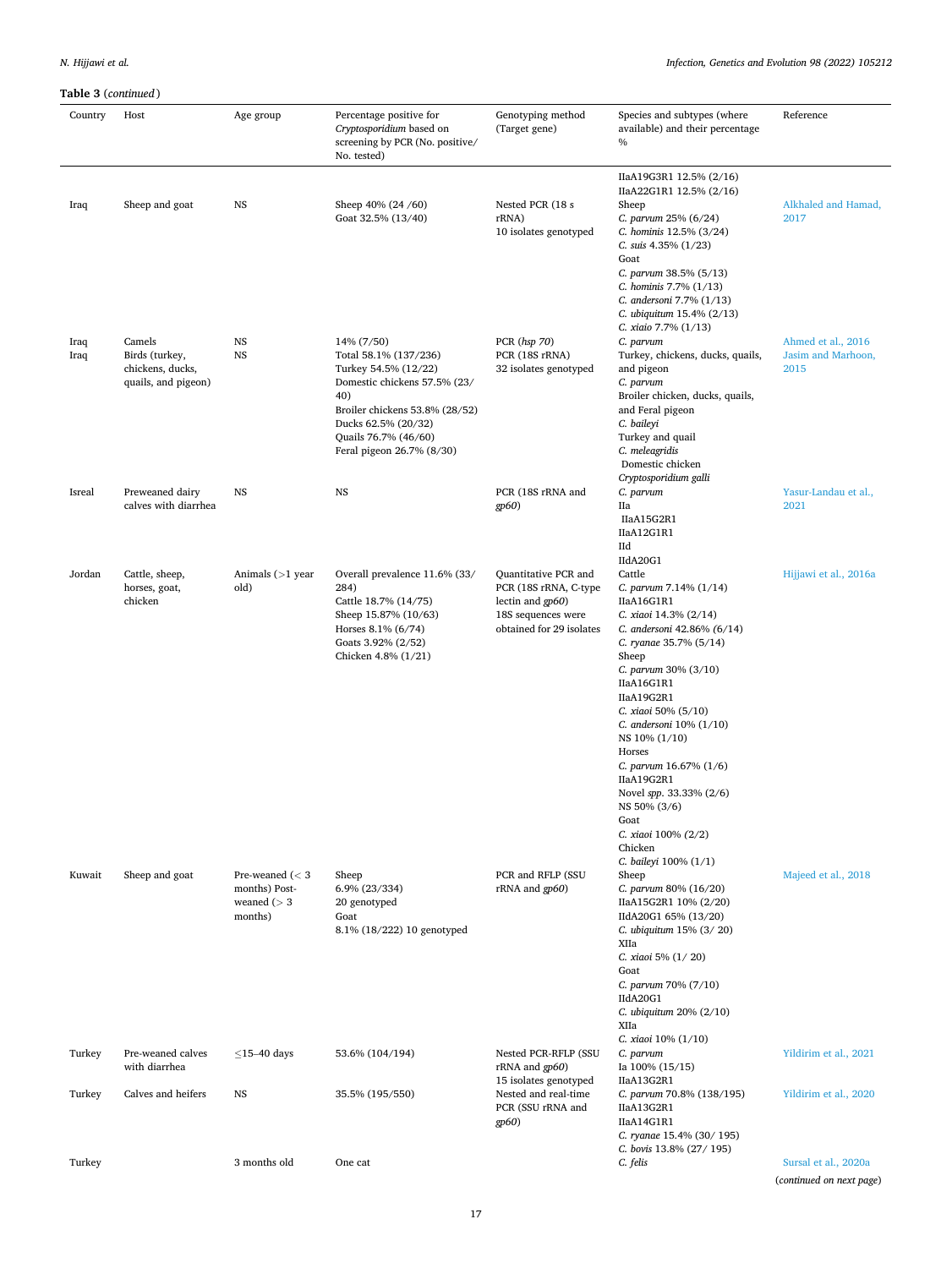<span id="page-17-0"></span>

| Country | Host                                                         | Age group                                                | Percentage positive for<br>Cryptosporidium based on<br>screening by PCR (No. positive/<br>No. tested) | Genotyping method<br>(Target gene)                                                                                                                                                | Species and subtypes (where<br>available) and their percentage<br>$\%$                                                                                                                                                                                                                               | Reference                    |
|---------|--------------------------------------------------------------|----------------------------------------------------------|-------------------------------------------------------------------------------------------------------|-----------------------------------------------------------------------------------------------------------------------------------------------------------------------------------|------------------------------------------------------------------------------------------------------------------------------------------------------------------------------------------------------------------------------------------------------------------------------------------------------|------------------------------|
|         | Cat with severe<br>diarrhea                                  |                                                          |                                                                                                       | Nested PCR (SSU<br>rRNA)<br>One isolate genotyped                                                                                                                                 |                                                                                                                                                                                                                                                                                                      |                              |
| Turkey  | Dairy calves with<br>diarrhea and Goat<br>kids with diarrhea | 4-week-old<br>(Calves)<br>$10-15$ days of age<br>(goat)  | <b>NS</b>                                                                                             | PCR and RFLP (SSU<br>$rRNA$ and $qp60$ )<br>Calves: 28 isolates<br>genotyped<br>Goats: 9 isolates<br>genotyped<br>Calves: 23 isolate<br>subtyped<br>Goats: 8 isolates<br>subtyped | Calves<br>C. parvum 96.4% (27/28)<br>Ia (IIaA13G2R1) 66.7% (20/23)<br>$Ild$ 13 (3/23)<br>IIdA18G1 8.7% (2/23)<br>IIdA20G1b 4.3% (1/23)<br>C. ryanae $3.6\%$ (1/23)<br>Goats<br>C. parvum 88.9% (8/9)<br>IIaA13G2R1 37.5% (3/8)<br>IIaA15G1R1 25% (2/8)<br>IIdA18G1 12.5% (1/8)<br>IIdA22G1 25% (2/8) | Taylan-Ozkan et al.,<br>2016 |
| Syria   | Calves with diarrhea<br>and chickens                         | $< 2$ months<br>(cattle)<br>$<$ 75 days old<br>(chicken) | Cattle: 25.4% (17/67) Chicken:<br>$9.9\%$ $(11/111)$                                                  | Nested PCR and RFLP<br>(SSU rRNA)                                                                                                                                                 | Calves<br>C. parvum 100% (17/17)<br>Chicken<br>C. baileyi 81.8% (9/11)<br>Unknown species $18.2$ ( $2/11$ )                                                                                                                                                                                          | Kassouha et al., 2016        |
| Tunisia | Calves                                                       | $< 5$ months                                             | 20% (14/70)                                                                                           | PCR and RFLP (18S)<br>$rRNA$ and $qp60$                                                                                                                                           | C. parvum 100% (14/14)<br>IIa (IIaA15G2R1) 85.7% (12/14)<br>IId (IIdA16G1) 14.3% (2/14)                                                                                                                                                                                                              | Rahmouni et al., 2014        |

 $^{\rm a}$  PCR, Polymerase Chain Reaction.  $^{\rm b}$  PCR-RFLP, PCR restriction fragment length polymorphism.  $^{\rm c}$  SSU rRNA, Small subunit ribosomal ribonucleic acid.  $^{\rm d}$  *gp60*, hyper-variable 60 kDa glycoprotein gene.

<sup>j</sup> 18S rRNA, 18S ribosomal ribonucleic acid.

*3.3. Cryptosporidium spp. and Giardia duodenalis reported in animals in the MENA region* 

*Cryptosporidium* spp. and *Giardia duodenalis* have been reported to infect numerous animal species including cattle, buffalo, sheep, goats, horses, donkeys, camels, rabbits, birds, poultry (chicken, ducks, quails, pigeons and turkeys), dogs, cats and wild rodents in the MENA region ([Tables 3](#page-13-0) & 4). A total of 15 *Cryptosporidium* species were identified from 54 genotyping studies conducted on animals in the region (*C. parvum*, *C. hominis*, *C. muris*, *C. cuniculus*, *C. andersoni*, *C. bovis*, *C. meleagridis*, *C. baileyi*, *C. erinacei*, *C. ryanae*, *C. felis*, *C. suis*, *Cryptosporidium galli*, *C. xiaoi* and *C. ubiquitum*), in addition to two genotypes (rat genotype IV and a camel genotype) and a novel species detected in horses in Jordan ([Table 3](#page-13-0)). The majority of studies have been conducted on cattle with prevalences ranging from 2.1% to 40% with *C. parvum* the predominant species reported in 44 out of the 54 studies. *Cryptosporidium ryanae, C. bovis* and *C. andersoni* were also commonly reported, while *C. xiaoi* was only reported in one study in cattle in Jordan [\(Hijjawi et al., 2016a\)](#page-24-0) ([Table 3](#page-13-0)). In both sheep and goats, *C. parvum*, *C. ubiquitum, C. xiaoi, C. andersoni* were reported ([Mahfouz et al., 2014;](#page-25-0) [Hijjawi et al., 2016a](#page-24-0); [Taylan-Ozkan et al., 2016](#page-27-0); [Dalimi et al., 2017;](#page-23-0) [Baroudi et al., 2018a](#page-23-0); [Majeed et al., 2018](#page-25-0); [Firoozi et al., 2019;](#page-23-0) [Sahraoui et al., 2019](#page-26-0)), with *C. hominis* reported in one study in Iraq in both sheep and goats ([Alkhaled and Hamad, 2017\)](#page-22-0). Three studies in camels identified *C. parvum* ([Ahmed et al., 2016;](#page-22-0) [Baroudi et al., 2018b](#page-23-0); [El-Alfy et al.,](#page-23-0)  [2019\)](#page-23-0). In equines, *C. parvum*, *C. muris*, *C. hominis*, *C. cuniculus, C. erinacei*  as well as a novel species have been reported ([Laatamna et al., 2013](#page-25-0); [Laatamna et al., 2015;](#page-25-0) [Hijjawi et al., 2016a\)](#page-24-0). *C. meleagridis* and *C. baileyi*  are the two species most frequently reported in chickens, turkeys and other birds ([Table 3\)](#page-13-0), with *C. parvum* and *C. galli* only reported in individual studies in Iran [\(Shahbazi et al., 2020](#page-26-0)) and Iraq [\(Jasim and](#page-24-0)  [Marhoon, 2015](#page-24-0)), respectively.

Several species including *C. parvum*, *C. hominis*, *C. meleagridis*, *C. muris, C. felis*, *C. bovis* and *C. canis* were reported in both animals and humans indicating the possibility of zoonotic transmission and suggesting that some animals might act as a reserviour of infection for humans in some countries in the MENA region. The identification of *C. hominis* in some animals (sheep and horses) also supports a broader host range for this species ([Widmer et al., 2020\)](#page-27-0).

Subtyping studies for *Cryptosporidium* spp. at the *gp60* locus in animals from the region were mainly conducted on *C. parvum* but with some information available for *C. meleagridis, C. hominis* and *C. cuniculus*. Within *C. parvum,* subtype families IIa and IId dominated, with IIaA15G1R1, IIaA15G2R1 and IIdA20G1 the most common subtypes reported ([Table 3](#page-13-0)). In addition, two unique subtypes IIaA14G1R1r1b and If-like-A22G2 were isolated from a calf in Egypt and from a camel in Algeria, respectively ([Amer et al., 2013a;](#page-22-0) [Baroudi et al., 2018b](#page-23-0)). The dominance of IIa and IId subtype families in both humans and animals further supports the possibility of zoonotic transmission. Only two studies subtyped *C. meleagridis* [\(Baroudi et al., 2013;](#page-23-0) [Laatamna et al.,](#page-25-0)  [2017\)](#page-25-0) with only subtype family IIIg identified and seven subtypes including subtype IIIgA22G3R1, previously identfiied in a human from Nepal (KU852730; unpublished). Only one study, subtyped *C. hominis* in horses and subtype IkA15G1 was identified [\(Laatamna et al., 2017](#page-25-0)), with recent studies suggesting that *C. hominis* is now endemic in horses and donkeys ([Jian et al., 2016](#page-24-0); [Li et al., 2019](#page-25-0)). *C. cuniculus* subtypes VbA19 and VbA33 were reported in rabbits in a single study from Egypt ([Naguib et al., 2021\)](#page-25-0).

Six *G. duodenalis* assemblages were reported in the 17 typing studies conducted on animals within the MENA region (A, B, C, D, E and F), with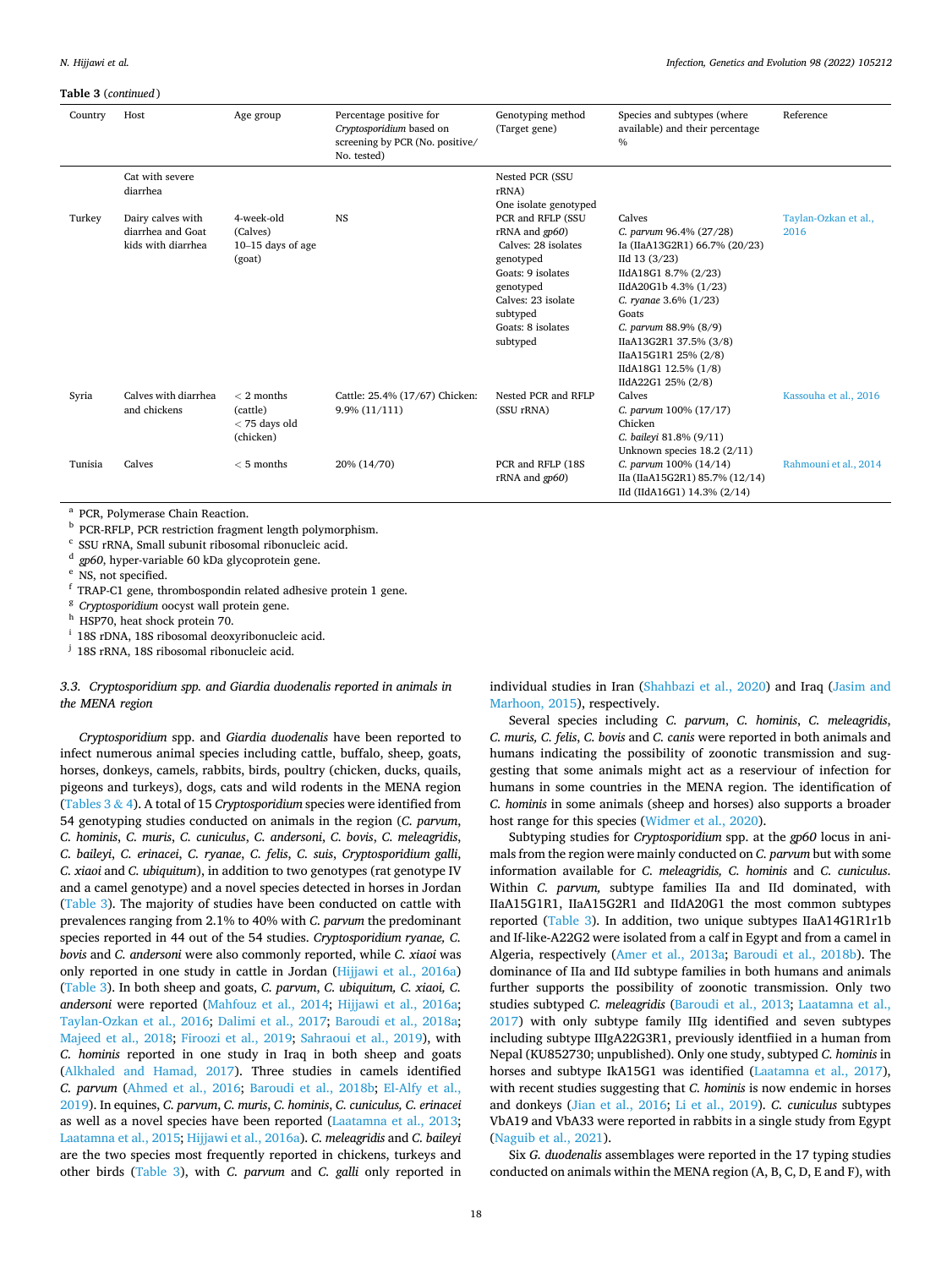Molecular characterisation and prevalence of *Giardia duodenalis* in animals in countries of the MENA region (2005–2021).

| Country          | Host                               | Age group                                                         | Percentage positive for Giardia duodenalis<br>based on screening by PCR (No. positive/No.<br>tested) | Genotyping method<br>(Target gene)                                                                               | Giardia duodenalis<br>assemblages                                                                                | Reference                                        |
|------------------|------------------------------------|-------------------------------------------------------------------|------------------------------------------------------------------------------------------------------|------------------------------------------------------------------------------------------------------------------|------------------------------------------------------------------------------------------------------------------|--------------------------------------------------|
| Algeria          | Lambs                              | $<$ 40 days old                                                   | NS <sup>a</sup>                                                                                      | Nested PCR <sup>b</sup> and RFLP <sup>c</sup><br>$(gdh^d$ and $tpi^e)$<br>16 isolates amplified and<br>genotyped | D 25% $(4/16)$<br>E $62.5\%$ (10/16)<br>Mixed $A + E$ 12.5%<br>(2/16)                                            | Sahraoui et al.,<br>2019                         |
| Algeria          | Calves with or<br>without diarrhea | $< 90$ days                                                       | 27.45% (28/102)                                                                                      | Nested PCR (tpi)                                                                                                 | A 50% (14/28)<br>AII<br>E 21.4% (6/28)<br>Mixed $A + E$ 28.6%<br>(8/28)                                          | Baroudi et al., 2017                             |
| Egypt            | Dairy claves                       | 1 day-6 months                                                    | 13.3% (33/248)                                                                                       | Nested PCR (tpi, gdh and<br>$bg$ <sup><math>)</math></sup>                                                       | A 3% (1/33)<br>AII<br>E 97% (32/33)                                                                              | Naguib et al.,<br>2018b                          |
| Egypt            | Dairy cows and<br>calves           | NS                                                                | NS                                                                                                   | Nested PCR (tpi)<br>4 isolates genotyped and<br>sequenced                                                        | E 100% (4/4)                                                                                                     | Abdel-moein and<br>Saeed, 2016                   |
| Egypt            | Cattle and buffalo                 | 1 day $>6$ months                                                 | NS                                                                                                   | Nested PCR (tpi, gdh and<br>bg)<br>and Sequencing                                                                | $E > 81\%$                                                                                                       | Helmy et al., 2014                               |
| Egypt            | Farmed and wild<br>fish            | NS                                                                | NS                                                                                                   | Duplex PCR (tpi)                                                                                                 | A 100% $(6/6)$                                                                                                   | Ghoneim et al.,<br>2012                          |
| Iran             | Cattle, sheep and<br>goats         | $> 4$ years                                                       | Total: 5.16% (25/484)<br>Cattle 4.2% (8/192)<br>Sheep 6.2% (12/192)<br>Goats 5% (5/100)              | PCR (pi)                                                                                                         | Е<br>Sheep 50% (6/12)<br>Goats 20% (1/5)                                                                         | Kiani-Salmi et al.,<br>2019                      |
| Iran             | Household dogs<br>and cats         | $<$ 1 and $>$ 1<br>years old                                      | Dogs<br>1.9% (6/315)<br>Cats<br>1.3% (4/300)                                                         | PCR (SSU-rRNA <sup>8</sup> )                                                                                     | Dogs<br>A (AII)<br>$16.7\% (1/6)$<br>$C$ 50% (3/6)<br>D 33.3% $(2/6)$<br>Cats<br>A (AI) 25% (1/4)<br>F 75% (3/4) | Homayouni et al.,<br>2019                        |
| Iran             | Sheep and goats                    | $<$ 12 months                                                     | Sheep: 19.8% (17/86)<br>Goats: 15.9% (15/94)                                                         | Nested PCR (SSU-rRNA<br>and tpi) and sequencing                                                                  | E 100% (32/32)                                                                                                   | Jafari et al., 2014                              |
| Iraq             | Calves                             | $<$ 1 year old                                                    | NS                                                                                                   | PCR $(18S \, rRNAh)$                                                                                             | Giardia duodenalis                                                                                               | Alhayali et al.,<br>2020                         |
| Iraq             | Cattle                             | $6$ months $-1$<br>year                                           | NS                                                                                                   | Nested PCR (tpi)<br>25 isoltes genotyped                                                                         | A 20% (5/25)<br>B 64% (16/25)<br>Mixed $A + B$ 16%<br>(4/25)                                                     | Al-Difaie, 2016                                  |
| Jordan           | Horses (326) and<br>donkeys (74)   | Horses (2)<br>$months - 22$<br>years)<br>Donkey $(1-9)$<br>years) | NS                                                                                                   | PCR and $RFLP1$ (bg and tpi)                                                                                     | A 60% (18/30)<br>B 13.3% (4/30)<br>E 26.7% (8/30)                                                                | Mukbel et al., 2017                              |
| Turkey           | Cattle                             | $<1$ and $>3$<br>years                                            | 30.2% (136 / 450)                                                                                    | PCR $(bg)$ and<br>Nested PCR for subtyping<br>( <i>tpi</i> and <i>gdh</i> )                                      | A 11% (15/136)<br>E 89% (121/136)                                                                                | Onder et al., 2020                               |
| Turkey<br>Turkey | Cats<br>Horses                     | NS<br>$3-15$ years                                                | 29.4% (30/102)<br>16.6% (25/150)                                                                     | ${\rm PCR}~(bg)$<br>Nested PCR (bg)                                                                              | B 100% (30/30)<br>A                                                                                              | Sursal et al., 2020b<br>Demircan et al.,<br>2019 |
| Turkey           | Dogs with or<br>without diarrhea   | $<$ 3 and $>$ 3<br>months                                         | NS                                                                                                   | Nested PCR (bg)                                                                                                  | B 100% (89/89)<br>BIV<br>Mixed A (AIII) $+ B$<br>42% (38/89)                                                     | Gultekin et al.,<br>2017a                        |
| Turkey           | Calves with or<br>without diarrhea | $<$ 3 months                                                      | NS                                                                                                   | Nested PCR (bg)                                                                                                  | A 100%<br>AIII                                                                                                   | Gultekin et al.,<br>2017b                        |

 $^{\rm a}$  NS, not specified. <br> $^{\rm b}$  PCR, Polymerase Chain Reaction. <br> $^{\rm c}$  PCR-RFLP, PCR restriction fragment length polymorphism. <br> $^{\rm d}$   $gdh,$  glutamate dehydrogenase. <br> $^{\rm e}$   $p\!j,$  triose phosphate isomerase gene

assemblage A being the most common assemblage (reported in 11/17 studies) followed by assemblage E (9/17) (Table 4). Sub-assemblage AI was reported in only one study in cats in Iran ([Homayouni et al., 2019](#page-24-0)), while sub-assemblage AII was reported in two studies in calves in Algeria and Egypt ([Baroudi et al., 2017](#page-23-0); [Naguib et al., 2018b\)](#page-25-0), and in one study in household dogs in Iran [\(Homayouni et al., 2019](#page-24-0)). Subassemblage AIII was reported in two studies in Turkey (one in household dogs and the other one in calves) [\(Gultekin et al., 2017a, 2017b](#page-24-0)).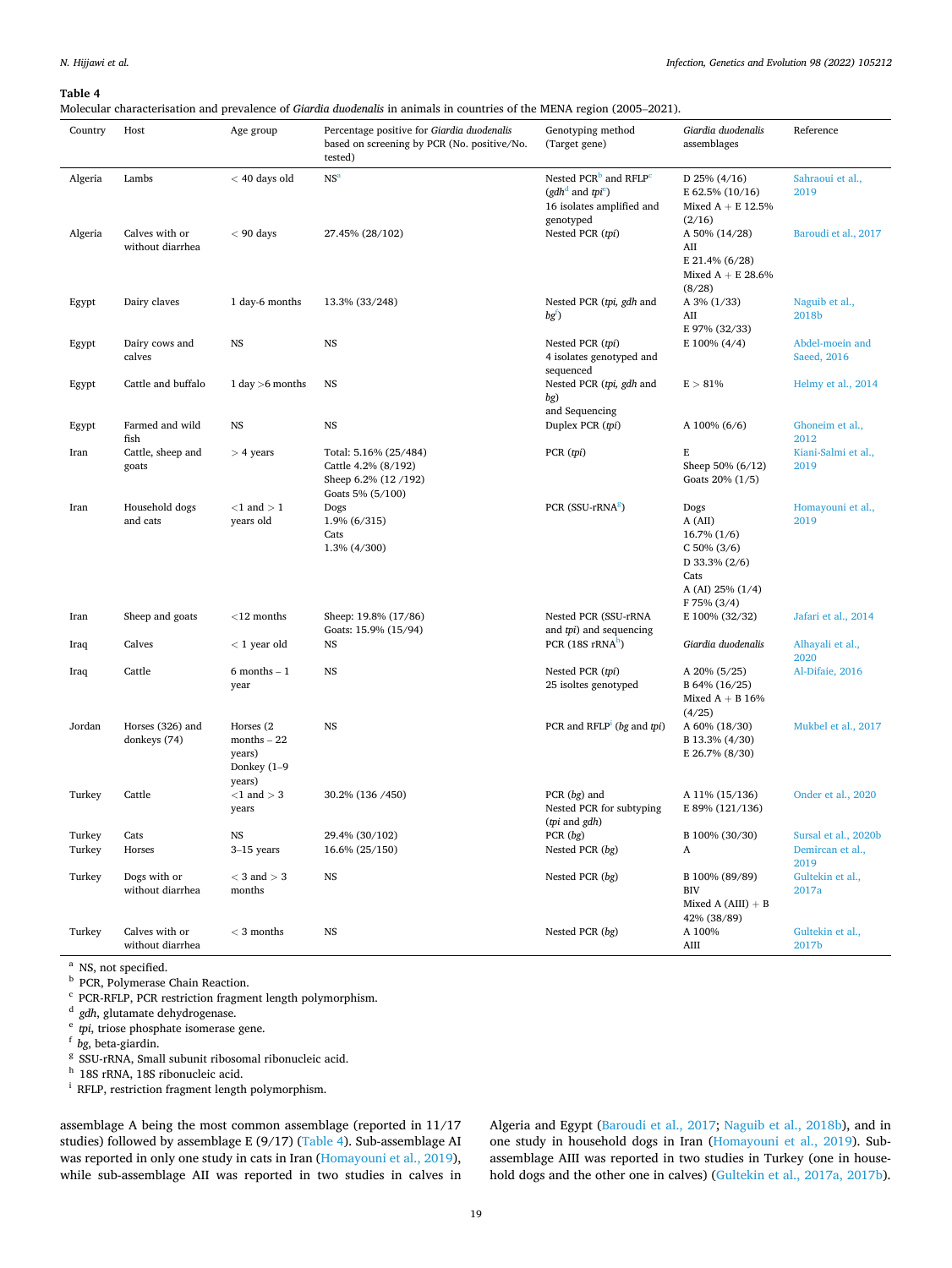<span id="page-19-0"></span>Prevalence and molecular characterisation of *Cryptosporidium* species and subtypes in water and environmental samples from MENA region (2005–2021).

| Country | Water source                               | Sample concentration and oocyst<br>recovery method                                                                                                                                     | Prevalence % (positive /total<br>number of samples collected)<br>based on microscopy and/or<br>screening by PCR                                                                                                | Genotyping method<br>(Target gene)                                                                                                  | Species and subtypes<br>(where available) and<br>their percentage %                                                                                                                                                                                                                                                                                                                                             | Reference                           |
|---------|--------------------------------------------|----------------------------------------------------------------------------------------------------------------------------------------------------------------------------------------|----------------------------------------------------------------------------------------------------------------------------------------------------------------------------------------------------------------|-------------------------------------------------------------------------------------------------------------------------------------|-----------------------------------------------------------------------------------------------------------------------------------------------------------------------------------------------------------------------------------------------------------------------------------------------------------------------------------------------------------------------------------------------------------------|-------------------------------------|
| Egypt   | Tap water                                  | Membrane filtration $(1 \mu m)$                                                                                                                                                        | 36.3% (29/80) based on<br>positive samples detected by<br>microscopy (MZN)                                                                                                                                     | Nested PCR <sup>a</sup> (COWP <sup>b</sup> )                                                                                        | C. parvum 20.7% (6/29)<br>C. hominis 75.9% (22/<br>29)<br>C. parvum and<br>C. hominis 3.4% (1/29)                                                                                                                                                                                                                                                                                                               | Hamdy et al.,<br>2019               |
| Iran    | River water<br>contaminated<br>with sewage | Membrane filtration - cellulose<br>nitrate filter $(1.2 \mu m)$ & sucrose<br>flotation                                                                                                 | 52.6% (10/19)<br>Based on screening by PCR                                                                                                                                                                     | Nested PCR $(18 \text{ rRNA}^{\circ})$<br>5 isolates genotyped                                                                      | C. parvum 30% (3/10)<br>C. hominis $10\% (1/10)$<br>Cryptosporidium muris<br>$10\% (1/10)$                                                                                                                                                                                                                                                                                                                      | Mahmoudi<br>and Karanis,<br>2020    |
| Iran    | Human and<br>livestock<br>wastewater       | Centrifugation followed by water-<br>ether sedimentation procedure                                                                                                                     | 62.9% (34/54)<br>Based on microscopy (IFA)<br>70.5% (24/34)                                                                                                                                                    | PCR (18S rRNA)<br>91.6% (22/24) successfully<br>sequenced                                                                           | C. andersoni 95.4% (21/<br>22)<br>C. xiaoi 4.6% (1/22)                                                                                                                                                                                                                                                                                                                                                          | Hatam-<br>Nahavandi<br>et al., 2016 |
| Iran    | Rivers surface<br>water                    | Membrane filtration $(1.2 \text{-} \mu \text{m})$ pore<br>size) membrane filter or by Filta-<br>Max filter followed by<br>immunomagnetic separation or<br>sucrose purification methods | Based on screening by PCR<br>48.97% (24/49)<br>Based on screening by PCR                                                                                                                                       | PCR (18S rRNA and gp60 <sup>d</sup> )                                                                                               | C. parvum $45.8\%$ (11/<br>24)<br>IIdA15G1 72.7% (8/11)<br>IIdA20G1a 18.2% (2/<br>11)<br>IIdA18G1 9.1% (1/11)<br>C. hominis 29.2% (7/24)<br>IdA20 100% (7/7)<br>C. muris 12.5% (3/24)<br>C. andersoni 8.3% (2/<br>24)                                                                                                                                                                                           | Mahmoudi<br>et al., 2015a           |
| Kuwait  | Storage tank<br>water                      | Filtration through an Envirochek<br>HV filter (method 1623)<br>Cryptosporidium oocysts pellet<br>were detected by<br>immunofluorescent microscopy<br>(US EPA, 2001)                    | $20\% (1/5)$<br>based on positive samples<br>detected by<br>immunofluorescent<br>microscopy                                                                                                                    | PCR-RFLP <sup>e</sup> (SSU rRNA <sup>f</sup> ,<br>COWP and TRAP-C <sup>8</sup> )                                                    | C. canis 4.2% (1/24)<br>C. parvum IIa $100\%$ (1/<br>1)                                                                                                                                                                                                                                                                                                                                                         | Iqbal et al.,<br>2011               |
| Tunisia | Wastewater<br>treatment plants             | Microscopy using modified<br>Bailenger method (MBM),<br>immunomagnetic separation (IMS)<br>followed by immunofluorescent<br>assay microscopy                                           | Total 50% (10/20)<br>Raw wastewater 72% (5/7)<br>Treated wastewater 12.5% (1/<br>8)<br>Sludge 80% (4/5)<br>Based on positive samples<br>detected by (IMS) followed by<br>immunofluorescent assay<br>microscopy | Nested PCR (SSU rRNA)                                                                                                               | Raw wastewater<br>C. parvum $(4/5)$<br>C. hominis $(2/5)$<br>IaA27R3, IdA15G1<br>C. muris/C. andersoni<br>(1/5)<br>C. andersoni $(1/5)$<br>Treated wastewater<br>C. muris<br>Sludge<br>$C.$ parvum $(4)$<br>IIaA21R1<br>IIcA5G3b<br>C. hominis (3)                                                                                                                                                              | Khouja et al.,<br>2010              |
| Tunisia | Wastewater and<br>sludge                   | Centrifugation and storage of<br>pellets in 2.5% potassium<br>dichromate                                                                                                               | Wastewater 220<br>Raw water 38.2% (42/110)<br>Treated water 12.7% (14/110)<br>Sludge 41.7% (5/12)<br>Based on PCR                                                                                              | Nested PCR (SSU rRNA and<br>gp60)<br>232 waste water and sludge<br>samples                                                          | C. andersoni (1)<br>C. parvum $(10/19)$<br>IIaA15G2R1,<br>IIaA17G2R1<br>IIaA18G3R1,<br>IIaA20G2R1 IIaA21R1,<br>IIaA21G2R1 IIcA5G3b<br>C. hominis $(10/22)$<br>IaA26R3, IaA27R4,<br>IdA14<br>C. andersoni (9/47)<br>Sheep genotype $(1/1)$<br>$C.$ ubiquitum $(4/6)$<br>C. muris $(4/11)$<br>Rat genotype $(1/1)$<br>Cryptosporidium<br>meleagridis $(1/2)$<br>Avian genotype II $(2/4)$<br>New genotype $(1/1)$ | <b>Ben Ayed</b><br>et al., 2012     |
| Turkey  | Environmental<br>water sources             | NS <sup>h</sup>                                                                                                                                                                        | Environmental water sources<br>240 in 20 sampling sites<br>38.3% (92/240)<br>Environmental water sources<br>180 in 25 sampling sites                                                                           | Loop mediated isothermal<br>amplification (LAMP)<br>targeting the S-adenosyl-L-<br>methionine synthetase<br>(SAM) gene & nested PCR | C. parvum 61.1% (11/<br>18)<br>C. bovis 33.3% (6/18)<br>C. felis $5.6\%$ (1/18)                                                                                                                                                                                                                                                                                                                                 | Koloren and<br>Ayaz, 2016           |

(*continued on next page*)

(SSU rRNA)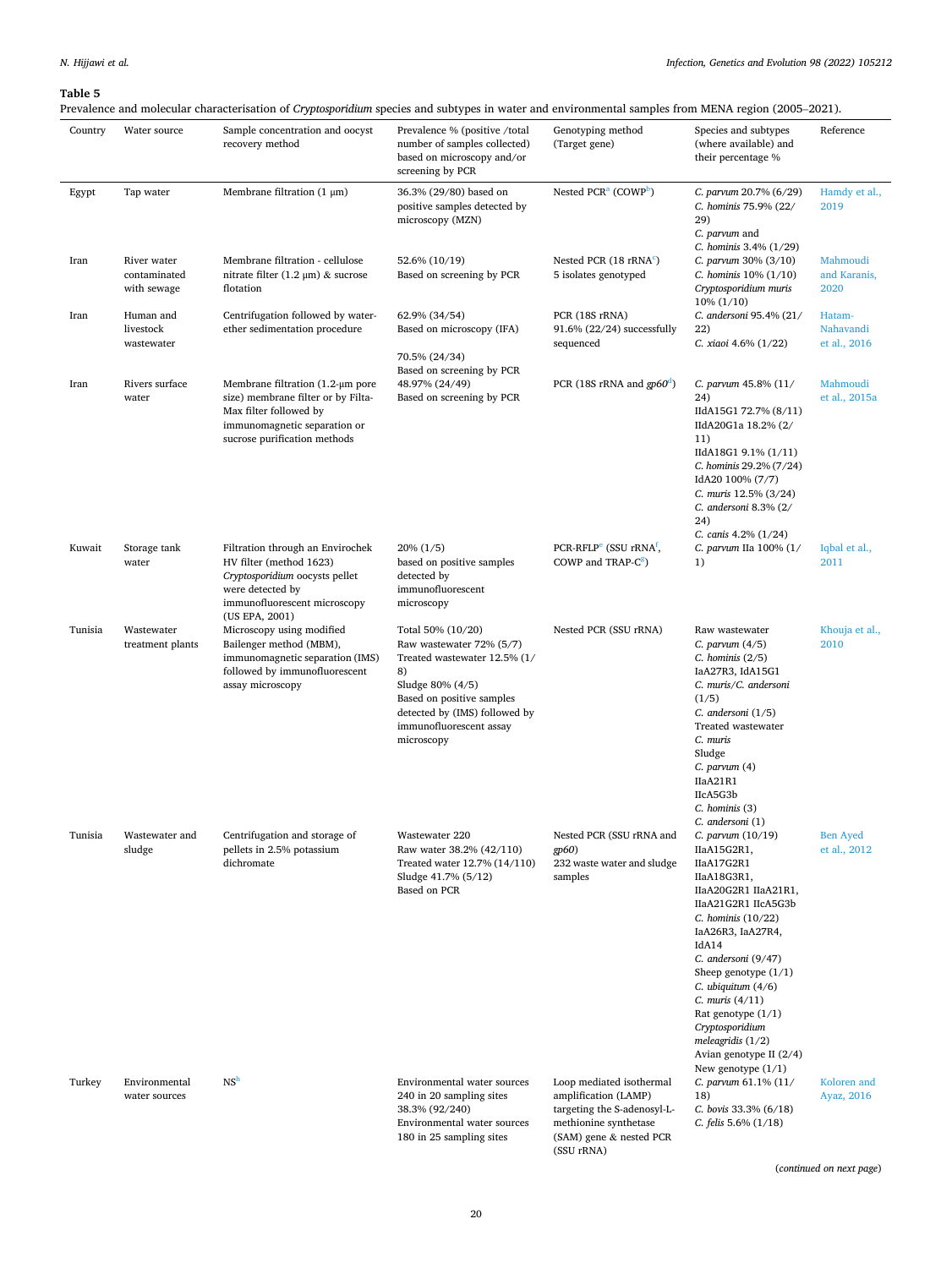<span id="page-20-0"></span>

| Country | Water source                                                             | Sample concentration and oocyst<br>recovery method                                                                                                      | Prevalence % (positive /total<br>number of samples collected)<br>based on microscopy and/or<br>screening by PCR                                  | Genotyping method<br>(Target gene)                                   | Species and subtypes<br>(where available) and<br>their percentage % | Reference               |
|---------|--------------------------------------------------------------------------|---------------------------------------------------------------------------------------------------------------------------------------------------------|--------------------------------------------------------------------------------------------------------------------------------------------------|----------------------------------------------------------------------|---------------------------------------------------------------------|-------------------------|
|         |                                                                          |                                                                                                                                                         | 38.8% (70/180)<br>Based IFA and PCR                                                                                                              | 18 Isolates with the highest<br>numbers of oocysts were<br>sequenced |                                                                     |                         |
| Turkey  | Sea and tap water<br>samples                                             | NS <sup>h</sup>                                                                                                                                         | 43.3% (26/70)<br>Sea water 68.6% (48/70)<br>Tap water 37.1% (26/70)<br>based on positive samples<br>detected by<br>immunofluorescence test (IFT) | Nested PCR (18S rRNA)                                                | C. parvum 65.5%<br>C. hominis $(NSh)$<br>C. meleagridis (NS)        | Koloren<br>et al., 2013 |
| Turkey  | Water samples<br>$(70 \text{ taps}, 50 \text{ wells})$<br>and 15 sewage) | Membrane filtration through a<br>filtration device equipped with a<br>cellulose acetate membrane filter<br>$(0.45 \mu m)$ followed by<br>centrifugation | $5.2\% (7/135)$<br>based on positive samples<br>detected by microscopy<br>(modified cold Kinyoun acid-<br>fast)                                  | PCR and RFLP                                                         | C. parvum $100\%$ (7/7)                                             | Aslan et al.,<br>2012   |

<sup>a</sup> PCR, Polymerase Chain Reaction.<br>
<sup>b</sup> COWP, *Cryptosporidium* oocyst wall protein gene.<br>
<sup>c</sup> 18S rRNA, 18S ribosomal ribonucleic acid.<br>
<sup>d</sup> *gp60*, hyper-variable 60 kDa glycoprotein gene.<br>
<sup>e</sup> PCR-RFLP, PCR restrictio

 $^8$  TRAP-C2 gene, thrombospondin related adhesive protein 2 gene.  $^{\rm h}$  **NS, not specified.** 

Sub-assemblage BIV was reported in only one study in household dogs in Turkey ([Gultekin et al., 2017a\)](#page-24-0).

*3.4. Cryptosporidium spp. and Giardia duodenalis reported in water and food in the MENA region* 

The molecular characterisation of *Cryptosporidium* spp. and *Giardia duodenalis* in water and environmental samples were only reported in 10 and 9 studies, respectively (from 5 countries: Egypt, Iran, Iraq, Tunis and Turkey; [Table 5\)](#page-19-0), while no genotyping studies on the molecular characterisation of either parasite in food were retrieved. Analysed water samples included tap water, wastewater, storage tank water, treated water, sludge water and surface water and a variety of concentration and purification methods were used [\(Tables 5 and 6\)](#page-19-0). The prevalence of *Cryptosporidium* spp. and *Giardia duodenalis* in different types of water ranged between 5.2% - 80% and 13.6% - 100%, respectively with the lowest prevalence reported in treated water and the highest in raw wastewater [\(Table 5 and 6\)](#page-19-0).

Ten *Cryptosporidium* species including *C. parvum*, *C. hominis*, *C. muris*, *C. andersoni*, *C. canis*, *C. ubiquitum, C. meleagridis*, *C. bovis, C. xiaoi* and *C. felis* and three genotypes including the sheep genotype, rat genotype IV and a novel genotype (most closely related to *C. baileyi* and avian genotype I) were reported in water and environmental samples from the MENA region [\(Table 5\)](#page-19-0). Subtyping was only conducted in three studies with *C. parvum* subtype families IIa, IIc and IId identified in wastewater in Tunisia, and *C. hominis* subtype families Ia and Id observed in surface water (river) in Iran and raw wastewater in Tunisia ([Table 5\)](#page-19-0). Three *G. duodenalis* assemblages A, B and E were recovered from different water sources, with assemblage A and B the most common assemblages reported in all the subtyping studies  $(n = 8)$ , while assemblage E was only observed in two studies from raw wastewater in Iran and Tunisia ([Ben Ayed et al., 2012;](#page-23-0) [Hatam-Nahavandi et al., 2016;](#page-24-0) [Table 6](#page-21-0)). *Giardia duodenalis* sub-assemblage AI was reported in two studies in wastewater in Tunisia [\(Khouja et al., 2010;](#page-25-0) [Ben Ayed et al., 2012](#page-23-0)), sub-assemblage AII was reported in three studies including one report in drinking and raw water in Egypt [\(Abd El-Latif et al., 2020\)](#page-22-0) and two reports in wastewater and sludge in Tunisia ([Table 6\)](#page-21-0) ([Khouja et al., 2010](#page-25-0); [Ben](#page-23-0)  [Ayed et al., 2012](#page-23-0)), while sub-assemlage BIV was only reported in surface and river water in a single study from Iran ([Mahmoudi et al., 2015b](#page-25-0)).

The high prevalence of *Cryptosporidium* spp. and *G. duodenalis* 

assemblages in different water sources (including those intended for human and animal consumption) in different countries of the MENA region indicates that waterborne transmission is a significant risk factor for the transmission of these two parasites ([Tables 5 and 6](#page-19-0)). In several low and middle income countries including some countries in the MENA region, routine detection and monitoring of water and foodborne parasites is not conducted and the true burden of many parasitic diseases including cryptosporidiosis and giardiasis is underestimated ([Dorny](#page-23-0)  [et al., 2009\)](#page-23-0). Therefore, in order to decrease and potentially prevent future outbreaks of cryptosporidiosis and giardiasis in the MENA region, continuous and systematic monitoring of these parasites using genotyping tools is crucial.

### **4. Conclusions and future recommendations**

The present review highlights the increasing recognition of *Cryptosporidium* spp. and *Giardia duodenalis* as infectious pathogens in countries of the MENA region. Analysis of the data obtained from a total of 20 countries in the MENA region showed that both *Cryptosporidium* spp. and *Giardia duodenalis* are widespread among humans and animals with both anthroponotic and zoonotic transmission cycles. Further studies are needed to assess the extent of molecular diversity of *Cryptosporidium* spp. and *Giardia duodenalis* in humans and animals among different age groups in different countries of the MENA region, in particular in countries where only few or no studies were retrieved from such as Bahrain, Libya and Oman. The continuous monitoring of infection is important to develop estimates of the regional burden of *Cryptosporidium*  spp. and *Giardia duodenalis* infections. This knowledge is essential to support intervention and control strategies in the MENA region countries.

In general, most of the risk factors associated with the occurrence of cryptosporidiosis and giardiasis in the MENA region include poor hygiene, unclean drinking water, poverty, overcrowding, diarrhea in household and contact with animals ([Khalil et al., 2018;](#page-24-0) [Ahmad et al.,](#page-22-0)  [2020\)](#page-22-0). Improved water, sanitation and hygiene (WASH) strategies including proper drinking water purification and water monitoring systems for *Cryptosporidium* spp. and *Giardia duodenalis* are critical ([Omarova et al., 2018\)](#page-26-0). More extensive molecular typing studies need to be carried out to better understand the epidemiology including transmission dynamics and differences in clinical presentations and to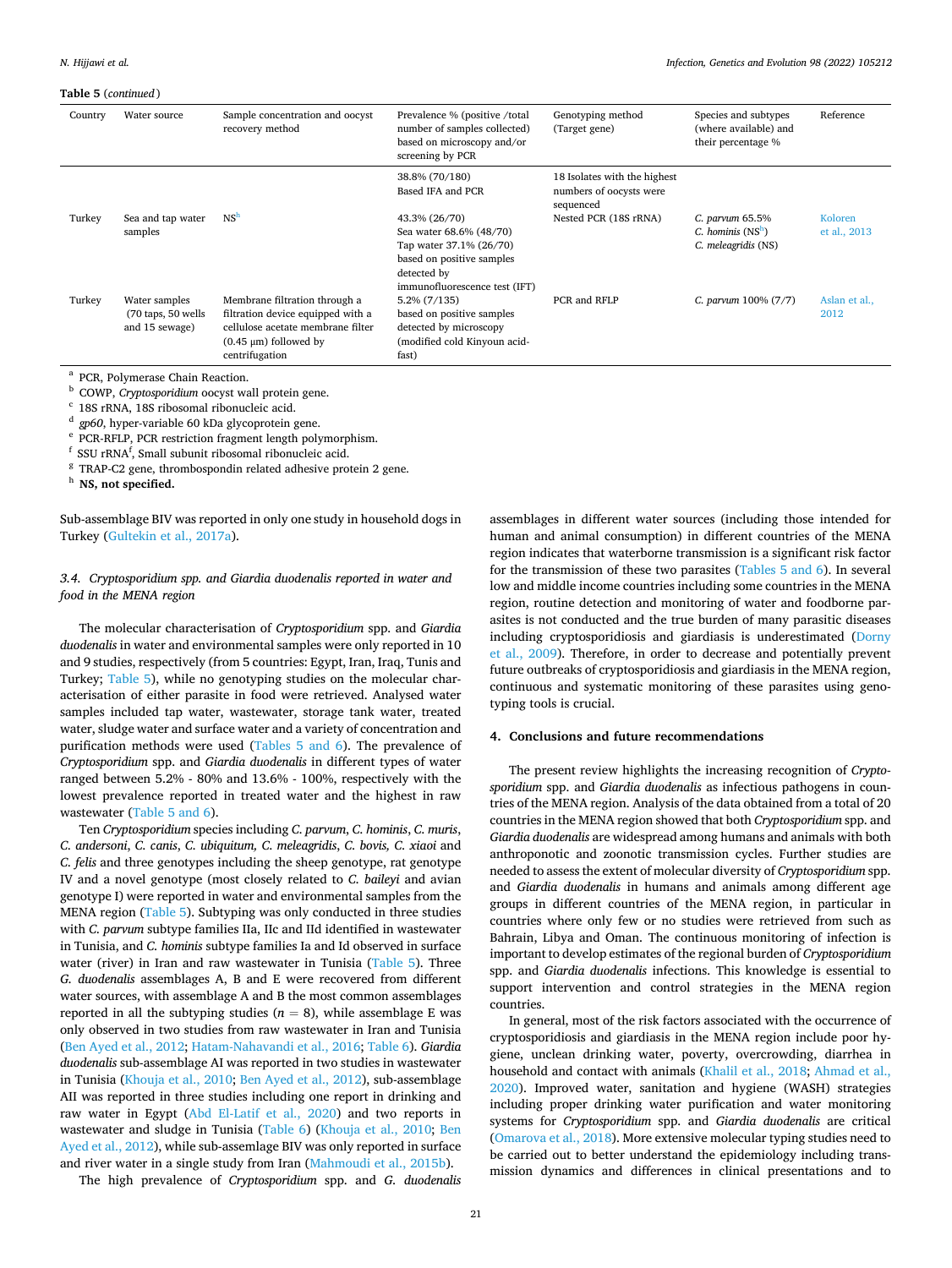<span id="page-21-0"></span>Prevalence and molecular characterisation of *Giardia duodenalis* in water and environmental samples from MENA region (2005–2021).

| Country | Water source                                                | Sample concentration and oocyst<br>recovery method                                                                                                         | Prevalence % (positive /total<br>number of samples collected) based<br>on screening by PCR and/or after<br>microscopy screening                                                        | Genotyping<br>method (Target<br>gene)                                                     | Species,<br>sssemblage/sub-<br>assemblage                                                                                                                                                                                                                                           | Reference                           |
|---------|-------------------------------------------------------------|------------------------------------------------------------------------------------------------------------------------------------------------------------|----------------------------------------------------------------------------------------------------------------------------------------------------------------------------------------|-------------------------------------------------------------------------------------------|-------------------------------------------------------------------------------------------------------------------------------------------------------------------------------------------------------------------------------------------------------------------------------------|-------------------------------------|
| Egypt   | Drinking and raw<br>water                                   | Membrane filtration - cellulose nitrate<br>filter $(0.8 \mu m)$ , centrifugation and<br>sedimentation                                                      | Drinking water $0\%$ (0/40)<br>Raw water 100% (10/10)<br>Based on positive samples detected<br>by microscopy using saline/iodine/                                                      | Nested PCR <sup>a</sup> (gdh <sup>b</sup><br>and $tpi^c$ )                                | Raw water<br>A<br>AII 100% (10/10)                                                                                                                                                                                                                                                  | Abd El-Latif<br>et al., 2020        |
| Egypt   | Tap water                                                   | Membrane filtration $(1 \mu m)$ followed by<br>microscopy                                                                                                  | trichrome stain<br>25% (20/80)<br>based on positive samples detected                                                                                                                   | Nested PCR and<br>$RFLPd$ (bg <sup>e</sup> )                                              | A 15% (3/20)<br>B 85% (17/20)                                                                                                                                                                                                                                                       | Hamdy et al.,<br>2019               |
| Iran    | Livestoch and<br>rawurban<br>wastewater<br>treatment plants | Centrifugation followed by water-ether<br>sedimentation procedure and<br>microscopy                                                                        | by microscopy (Lugol's iodine))<br>100% (54/54)<br>Based on immunofluorescence<br>microscopy ((stained with mAb-<br>conjugated FITC)                                                   | Nested PCR (bg, gdh<br>and tpi)                                                           | A 73.1% (38/52)<br>E 26.9% (14/52)                                                                                                                                                                                                                                                  | Hatam-<br>Nahavandi<br>et al., 2017 |
| Iran    | Surface water and<br>river water ( $n = 55$ )               | Membrane filtration $(1.2 \mu m)$ pore size)<br>membrane filter or by Filta-Max filter<br>followed by immunomagnetic<br>separation or sucrose purification | 96.2% (52/54)<br>Based on screening by PCR<br>49% (27/55)<br>Based on screening by PCR                                                                                                 | Semi-nested PCR<br>(gdh)<br>10 isolates<br>genotyped                                      | B<br>BIV 100% (10/10)                                                                                                                                                                                                                                                               | Mahmoudi<br>et al., 2015b           |
| Iraq    | Water supplies                                              | methods<br>Sucrose flotation methods                                                                                                                       | 16% (8/50)<br>Based on positive samples detected<br>by microscopy                                                                                                                      | PCR $(18S rRNAt)$                                                                         | Giardia duodenalis                                                                                                                                                                                                                                                                  | Alhayali et al.,<br>2020            |
| Iraq    | Surface river water                                         | Filtration $(0.45 \mu m)$ pore size filter),<br>Centrifugation and storage of pellets in<br>2.5% potassium dichromate                                      | 57.14% (4/7)<br>Based on PCR                                                                                                                                                           | RT-PCR (tpi)<br>4 isolates<br>genotyped                                                   | A $25\%$ (1/4)<br>$B 50\% (2/4)$<br>Mixed $\mathrm{A} + \mathrm{B}$ 25%<br>(1/4)                                                                                                                                                                                                    | Bedir et al.,<br>2016               |
| Tunisia | Wastewater<br>treatment plants                              | Microscopy using modified Bailenger<br>method (MBM), immunomagnetic<br>separation (IMS) followed by<br>immunofluorescent assay microscopy                  | Raw wastewater 85.7% (6/7)<br>Treated wastewater 50% (4/8)<br>Sludge 100% (5/5)<br>Based on positive samples detected<br>by (IMS) followed by<br>immunofluorescent assay<br>microscopy | Nested PCR (tpi)<br>18 Isolates with the<br>highest numbers of<br>cysts were<br>sequenced | Raw wastewater<br>AI 16.67% (1/6)<br>AII 16.7% (1/6)<br>B 16.7% (1/6)<br>Giardia duodenalis<br>(unknown)<br>genotype) 50%<br>(3/6)                                                                                                                                                  | Khouja et al.,<br>2010              |
|         |                                                             |                                                                                                                                                            |                                                                                                                                                                                        |                                                                                           | Treated<br>wastewater<br>Giardia duodenalis<br>100% (4/4)<br>AI 25% $(1/4)$<br>AII 25% (1/4)<br>$B$ 25% $(1/4)$<br>Giardia duodenalis<br>(unknown<br>genotype) 25%<br>(1/4)<br>Sludge<br>AII 40% (2/5)<br>$B$ 20% (1/5)<br>Giardia duodenalis<br>(unknown<br>genotype) 60%<br>(3/5) |                                     |
| Tunisia | Wastewater and<br>sludge                                    | Sedimentation and storage of pellets in<br>2.5% potassium dichromate                                                                                       | Wastewater 220<br>Raw water 42.7% (47/110)<br>Treated 13.6% (15/110)<br>Sludge 25% (3/12)\<br>Based on PCR                                                                             | Nested PCR (tpi)                                                                          | A 29% (16/55)<br>AI 3.6% (2/55)<br>AII 25.5% (14/55)<br>B 10.9% (6/55)<br>$E$ 1.8% (1/55)                                                                                                                                                                                           | <b>Ben Ayed</b><br>et al., 2012     |
| Turkey  | Environmental and<br>drinking water<br>samples              | Flocculation in Al2(SO4)3 followed by<br>concentration using sucrose flotation                                                                             | 50% (60/120)<br>Based on PCR                                                                                                                                                           | Nested PCR (18S<br>rRNA)<br>45 samples were<br>genotyped                                  | A 22.2% (10/45)<br>B 33.3% (15/45)                                                                                                                                                                                                                                                  | Koloren et al.,<br>2016             |

<sup>a</sup> PCR, Polymerase Chain Reaction.<br>
<sup>b</sup> *gdh*, glutamate dehydrogenase.<br>
<sup>c</sup> *tpi*, triose phosphate isomerase gene.<br>
<sup>d</sup> RFLP, restriction fragment length polymorphism.<br>
<sup>e</sup> *bg*, beta-giardin.<br>
<sup>f</sup> 18S rRNA, 18S riboso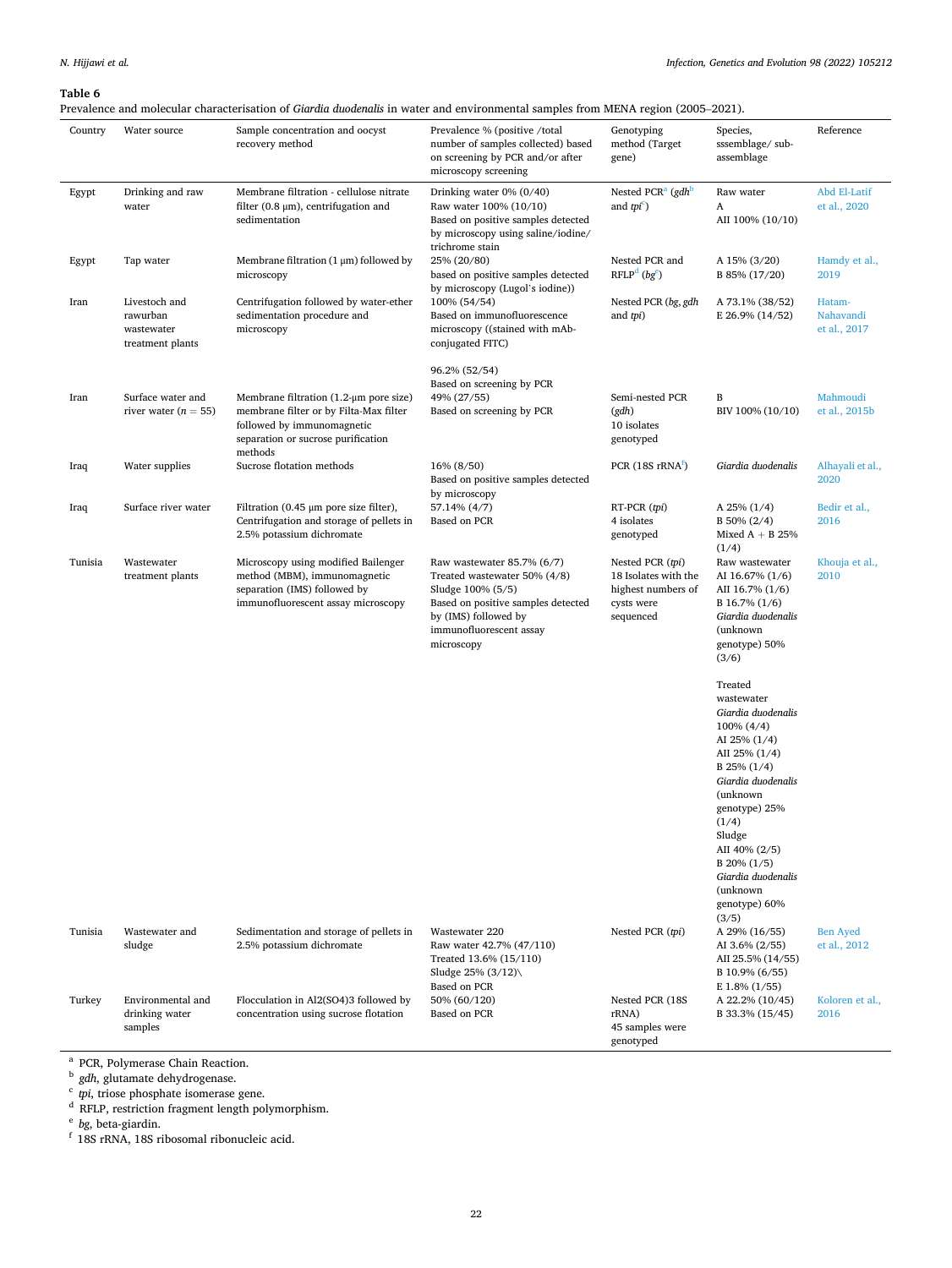<span id="page-22-0"></span>develop more targeted intervention strategies. Sutyping of *G. duodenalis*  assemblage B is particularly problematic due to high allelic sequence heterozygosity ([Feng and Xiao, 2011](#page-23-0)). Recently validated loci (6-phosphogluconate dehydrogenase, phosphorylase B kinase gamma catalytic chain, and a hypothetical protein) with low sequence heterozygosity have been developed [\(Seabolt et al., 2021\)](#page-26-0) need to be more widely used in future studies.

Subtyping of *C. parvum* in the MENA region showed the dominance of the zoonotic IIa and IId subtype familes in humans, which highlights the importance of cattle, sheep and goats in the epidemiology of human cryptosporidiosis in this region. However the transmission of *C. parvum*  IIa and IId subtypes in the MENA region is still poorly understood largely due to lack of sufficient subtyping studies in ruminants. More systematic molecular epidemiological studies comparing subtypes in humans and their livestock are required. Another key knowledge gap is the lack of *Cryptosporidium* spp. subtyping and *Giardia duodenalis* sub-assemblage studies in animals other than livestock, which is also central to better understand the transmission dynamics. Studies on the prevalence and genetic diversity of *Cryptosporidium* spp. and *Giardia duodenalis* in drinking water supplies and food sources coupled with case-control studies are also important.

Due to the nature of human practices in the region and their close associations with animals which are regarded as a sustainable source of food, measures to control the zoonotic transmission of *Cryptosporidium*  spp. and *Giardia duodenalis* in the MENA region is problematic. Therefore, in order to reduce the environmental contamination and to protect human and animal health in the region, improved disease prevention and control strategies in livestock need to be implemented including better hygiene and disinfection and fencing of livestock away from water sources to reduce run-off [\(Innes et al., 2020\)](#page-24-0). The success of these "One Health" initiatives requires better communication and collaboration among doctors, veterinarians, and water utilizes across the MENA region.

### **Author's contributions**

NH: papers collection, tables design, manuscript preparation and revision. AZ: Tables preparation and manuscript revisions and editions. MA: papers collection, tables design. UR: manuscript revisions and editions.

#### **Declaration of Competing Interest**

This research did not receive any specific grant from funding agencies in the public, commercial, or not-for-profit sectors and the authors declare that they have no conflicts of interest.

#### **References**

- [Abbasi, E., Amouzandeh-Nobaveh, A., Ghaznavi-Rad, E., 2020. The frequency of the](http://refhub.elsevier.com/S1567-1348(22)00009-0/rf0005) intestinal parasites *Giardia lamblia* and *[Entamoeba histolytica](http://refhub.elsevier.com/S1567-1348(22)00009-0/rf0005)* in pediatric diarrhea [specimens from Central Iran. Open Microbiol. J. 14 \(1\), 53](http://refhub.elsevier.com/S1567-1348(22)00009-0/rf0005)–56.
- Abd El Kader, N.M., Blanco, M.A., Ali-Tammam, M., El Ghaffar, Abd, Ael, R., Osman, A., El Sheikh, N., Rubio, J.M., de Fuentes, I., 2012. Detection of *Cryptosporidium parvum*  and *Cryptosporidium hominis* in human patients in Cairo. Egypt. Parasitol. Res. 110, 161–166. <https://doi.org/10.1007/s00436-011-2465-6>.
- Abd El-Latif, N.F., El-Taweel, H.A., Gaballah, A., Salem, A.I., Abd El-Malek, A.H.M., 2020. Molecular characterization of *Giardia intestinalis* detected in humans and water samples in Egypt. Acta Parasitol. 65, 482-489. [https://doi.org/10.2478/s11686-](https://doi.org/10.2478/s11686-020-00176-4) [020-00176-4.](https://doi.org/10.2478/s11686-020-00176-4)
- Abdel-moein, K.A., Saeed, H., 2016. The zoonotic potential of *Giardia intestinalis*  assemblage E in rural settings. Parasitol. Res. 115, 3197–3202. [https://doi.org/](https://doi.org/10.1007/s00436-016-5081-7)  $\,$ [10.1007/s00436-016-5081-7](https://doi.org/10.1007/s00436-016-5081-7).
- Abdul-Sada, K.M., 2015. Molecular and epidemiological study of *Cryptosporidium* spp. in Mid-Euphrates Area. Kufa. J. Nurs. Sci. 5 (1), 102–112. [http://journals.uokufa.edu.](http://journals.uokufa.edu.iq/index.php/kjns/article/view/3951/pdf_36)  [iq/index.php/kjns/article/view/3951/pdf\\_36](http://journals.uokufa.edu.iq/index.php/kjns/article/view/3951/pdf_36).
- Abo-Mandil, M., Alshahat, S., El-Badry, A., El-Sheety, A., El-Faramawy, M., Ismael, N., 2020. Genotypic prevalene of *Cryptosporidium* in Egyptian patients with liver cirrhosis. A. I. M. J. 1 (1), 225–231. [https://doi.org/10.21608/](https://doi.org/10.21608/aimj.2020.22922.1101) [aimj.2020.22922.1101](https://doi.org/10.21608/aimj.2020.22922.1101).
- Ahmad, A.A., El-Kady, A.M., Hassan, T.M., 2020. Genotyping of *Giardia duodenalis* in children in upper Egypt using assemblage-specific PCR technique. PLoS One 15 (10), e0240119. <https://doi.org/10.1371/journal.pone.0240119>.
- Ahmed, S.A., Karanis, P., 2020. *Cryptosporidium* and cryptosporidiosis: the perspective from the Gulf countries. Int. J. Environ. Res. Public Health 17 (18), 6824. [https://](https://doi.org/10.3390/ijerph17186824) [doi.org/10.3390/ijerph17186824.](https://doi.org/10.3390/ijerph17186824)
- Ahmed, H.S., Abd, A.H., Mohammed, N.Q., 2016. Detection of *Cryptosporidium parvum*  from feces samples of human and camels by using direct polymerase chainreaction assay technique. AL-Qadisiyah. J. Vet. Med. Sci. 15 (2), 59–62. [http://iraqjournals.](http://iraqjournals.com/article_162379_0.html)  [com/article\\_162379\\_0.html.](http://iraqjournals.com/article_162379_0.html)
- Ahmed, S.A., Guerrero Flórez, M., Karanis, P., 2018. The impact of water crises and climate changes on the transmission of protozoan parasites in Africa. Pathog. Glob. Health. 112 (6), 281-293. https://doi.org/10.1080/20477724.2018.15237
- Ahmed, D.A., Rabbo, M.A., Jamjoom, M., Salem, S., H., Ghieth, M. A., 2019. Giardiasis pattern among different age categories: childhood assemblage B proclaim endemicity. Iran. J. Parasitol. 14 (4), 614–622. https://doi.org/10.18502/ijpa. [v14i4.2103.](https://doi.org/10.18502/ijpa.v14i4.2103)
- Al-Ani, S.F., Al-Dulaimi, M.F., Al-Fahadawi, S.M., 2020. Detection of genotypes *Giardia lamblia* (A and B) in human feces of Iraqi patients according to Triosephosphate isomerase (TPI) gene characterization. Biochem. Cell. Arch. 20 (1), 2015–2020. [https://doi.org/10.35124/bca.2020.20.12015.](https://doi.org/10.35124/bca.2020.20.12015)
- Al-Asadi, N.J.H., Kadhum, R.W., 2018. Molecular detection and genotyping of *Giardia lamblia* from human samples in Wasit Province, Iraq. J. Pure. Appl. Microbiol. 12 (2) [https://doi.org/10.22207/JPAM.12.2.44.](https://doi.org/10.22207/JPAM.12.2.44)
- Al-Brikan, F.A., Salem, H.S., Beeching, N., Hilal, N., 2008. Multilocus genetic analysis of Cryptosporidium isolates from Saudi Arabia. J. Egypt. Soc. Parasitol. 38 (2), 645–658. http://pubmed.ncbi.nlm.nih.gov/18853
- Al-Difaie, R., 2016. Molecular study to detect genotyping of *Giardia lamblia* from human and Cattle Feces in Al-Qadisiya governorate, Iraq. Ibn Al- Haitham J. Pure. Appl. Sci. 29 (3), 1–13. <https://en.uobaghdad.edu.iq/jih/index.php/j/article/view/2>.
- Al-Fahadawi, S.M., Al-Ani, S.F., Yaseen, Y.G., 2017. Detection of genotypes for *Giardia lamblia* in Iraqi patients<sup>'</sup> feces by using PCR-RFLP techniques based on GDH gene characterization. J. Uni. Anbar Pure. Sci. 11 (2), 18–24. [https://www.iasj.net](https://www.iasj.net/iasj/download/b04798e87b03b07e)  [/iasj/download/b04798e87b03b07e.](https://www.iasj.net/iasj/download/b04798e87b03b07e)
- [Alhatemi, A.K.S., AlHuchaimi, S.N., Alshammari, M.M.M., Bashbosh, A.E., Obaid, R.F.,](http://refhub.elsevier.com/S1567-1348(22)00009-0/rf0085) 2020. Phylogenetic analysis of *Giardia lamblia* [using small subunit ribosomal RNA](http://refhub.elsevier.com/S1567-1348(22)00009-0/rf0085) [\(ssrRNA\) gene and triose phosphates isomerase \(TPI\) gene isolated from Iraqi](http://refhub.elsevier.com/S1567-1348(22)00009-0/rf0085) [patients. Eurasia. J. Biosci. 14, 1127](http://refhub.elsevier.com/S1567-1348(22)00009-0/rf0085)–1133.
- Alhayali, N.S., Al-Amery, A.M., Hasan, M.H., 2020. Detection of *Giardia intestinals* in human, calves, and water supplies by traditional and molecular methods at Baghdad city. Iraq. Iraqi J. Agric. Sci. 51 (5), 1428–1435. [https://doi.org/10.36103/ijas.](https://doi.org/10.36103/ijas.v51i5.1153)  [v51i5.1153.](https://doi.org/10.36103/ijas.v51i5.1153)
- Alkhaled, M.J.A., Hamad, W.A., 2017. Molecular characterization of *Cryptosporidium*  spp*.* in sheep and goat in Al-Qadisiyah province/Iraq. Iraqi. J. Vet. Med. 41 (2), 31–37. [https://doi.org/10.30539/iraqijvm.v41i2.44.](https://doi.org/10.30539/iraqijvm.v41i2.44)
- Al-Mohammed, H.I., 2011. Genotypes of *Giardia intestinalis* clinical isolates of gastrointestinal symptomatic and asymptomatic Saudi children. Parasitol. Res. 108 (6), 1375–1381. [https://doi.org/10.1007/s00436-010-2033-5.](https://doi.org/10.1007/s00436-010-2033-5)
- Al-Rifai, R.H., Loney, T., Sheek-Hussein, M., Zoughbor, S., Ajab, S., Olanda, M., Al-Rasbi, Z., 2019. Prevalence of, and factors associated with intestinal parasites in multinational expatriate workers in Al Ain City, United Arab Emirates: an occupational cross-sectional study. J. Immigr. Minor. Health 22, 359–374. [https://](https://doi.org/10.1007/s10903-019-00903-8)  [doi.org/10.1007/s10903-019-00903-8](https://doi.org/10.1007/s10903-019-00903-8).
- Alseady, H.H., Kawan, M.H., 2019. Prevalence and molecular identification of *Cryptosporidium* spp. in cattle in Baghdad province, Iraq. Iraqi. J. Vet. Sci. 33 (2), 389–394. [https://doi.org/10.33899/ijvs.2019.163084.](https://doi.org/10.33899/ijvs.2019.163084)
- [Altamimi, M.K.A., Al-Zubaidi, M.T.S., 2020.](http://refhub.elsevier.com/S1567-1348(22)00009-0/rf0115) *Cryptosporidium* spp.: conventional and [Molecular detection in wild pigeons \(](http://refhub.elsevier.com/S1567-1348(22)00009-0/rf0115)*Columba livia*) in Babylon province, Iraq. Plant. Arch. 20 (2), 1544–1548. E-ISSN: 2581–[6063 \(online\), ISSN:0972](http://refhub.elsevier.com/S1567-1348(22)00009-0/rf0115)–5210.
- Al-Yasary, J.T., Faraj, A.A., 2021. Genotyping of *cryptosporidium* Spp. in domestic dogs and humans in Karbala Province Iraq. Romanian Soc. Cell. Biol. 25 (6), 4120–4125. [https://www.annalsofrscb.ro/index.php/journal/article/view/6199.](https://www.annalsofrscb.ro/index.php/journal/article/view/6199)
- Alyousefi, N.A., Mahdy, M.A., Lim, Y.A., Xiao, L., Mahmud, R., 2013a. First molecular characterization of *Cryptosporidium* in Yemen. Parasitol. 140 (6), 729–734. [https://](https://doi.org/10.1017/S0031182012001953)  [doi.org/10.1017/S0031182012001953.](https://doi.org/10.1017/S0031182012001953)
- Alyousefi, N.A., Mahdy, M.A., Xiao, L., Mahmud, R., Lim, Y.A., 2013b. Molecular characterization of *Giardia duodenalis* in Yemen. Exp. Parasitol. 134 (2), 141–147. <https://doi.org/10.1016/j.exppara.2013.03.001>.
- Amer, S., Honma, H., Ikarashi, M., Tada, C., Fukuda, Y., Suyama, Y., Nakai, Y., 2010. *Cryptosporidium* genotypes and subtypes in dairy calves in Egypt. Vet. Parasitol. 169 (3–4), 382–386. <https://doi.org/10.1016/j.vetpar.2010.01.017>, 11.
- Amer, S., Zidan, S., Adamu, H., Ye, J., Roellig, D., Xiao, L., Feng, Y., 2013a. Prevalence and characterization of *Cryptosporidium* spp. in dairy cattle in Nile River Delta provinces, Egypt. Exp. Parasitol. 135 (3), 518–523. [https://doi.org/10.1016/j.](https://doi.org/10.1016/j.exppara.2013.09.002)  [exppara.2013.09.002.](https://doi.org/10.1016/j.exppara.2013.09.002)

Amer, S., Zidan, S., Feng, Y., Adamu, H., Li, N., Xiao, L., 2013b. Identity and public health potential of *Cryptosporidium* Spp. in water buffalo calves in Egypt. Vet. Parasitol. 191 (1–2), 123–127. [https://doi.org/10.1016/j.vetpar.2012.08.015.](https://doi.org/10.1016/j.vetpar.2012.08.015)

[Areeshi, M., 2008. Cryptosporidiosis in Two Regions of Saudi Arabia. British Library](http://refhub.elsevier.com/S1567-1348(22)00009-0/rf0150) [ETHOS, Liverpool, UK.](http://refhub.elsevier.com/S1567-1348(22)00009-0/rf0150)

- Asadpour, M., Razmi, G., Mohhammadi, G., Naghibi, A., 2013. Prevalence and molecular identification of cryptosporidium spp. in pre-weaned dairy calves in Mashhad area, khorasan razavi province, Iran. Iran. J. Parasitol. 8 (4), 601–607. [https://eurek](https://eurekamag.com/research/058/614/058614721.php) [amag.com/research/058/614/058614721.php](https://eurekamag.com/research/058/614/058614721.php).
- Aslan, G., Bayram, G., Otağ, F., Direkel, S., Taylan, Özkan, A.T., Ceber, K., Emekdaş, G., 2012. Investigation of the presence of *cryptosporidium* spp. in different water sources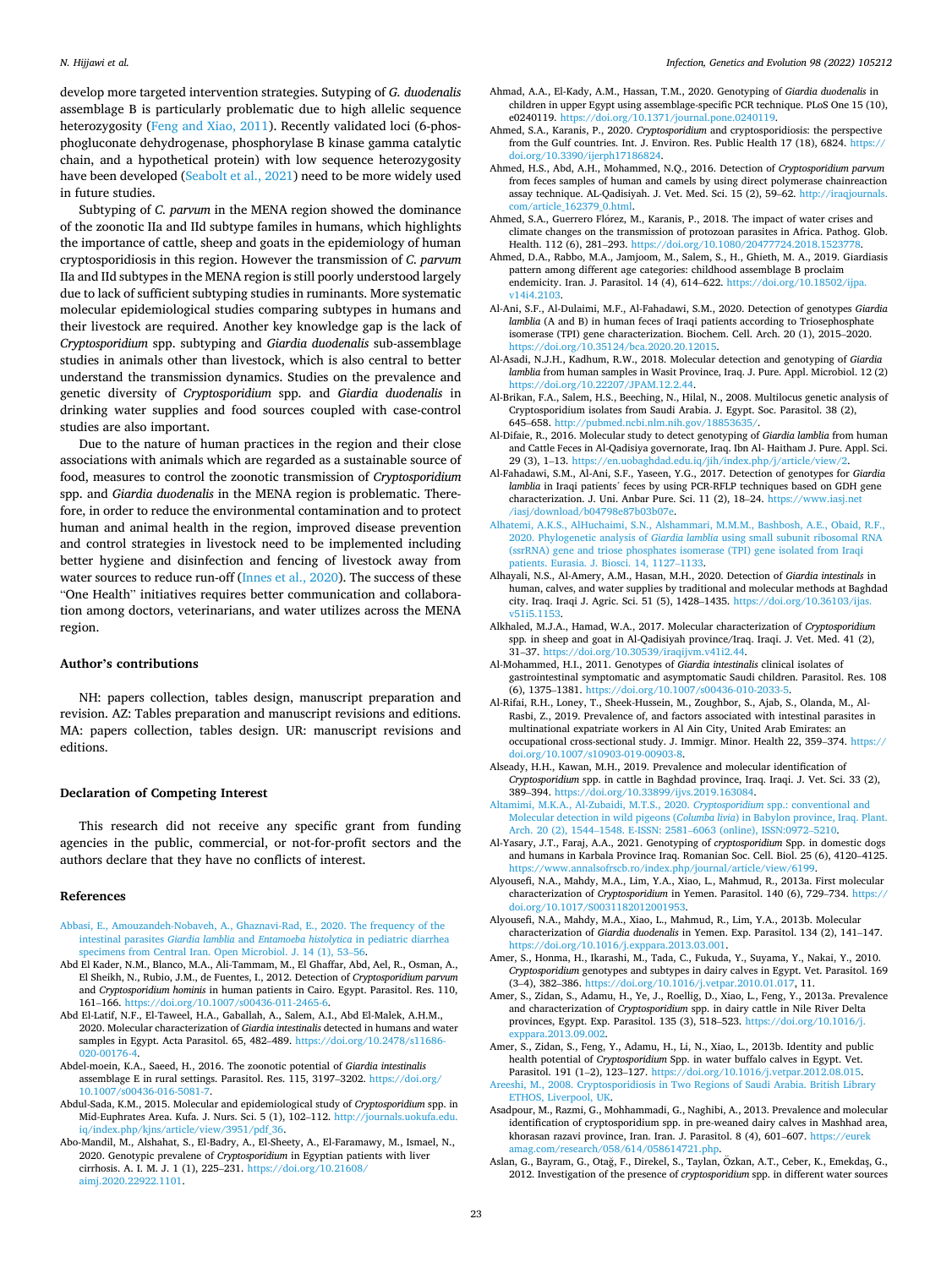#### <span id="page-23-0"></span>*N. Hijjawi et al.*

in Mersin Province, Turkey. Mikrobiyol. Bul. 46 (1), 93–100. [http://pubmed.ncbi.](http://pubmed.ncbi.nlm.nih.gov/22399176/) [nlm.nih.gov/22399176/](http://pubmed.ncbi.nlm.nih.gov/22399176/).

- [Bahrami, F., Zamini, G.H., Haghighi, A., Khademerfan, M.B., 2017. Detection and](http://refhub.elsevier.com/S1567-1348(22)00009-0/rf0165) molecular identification of human *Giardia* [isolates in the West of Iran. Biomed. Res.](http://refhub.elsevier.com/S1567-1348(22)00009-0/rf0165)  [28 \(13\), 5687](http://refhub.elsevier.com/S1567-1348(22)00009-0/rf0165)–5692.
- Baroudi, D., Khelef, D., Goucem, R., Adjou, K.T., Adamu, H., Zhang, H., Xiao, L., 2013. Common occurrence of zoonotic pathogen *Cryptosporidium meleagridis* in broiler chickens and turkeys in Algeria. Vet. Parasitol. 196 (3–4), 334–340. [https://doi.org/](https://doi.org/10.1016/j.vetpar.2013.02.022)  [10.1016/j.vetpar.2013.02.022](https://doi.org/10.1016/j.vetpar.2013.02.022), 23.
- Baroudi, D., Khelef, D., Hakem, A., Abdelaziz, A., Chen, X., Lysen, C., Roellig, D., Xiao, L., 2017. Molecular characterization of zoonotic pathogens *Cryptosporidium* spp., *Giardia duodenalis* and Enterocytozoon bieneusi in calves in Algeria. Vet. Parasitol. Reg. Stud. Rep. 8, 66–69. [https://doi.org/10.1016/j.vprsr.2017.02.005.](https://doi.org/10.1016/j.vprsr.2017.02.005)
- Baroudi, D., Hakem, A., Adamu, H., Amer, S., Khelef, D., Adjou, K., Dahmani, H., Chen, X., Roellig, D., Feng, Y., Xiao, L., 2018a. Zoonotic *Cryptosporidium* species and subtypes in lambs and goat kids in Algeria. Parasit. Vectors 11 (1), 1–8. [https://doi.](https://doi.org/10.1186/s13071-018-3172-2)  [org/10.1186/s13071-018-3172-2.](https://doi.org/10.1186/s13071-018-3172-2)
- Baroudi, D., Zhang, H., Amer, S., Khelef, D., Roellig, D.M., Wang, Y., Feng, Y., Xiao, L., 2018b. Divergent *Cryptosporidium parvum* subtype and *Enterocytozoon bieneusi*  genotypes in dromedary camels in Algeria. Parasitol. Res. 117 (3), 905–910. [https://](https://doi.org/10.1007/s00436-017-5734-1)  [doi.org/10.1007/s00436-017-5734-1.](https://doi.org/10.1007/s00436-017-5734-1)
- Bedir, M.A., Ihsan, M., AL-Saqur, H., Majeed, A., 2016. Detection and genotyping of *Giardia lamblia* in clinical and environmental samples in some regions of Baghdad city. Int. J. Curr. Microbiol. App. Sci. 5 (4), 459–468. [https://doi.org/10.20546/](https://doi.org/10.20546/ijcmas.2016.504.054)  [ijcmas.2016.504.054.](https://doi.org/10.20546/ijcmas.2016.504.054)
- Belkessa, S., Thomas-Lopez, D., Houali, K., Ghalmi, F., Stensvold, C.R., 2020. Molecular characterization of *Giardia duodenalis* in children and adults sampled in Algeria. Microorganisms 9 (1), 54. [https://doi.org/10.3390/microorganisms9010054,](https://doi.org/10.3390/microorganisms9010054) 28.
- Ben Ayed, L., Yang, W., Widmer, G., Cama, V., Ortega, Y., Xiao, L., 2012. Survey and genetic characterization of wastewater in Tunisia for *Cryptosporidium* spp., *Giardia duodenalis*, *Enterocytozoon bieneusi*, *Cyclospora cayetanensis* and *Eimeria* spp. J. Water Health 10 (3), 431–444. [https://doi.org/10.2166/wh.2012.204.](https://doi.org/10.2166/wh.2012.204)
- Benhouda, D., Hakem, A., Sannella, A.R., Benhouda, A., Cacciò, S.M., 2017. First molecular investigation of *Cryptosporidium* Spp. in young calves in Algeria. Parasite 24 (15). <https://doi.org/10.1051/parasite/2017014>.
- Berkman, D.S., Lescano, A.G., Gilman, R.H., Lopez, S.L., Black, M.M., 2002. Effects of stunting, diarrhoeal disease, and parasitic infection during infancy on cognition in late childhood: a follow-up study. Lancet 359 (9306), 564–571. [https://doi.org/](https://doi.org/10.1016/S0140-6736(02)07744-9)  [10.1016/S0140-6736\(02\)07744-9,](https://doi.org/10.1016/S0140-6736(02)07744-9) 16.
- Boughattas, S., Behnke, J.M., Al-Ansari, K., Sharma, A., Abu-Alainin, W., Al-Thani, A., Abu-Madi, M.A., 2017. Molecular analysis of the enteric protozoa associated with acute diarrhea in hospitalized children. Front. Cell. Infect. Microbiol. 7, 343. [https://](https://doi.org/10.3389/fcimb.2017.00343)  [doi.org/10.3389/fcimb.2017.00343](https://doi.org/10.3389/fcimb.2017.00343).
- Boughattas, S., Behnke, J.M., Al-Sadeq, D., Ismail, A., Abu-Madi, M., 2019. *Cryptosporidium* spp., prevalence, molecular characterisation and socio-demographic risk factors among immigrants in Qatar. PLoS Negl. Trop. Dis. 13 (10), e0007750 <https://doi.org/10.1371/journal.pntd.0007750>.
- Braima, K., Zahedi, A., Oskam, C., Austen, J., Egan, S., Reid, S., Ryan, U., 2021. Zoonotic infection by *Cryptosporidium fayeri* IVgA10G1T1R1 in a Western Australian human. Zoonoses Public Health 68 (4), 358–360. <https://doi.org/10.1111/zph.12806>.
- Broglia, A., Weitzel, T., Harms, G., Cacció, S.M., Nöckler, K., 2013. Molecular typing of *Giardia duodenalis* isolates from German travellers. Parasitol. Res. 112 (10), 3449–3456.<https://doi.org/10.1007/s00436-013-3524-y>.
- Brynildsrud, O., Tysnes, K.R., Robertson, L.J., 2018. *Giardia duodenalis* in primates: classification and host specificity based on phylogenetic analysis of sequence data. Zoonoses. Public. Health. 2021 65 (6), 637–647. [https://doi.org/10.1111/](https://doi.org/10.1111/zph.12470) [zph.12470](https://doi.org/10.1111/zph.12470).
- Cacciò, S.M., Lalle, M., Svärd, S.G., 2018. Host specificity in the *Giardia duodenalis* species complex. Infect. Genet. Evol. 66, 335–345. [https://doi.org/10.1016/j.](https://doi.org/10.1016/j.meegid.2017.12.001)  [meegid.2017.12.001.](https://doi.org/10.1016/j.meegid.2017.12.001)
- Chourabi, M., Boughattas, S., Abdallah, A.M., Ismail, A., Behnke, J.M., Al-mekhla, H.M., Abu-madi, M., 2021. Genetic diversity and prevalence of *Giardia duodenalis* in Qatar. Front. Cell. Infect. Microbiol. 4 (11), 652946 [https://doi.org/10.3389/](https://doi.org/10.3389/fcimb.2021.652946)  [fcimb.2021.652946.](https://doi.org/10.3389/fcimb.2021.652946)
- Çiçek, C., Şakru, N., 2015. Genotyping of *Giardia intestinalis* isolates in the Thrace Region, Turkey. Mikrobiyol. Bul. 49 (4), 576–585. Turkish. [https://doi.org/10.5578](https://doi.org/10.5578/mb.10107)  [/mb.10107](https://doi.org/10.5578/mb.10107).
- Dadonaite, B., Ritchie, H., Max, R., 2018. "Diarrheal Diseases". Published online at OurWorldInData.org. Retrieved from. [https://ourworldindata.org/diarrheal](https://ourworldindata.org/diarrheal-diseases)  [-diseases](https://ourworldindata.org/diarrheal-diseases) [Online Resource].
- Dalimi, A., Tahvildar, F., Ghaffarifar, F., 2017. Molecular study on *Cryptosporidium andersoni* isolated from sheep based on 18S rRNA genes. Infec. Epidemiol. Microbiol. 3 (3), 100–103. [https://www.sid.ir/en/journal/ViewPaper.aspx?id](https://www.sid.ir/en/journal/ViewPaper.aspx?id=690310)=690310. Değerli, S., Değerli, [N., Celiksoz, A., Ozcelik, S., 2012. Genotyping of](http://refhub.elsevier.com/S1567-1348(22)00009-0/rf0265) *Giardia intestinalis*
- [isolated from people living in Sivas, Turkey. Turk. J. Med. Sci. 42, 1268](http://refhub.elsevier.com/S1567-1348(22)00009-0/rf0265)–1272. Delahoy, M.J., Wodnik, B., McAliley, L., Penakalapati, G., Swarthout, J., Freeman, M.C.,
- Levy, K., 2018. Pathogens transmitted in animal feces in low- and middle-income countries. Int. J. Hyg. Environ. Health 221 (4), 661–676. [https://doi.org/10.1016/j.](https://doi.org/10.1016/j.ijheh.2018.03.005)  [ijheh.2018.03.005](https://doi.org/10.1016/j.ijheh.2018.03.005)
- Demircan, K., Onder, Z., Duzlu, O., Yildirim, A., Okur, M., Ciloglu, A., Yetismis, G., Inci, A., 2019. First molecular detection and phylogenetic analyses of zoonotic *Giardia intestinalis* in horses in Turkey. J. Equine. Vet. Sci. 80, 56–60. [https://doi.](https://doi.org/10.1016/j.jevs.2019.06.017)  [org/10.1016/j.jevs.2019.06.017.](https://doi.org/10.1016/j.jevs.2019.06.017)
- Dixon, B.R., 2021. *Giardia duodenalis* in humans and animals transmission and disease. Res. Vet. Sci. 135, 283–289. [https://doi.org/10.1016/j.rvsc.2020.09.034.](https://doi.org/10.1016/j.rvsc.2020.09.034)
- Dorny, P., Praet, N., Deckers, N., Gabriel, S., 2009. Emerging food-borne parasites. Vet. Parasitol. 163 (3), 196–206. [https://doi.org/10.1016/j.vetpar.2009.05.026,](https://doi.org/10.1016/j.vetpar.2009.05.026) 7.
- El Basha, N.R., Zaki, M.M., Hassanin, O.M., Rehan, M.K., Omran, D., 2016. *Giardia*  assemblages A and B in diarrheic patients: a comparative study in Egyptian children and adults. J. Parasitol. 102 (1), 69-74. https://doi.org/10.1645/14
- El Fatni, C., Olmo, F., El Fatni, H., Romero, D., Rosales, M.J., 2014. First genotyping of *Giardia duodenalis* and prevalence of enteroparasites in children from Tetouan (Morocco). Parasite 21, 48. [https://doi.org/10.1051/parasite/2014049.](https://doi.org/10.1051/parasite/2014049)
- El-Alfy, E.S., Abu-Elwafa, S., Abbas, I., Al-Araby, M., Al-Kappany, Y., Umeda, K., Nishikawa, Y., 2019. Molecular screening approach to identify protozoan and trichostrongylid parasites infecting one-humped camels (*Camelus dromedarius*). Acta Trop. 197, 105060 <https://doi.org/10.1016/j.actatropica.2019.105060>.
- El-badry, A.A., Abdel Aziz, I.Z., Shoeib, E.Y., Ghallab, M.M., 2017. Cryptosporidium genotypes and associated risk factors in a cohort of Egyptian children. Comp. Clin. Pathol. 26 (5), 1017–1021. <https://doi.org/10.1007/s00580-017-2477-4>.
- ElBakri, A., Samie, A., Bessong, P., Potgieter, N., Odeh, R.A., 2014. Detection and molecular characterisation of *Giardia lamblia* genotypes in Sharjah, United Arab Emirates. Trans. R. Soc. Trop. Med. Hyg. 108 (8), 466–473. [https://doi.org/](https://doi.org/10.1093/trstmh/tru083) [10.1093/trstmh/tru083.](https://doi.org/10.1093/trstmh/tru083)
- ElBakri, A., Mogane, L., Ezzedine, S., Potgieter, N., Bessong, P., AbuOdeh, R., Samie, A., 2018. Prevalence of *Cryptosporidium* spp. among asymptomatic healthy expatriate workers in Sharjah, United Arab Emirates. Afr. J. Infect. Dis. 12 (2), 7–13. [https://](https://doi.org/10.21010/ajid.v12i2.2)  doi.org/10.21010/ajid.v12i2.2
- Elhadad, H., Abdo, S., Tolba, M., Aziz, I., Salem, M.A., El-Abd, E.A., El-Taweel, 2021. Detection of *Giardia intestinalis* assemblages A and B among children from three villages in the West Delta region, Egypt using assemblage specific primers. J. Parasit. Dis. [https://doi.org/10.1007/s12639-020-01338-x.](https://doi.org/10.1007/s12639-020-01338-x)
- El-Malky, M., Mowafy, N., Zaghloul, D.A., Al-harthi, S., El Bali, M.A., Mohamed, R.T., Bakri, R.A., Mohamed, A.A., Elmedany, S., 2018. Prevalence of *Cryptosporidium*  species isolated from diarrheic children in Makkah, Saudi Arabia. Trop. Biomed. 35 (1), 76–81, 1. <https://pubmed.ncbi.nlm.nih.gov/33601779>.
- Elsafi, S.H., Al-Maqati, T.N., Hussein, M.I., Adam, A.A., Hassan, M.M., Al Zahrani, E.M., 2013. Comparison of microscopy, rapid immunoassay, and molecular techniques for the detection of *Giardia lamblia* and *Cryptosporidium parvum*. Parasitol. Res. 112 (4), 1641–1646.<https://doi.org/10.1007/s00436-013-3319-1>.
- Eraky, M.A., El-Hamshary, A.M., Hamadto, H.H., Abdallah, K.F., Abdel-Hafed, W.M., Abdel-Had, S., 2014. Predominance of *Cryptosporidium parvum* genotype among diarrheic children from Egypt as an indicator for zoonotic transmission. Acta Parasitol. 60 (1), 26–34. [https://doi.org/10.1515/ap-2015-0004.](https://doi.org/10.1515/ap-2015-0004)
- Ertuğ, S., Ertabaklar, H., Özlem, C.S., Malatyalı, E., Bozdoğan, B., 2016. Genotyping of *Giardia intestinalis* strains isolated from humans in Aydin, Turkey. Mikrobiyoloji. Bulteni 50 (1), 152–158. [https://doi.org/10.5578/mb.10387.](https://doi.org/10.5578/mb.10387)
- Essid, R., Chelbi, H., Siala, E., Bensghair, I., Menotti, J., Bouratbine, A., 2017. Polymorphism study of *Cryptosporidium hominis* gp60 subtypes circulating in Tunisia. Microb. Pathog. 110, 298–303.<https://doi.org/10.1016/j.micpath.2017.06.011>.
- Essid, R., Menotti, J., Hanen, C., Aoun, K., Bouratbine, A., 2018. Genetic diversity of *Cryptosporidium* isolates from human populations in an urban area of Northern Tunisia. Infect. Genet. Evol. 58, 237–242. [https://doi.org/10.1016/j.](https://doi.org/10.1016/j.meegid.2018.01.004) [meegid.2018.01.004.](https://doi.org/10.1016/j.meegid.2018.01.004)
- Fahmy, H.M., El-Serougi, A.O., El Deeb, H.K., Hussein, H.M., Abou-Seri, H.M., Klotz, C., Aebischer, T., El Sayed, K.M.K., 2015. *Giardia duodenalis* assemblages in Egyptian children with diarrhea. Eur. J. Clin. Microbiol. Infect. Dis. 34 (8), 1573–1581. [https://doi.org/10.1007/s10096-015-2389-7.](https://doi.org/10.1007/s10096-015-2389-7)
- Fallah, E., Mahdavi, B., Poor, B., Jamali, R., Nahavandi, H.K., Asgharzadeh, M., 2008. Molecular characterization of *cryptosporidium* isolates from cattle in a slaughterhouse in Tabriz, Northwestern Iran. J. Biol. Sci. 8 (3), 639–643. [https://doi.org/10.3923/](https://doi.org/10.3923/jbs.2008.639.643)  [jbs.2008.639.643.](https://doi.org/10.3923/jbs.2008.639.643)
- Fan, Y., Feng, Y., Xiao, L., 2019. Comparative genomics: how has it advanced our knowledge of cryptosporidiosis epidemiology? Parasitol. Res. 118, 3195–3204. https://doi.org/10.1007/s00436-019-06537
- Feng, Y., Xiao, L., 2011. Zoonotic potential and molecular epidemiology of *Giardia*  species and giardiasis. Clin. Microbiol. Rev. 24 (1), 110-140. [https://doi.org/](https://doi.org/10.1128/CMR.00033-10) [10.1128/CMR.00033-10.](https://doi.org/10.1128/CMR.00033-10)
- Feng, Y., Ryan, U.M., Xiao, L., 2018. Genetic diversity and population structure of *Cryptosporidium*. Trends Parasitol. 34 (11), 997–1011. [https://doi.org/10.1016/j.](https://doi.org/10.1016/j.pt.2018.07.009) [pt.2018.07.009.](https://doi.org/10.1016/j.pt.2018.07.009)
- Firoozi, Z., Sazmand, A., Zahedi, A., Astani, A., Fattahi-Bafghi, A., Kiani-Salmi, N., Ebrahimi, B., Dehghani-Tafti, A., Ryan, U., Akrami-Mohajeri, F., 2019. Prevalence and genotyping identification of *Cryptosporidium* in adult ruminants in Central Iran. Parasit. Vectors 12, 510. [https://doi.org/10.1186/s13071-019-3759-2.](https://doi.org/10.1186/s13071-019-3759-2)
- Foronda, P., Bargues, M.D., Abreu-Acosta, N., Periago, M.V., Valero, M.A., Valladares, B., Mas-Coma, S., 2008. Identification of genotypes of *Giardia intestinalis* of human isolates in Egypt. Parasitol. Res. 103 (5), 1177–1181. [https://doi.org/10.1007/](https://doi.org/10.1007/s00436-008-1113-2) [s00436-008-1113-2.](https://doi.org/10.1007/s00436-008-1113-2)
- Fox, L.M., Saravolatz, L.D., 2005. Nitazoxanide: a new thiazolide antiparasitic agent. Clin. Infect. Dis. 40 (8), 1173–1180. <https://doi.org/10.1086/428839>, 15.
- Gerace, E., Lo Presti, V., Biondo, C., 2019. *Cryptosporidium* infection: epidemiology, pathogenesis, and differential diagnosis. Eur. J. Microbiol. Immunol. 9 (4), 119–123. [https://doi.org/10.1556/1886.2019.00019.](https://doi.org/10.1556/1886.2019.00019)
- Ghafari, R., Rafiei, A., Tavalla, M., Moradi, C.P., Nashibi, R., Rafiei, R., 2018. Prevalence of *Cryptosporidium* species isolated from HIV/AIDS patients in southwest of Iran. Comp. Immunol. Microbiol. Infect. Dis. 56, 39–44. [https://doi.org/10.1016/j.](https://doi.org/10.1016/j.cimid.2017.12.002) [cimid.2017.12.002](https://doi.org/10.1016/j.cimid.2017.12.002).
- Gharieb, R.M.A., Merwad, A.M.A., Saleh, A.A., Abd El-Ghany, A.M., 2018. Molecular screening and genotyping of *cryptosporidium* species in household dogs and in-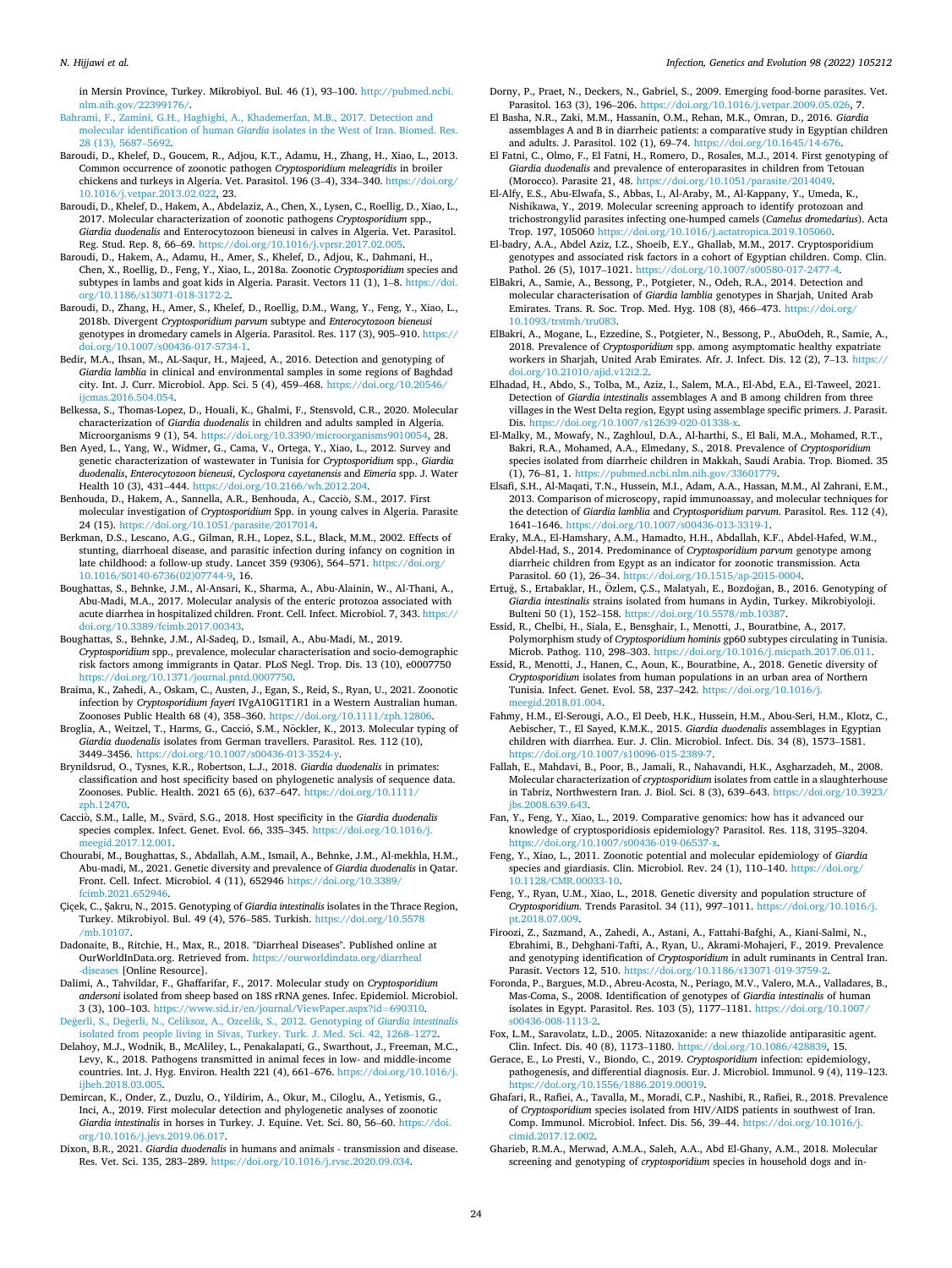<span id="page-24-0"></span>contact children in Egypt: risk factor analysis and zoonotic importance. Vector. Borne. Zoonotic. Dis. 18 (8), 424–432. [https://doi.org/10.1089/vbz.2017.2254.](https://doi.org/10.1089/vbz.2017.2254)

- Ghieth, M.A., Kotb, M.A., Abu-Sarea, E.Y., El-Badry, A.A., 2016. Molecular detection of giardiasis among children at Cairo University Pediatrics Hospitals. J. Parasit. Dis. 40 (4), 1470–1474. [https://doi.org/10.1007/s12639-015-0714-9.](https://doi.org/10.1007/s12639-015-0714-9)
- Gholami, S., Khanmohammadi, M., Ahmadpour, E., Pagheh, A.S., Khadem, N.S., Ramazannipour, H., Shahbazi, A., 2014. *Cryptosporidium* infection in patients with gastroenteritis in sari, Iran. Iran. J. Parasitol. 9 (2), 226–232. [http://www.ncbi.nlm.](http://www.ncbi.nlm.nih.gov/pmc/articles/PMC4386043)  articles/PMC4386043
- Ghoneim, N.H., Abdel-Moein, K.A., Saeed, H., 2012. Fish as a possible reservoir for zoonotic *Giardia duodenalis* assemblages. Parasitol. Res. 110 (6), 2193–2196. <https://doi.org/10.1007/s00436-011-2748-y>.
- [Gorcea, M., Neculicioiu, V., Junie, L., 2020.](http://refhub.elsevier.com/S1567-1348(22)00009-0/rf0425) *Cryptosporidium* and *Giardia*  an overview. Sci. Parasitol. 21 (1–2), 18–[24 \(ISSN 1582-1366\)](http://refhub.elsevier.com/S1567-1348(22)00009-0/rf0425).
- Goudal, A., Laude, A., Valot, S., Desoubeaux, G., Argy, N., Nourrisson, C., Pomares, C., Machouart, M., Le Govic, Y., Dalle, F., Botterel, F., Bourgeois, N., Cateau, E., Leterrier, M., Lavergne, R.A., Beser, J., Le Pape, P., Morio, F., 2019. Rapid diagnostic tests relying on antigen detection from stool as an efficient point of care testing strategy for giardiasis and cryptosporidiosis? Evaluation of a new immunochromatographic duplex assay. Diagn. Microbiol. Infect. Dis. 93 (1), 33–36. [https://doi.org/10.1016/j.diagmicrobio.2018.07.012.](https://doi.org/10.1016/j.diagmicrobio.2018.07.012)
- Grossman, T., Ken-Dror, S., Pavlotzky, E., Vainer, J., Glazer, Y., Sagi, O., Peretz, A., Agmon, V., Marva, E., Valinsky, L., 2019. Molecular typing of *Cryptosporidium* in Israel. PLoS One 14 (9), e0219977. [https://doi.org/10.1371/journal.pone.0219977.](https://doi.org/10.1371/journal.pone.0219977)
- Gultekin, M., Ural, K., Aysul, N., Ayan, A., Balikci, C., 2017a. Prevalence and molecular characterization of *Giardia duodenalis* in dogs in Aydin, Turkey. Int. J. Environ. Health Res. 27 (3), 161–168.<https://doi.org/10.1080/09603123.2017.1310187>.
- Gultekin, M., Ural, K., Aysul, N., AdAyan, A., Balikci, C., Toplu, S., Akyildiz, G., 2017b. Prevalence and molecular characterization of *Giardia duodenalis* in calves in Turkey. Acta Sci. Vet. 45 (1–6), 2017. [http://seer.ufrgs.br/ActaScientiaeVeterinariae/artic](http://seer.ufrgs.br/ActaScientiaeVeterinariae/article/view/80032/46936) v/80032/4693
- Guo, Y., Li, N., Ryan, U., Feng, Y., Xiao, L., 2021. Small ruminants and zoonotic cryptosporidiosis. Parasitol. Res. [https://doi.org/10.1007/s00436-021-07116-9.](https://doi.org/10.1007/s00436-021-07116-9)
- Hamdy, D., El-Badry, A., Abd El Wahab, W., 2019. Assessment of *Giardia* and *Cryptosporidium* assemblages/species and their viability in potable tap water in Beni-Suef, Egypt using nested PCR/RFLP and staining. Iran. J. Parasitol. 14 (3), 368–378. europepmc.org/article/pmc/pmc6815857.
- Hamidinejat, H., Jalali, M.H., Jafari, R.A., Nourmohammadi, K., 2014. Molecular determination and genotyping of *Cryptosporidium* spp. in fecal and respiratory samples of industrial poultry in Iran. Asian Pac J Trop Med 7 (7), 517–520. [https://](https://doi.org/10.1016/S1995-7645(14)60086-9)  [doi.org/10.1016/S1995-7645\(14\)60086-9.](https://doi.org/10.1016/S1995-7645(14)60086-9)
- Hatam-Nahavandi, K., Mohebali, M., Mahvi, A.H., Keshavarz, H., Najafian, H.R., Mirjalali, H., Rezaei, S., Rezaeian, M., 2016. Microscopic and molecular detection of *Cryptosporidium andersoni* and *Cryptosporidium xiaoi* in wastewater samples of Tehran Province. Iran. Iran. J. Parasitol. 11 (4), 499–506. [http://europepmc.org/art](http://europepmc.org/article/med/28127361)  [icle/med/28127361.](http://europepmc.org/article/med/28127361)
- Hatam-Nahavandi, K., Mohebali, M., Mahvi, A.H., Keshavarz, H., Mirjalali, H., Rezaei, S., Meamar, A.R., Rezaeian, M., 2017. Subtype analysis of *Giardia duodenalis* isolates from municipal and domestic raw wastewaters in Iran. Environ. Sci. Pollut. Res. Int. 24 (14), 12740–12747. [https://doi.org/10.1007/s11356-016-6316-y.](https://doi.org/10.1007/s11356-016-6316-y)
- Helmy, M.M., Abdel-Fattah, H.S., Rashed, L., 2009. Real-time PCR/RFLP assay to detect *Giardia intestinalis* genotypes in human isolates with diarrhea in Egypt. J. Parasitol. 95 (4), 1000–1004. [https://doi.org/10.1645/GE-1670.1.](https://doi.org/10.1645/GE-1670.1)
- Helmy, Y.A., Krücken, J., Nöckler, K., von Samson-Himmelstjerna, G., Zessin, K.H., 2013. Molecular epidemiology of *Cryptosporidium* in livestock animals and humans in the Ismailia province of Egypt. Vet. Parasitol. 193 (1-3), 15–24. [https://doi.org/](https://doi.org/10.1016/j.vetpar.2012.12.015) [10.1016/j.vetpar.2012.12.015](https://doi.org/10.1016/j.vetpar.2012.12.015), 31.
- Helmy, Y.A., Klotz, C., Wilking, H., Krücken, J., Nöckler, K., Von Samson-Himmelstjerna, G., Zessin, K.H., Aebischer, T., 2014. Epidemiology of *Giardia duodenalis* infection in ruminant livestock and children in the Ismailia province of Egypt: insights by genetic characterization. Parasit. Vectors 7, 321. [https://doi.org/](https://doi.org/10.1186/1756-3305-7-321)  [10.1186/1756-3305-7-321](https://doi.org/10.1186/1756-3305-7-321).
- Hijjawi, N., Ng, J., Yang, R., Atoum, M.F.M., Ryan, U., 2010. Identification of rare and novel *Cryptosporidium* GP60 subtypes in human isolates from Jordan. Exp. Parasitol. 125 (2), 161–164. [https://doi.org/10.1016/j.exppara.2010.01.011.](https://doi.org/10.1016/j.exppara.2010.01.011)
- Hijjawi, N., Mukbel, R., Yang, R., Ryan, U., 2016a. Genetic characterization of *Cryptosporidium* in animal and human isolates from Jordan. Vet. Parasitol. 228, 116–120. <https://doi.org/10.1016/j.vetpar.2016.08.015>.
- Hijjawi, N., Yang, R., Mukbel, R., Yassin, Y., Mharib, T., Ryan, U., 2016b. First genetic characterisation of *Giardia* in human isolates from Jordan. Parasitol. Res. 115 (10), 3723–3729.<https://doi.org/10.1007/s00436-016-5132-0>.
- Hijjawi, N., Zahedi, A., Kazaleh, M., Ryan, U., 2017. Prevalence of *Cryptosporidium*  species and subtypes in paediatric oncology and non-oncology patients with diarrhoea in Jordan. Infect. Genet. Evol. 55, 127–130. [https://doi.org/10.1016/j.](https://doi.org/10.1016/j.meegid.2017.08.033)  [meegid.2017.08.033.](https://doi.org/10.1016/j.meegid.2017.08.033)
- Hijjawi, N., Yang, R., Hatmal, M., Yassin, Y., Mharib, T., Mukbel, R., Mahmoud, S.A., Al-Shudifat, A.E., Ryan, U., 2018. Comparison of ELISA, nested PCR and sequencing and a novel qPCR for detection of *Giardia* isolates from Jordan. Exp. Parasitol. 185, 23–28. [https://doi.org/10.1016/j.exppara.2018.01.011.](https://doi.org/10.1016/j.exppara.2018.01.011) Feb.
- Homayouni, M.M., Razavi, S., Shaddel, M., Asadpour, M., 2019. Prevalence and molecular characterization of *Cryptosporidium* spp. and *Giardia intestinalis* in household dogs and cats from Shiraz, Southwestern Iran. Vet. Ital. 55 (4), 311–318. <https://doi.org/10.12834/VetIt.1710.9049.3>, 31.
- Hooshyar, H., Ghafarinasab, S., Arbabi, M., Delavari, M., Rasti, S., 2017. Genetic variation of *Giardia lamblia* isolates from food-handlers in Kashan, Central Iran. Iran.

J. Parasitol. 12 (1), 83–89. [http://www.ncbi.nlm.nih.gov/pmc/articles/PM](http://www.ncbi.nlm.nih.gov/pmc/articles/PMC5522702/) C5522702

- Hussein, A.S., 2011. *Cryptosporidium parvum* causes gastroenteritis epidemics in the Nablus region of Palestine. Tropical Med. Int. Health 16 (1), 12–17. [https://doi.org/](https://doi.org/10.1111/j.1365-3156.2010.02673.x)  [10.1111/j.1365-3156.2010.02673.x](https://doi.org/10.1111/j.1365-3156.2010.02673.x).
- Hussein, R.A., Al-bashier, N.T., Mohamed, A.A., 2016a. Molecular identification of *Giardia lamblia*, genotype isolates from children with diarrhea. Iraqi. J. Med. Sci. 14 (2), 182–190.<http://www.iasj.net/iasj/article/113339>.
- Hussein, E.M., Zaki, W.M., Ahmed, S.A., Almatary, A.M., Nemr, N.I., Hussein, A.M., 2016b. Predominance of *Giardia lamblia* assemblage A among iron deficiency anaemic pre-school Egyptian children. Parasitol. Res. 115 (4), 1537–1545. [https://](https://doi.org/10.1007/s00436-015-4888-y) [doi.org/10.1007/s00436-015-4888-y](https://doi.org/10.1007/s00436-015-4888-y).
- Hussein, E.M., Ismail, O.A., Mokhtar, A.B., Mohamed, S.E., Saad, R.M., 2017. Nested PCR targeting intergenic spacer (IGS) in genotyping of *Giardia duodenalis* isolated from symptomatic and asymptomatic infected Egyptian school children. Parasitol. Res. 116, 763–771. [https://doi.org/10.1007/s00436-016-5347-0.](https://doi.org/10.1007/s00436-016-5347-0)
- Ibrahim, M.A., Abdel-Ghany, A.E., Abdel-Latef, G.K., Abdel-Aziz, S.A., Aboelhadid, S.M., 2016. Epidemiology and public health significance of *Cryptosporidium* isolated from cattle, buffaloes, and humans in Egypt. Parasitol. Res. 115 (6), 2439–2448. [https://](https://doi.org/10.1007/s00436-016-4996-3)  [doi.org/10.1007/s00436-016-4996-3.](https://doi.org/10.1007/s00436-016-4996-3)
- Iglói, Z., Mughini-Gras, L., Nic Lochlainn, L., Barrasa, A., Sane, J., Mooij, S., Schimmer, B., Roelfsema, J., van Pelt, W., Kortbeek, T., 2018. Long-term sequelae of sporadic cryptosporidiosis: a follow-up study. Eur. J. Clin. Microbiol. Infect. Dis. 37 (7), 1377–1384. [https://doi.org/10.1007/s10096-018-3268-9.](https://doi.org/10.1007/s10096-018-3268-9)
- Innes, E.A., Chalmers, R.M., Wells, B., Pawlowic, M.C., 2020. A one health approach to tackle cryptosporidiosis. Trends Parasitol. 36 (3), 290–303. [https://doi.org/](https://doi.org/10.1016/j.pt.2019.12.016)  [10.1016/j.pt.2019.12.016](https://doi.org/10.1016/j.pt.2019.12.016).
- Iqbal, J., Khalid, N., Hira, P.R., 2011. Cryptosporidiosis in Kuwaiti children: association of clinical characteristics with *Cryptosporidium* species and subtypes. J. Med. Microbiol. 60 (Pt 5), 647–652. [https://doi.org/10.1099/jmm.0.028001-0.](https://doi.org/10.1099/jmm.0.028001-0)
- Ismail, M.A., El-Akkad, D.M., Rizk, E.M., El-Askary, H.M., El-Badry, A.A., 2016. Molecular seasonality of *Giardia lamblia* in a cohort of Egyptian children: a circannual pattern. Parasitol. Res. 115, 4221–4227. [https://doi.org/10.1007/](https://doi.org/10.1007/s00436-016-5199-7) [s00436-016-5199-7.](https://doi.org/10.1007/s00436-016-5199-7)
- Izadi, M., Jonaidi-Jafari, N., Saburi, A., Eyni, H., Rezaiemanesh, M.R., Ranjbar, R., 2014. Cryptosporidiosis in Iranian farm workers and their household members: a hypothesis about possible zoonotic transmission. J. Trop. Med. 2014, 405875 <https://doi.org/10.1155/2014/405875>.
- Izadi, S., Ali Mohaghegh, M., Ghayour-Najafabadi, Z., Azami, M., Mirzaei, F., Namdar, F., Mohebali, M., Leshan Wannigama, D., Hejazi, S.H., 2020. Frequency and molecular identification of *Cryptosporidium* species among immunocompromised patients referred to Hos-pitals, Central Iran, 2015-16. Iran. J. Parasitol. 15 (1), 31–39. [https://doi.org/10.18502/ijpa.v15i1.2524.](https://doi.org/10.18502/ijpa.v15i1.2524)
- Jafari, H., Jalali, M.H.R., Shapouri, M.S.A., Hajikolaii, R.H., 2014. Determination of *giardia duodenalis* genotypes in sheep and goat from Iran. J. Parasit. Dis. 38, 81–84. [https://doi.org/10.1007/s12639-012-0199-8.](https://doi.org/10.1007/s12639-012-0199-8)
- Jasim, A.G., Marhoon, A.I., 2015. Prevalence and molecular analysis of *Cryptosporidium*  spp. isolated from wild and domestic birds. Acta. Parasitol. Glob. 6 (2), 65–70. <https://doi.org/10.5829/idosi.apg.2015.6.2.93253>.
- Jawad, T.I., 2015. Genotyping of *Cryptosporidium* isolates from clinical samples. Med. J. Babylon. 12 (3), 632–637. http://www.iasj.net/iasj/download/6af41c3c9d
- Jian, F., Liu, A., Wang, R., Zhang, S., Qi, M., Zhao, W., Shi, Y., Wang, J., Wei, J., Zhang, L., Xiao, L., 2016. Common occurrence of *Cryptosporidium hominis* in horses and donkeys. Infect. Genet. Evol. 43, 261–266. [https://doi.org/10.1016/j.](https://doi.org/10.1016/j.meegid.2016.06.004) [meegid.2016.06.004.](https://doi.org/10.1016/j.meegid.2016.06.004)
- Jomah, N.R., Mallah, M.O., 2016. Comparison study of real-time PCR and microscopy for detection of *Cryptosporidium parvum* in diarrheic children In AL-Muthanna Province– Iraq. *Muthanna*. J. Pure. Sci. 3 (1), 259–270. [https://muthjps.mu.edu.iq/wp-cont](https://muthjps.mu.edu.iq/wp-content/uploads/2017/05/32)  [ent/uploads/2017/05/32.](https://muthjps.mu.edu.iq/wp-content/uploads/2017/05/32)
- Kasaei, R., Carmena, D., Jelowdar, A., Beiromvand, M., 2018. Molecular genotyping of *Giardia duodenalis* in children from Behbahan, southwestern Iran. Parasitol. Res. 117, 1425–1431.<https://doi.org/10.1007/s00436-018-5826-6>.
- Kashinahanji, M., Haghighi, A., Bahrami, F., Fallah, M., Saidijam, M., Matini, M., Maghsood, A.H., 2019. *Giardia lamblia* assemblages A and B isolated from symptomatic and asymptomatic persons in Hamadan, west of Iran. J. Parasit. Dis. 43 (4), 616–623. [https://doi.org/10.1007/s12639-019-01139-x.](https://doi.org/10.1007/s12639-019-01139-x)
- Kassouha, M., Soukkarieh, C., Alkhaled, A., 2016. First genotyping of *Cryptosporidium*  spp. in pre-weaned calves, broiler chickens and children in Syria by PCR-RFLP analysis. Vet. Parasitol. 225, 86–90. [https://doi.org/10.1016/j.vetpar.2016.06.009.](https://doi.org/10.1016/j.vetpar.2016.06.009)
- Keshavarz, A., Athari, A., Haghighi, A., Kazami, B., Abadi, A., Nazemalhoseini Mojarad, E., Kashi, L., 2008. Chacterization of *Cryptosporidium* spp. among Children with Diarrhea in Tehran and Qazvin Provinces, Iran. Iran. J. Parasitol. 3 (3), 30–36. <http://ijpa.tums.ac.ir/index.php/ijpa/article/view/68>.
- Keshavarz, A., Haghighi, A., Athari, A., Kazemi, B., Abadi, A., Nazemalhosseini Mojarad, E., 2009. Prevalence and molecular characterization of bovine *Cryptosporidium* in Qazvin province, Iran. Vet. Parasitol. 160 (3–4), 316–318. [https://doi.org/10.1016/j.vetpar.2008.11.008,](https://doi.org/10.1016/j.vetpar.2008.11.008) 23.
- Khalil, I.A., Troeger, C., Rao, P.C., Blacker, B.F., Brown, A., Brewer, T.G., Colombara, D. V., De Hostos, E.L., Engmann, C., Guerrant, R.L., Haque, R., Houpt, E.R., Kang, G., Korpe, P.S., Kotloff, K.L., Lima, A.A.M., Petri Jr., W.A., Platts-Mills, J.A., Shoultz, D. A., Forouzanfar, M.H., Hay, S.I., Reiner Jr., R.C., Mokdad, A.H., 2018. Morbidity, mortality, and long-term consequences associated with diarrhoea from *Cryptosporidium* infection in children younger than 5 years: a meta-analyses study. Lancet Glob. Health 6 (7), e758–e768. [https://doi.org/10.1016/S2214-109X\(18\)](https://doi.org/10.1016/S2214-109X(18)30283-3)  [30283-3](https://doi.org/10.1016/S2214-109X(18)30283-3).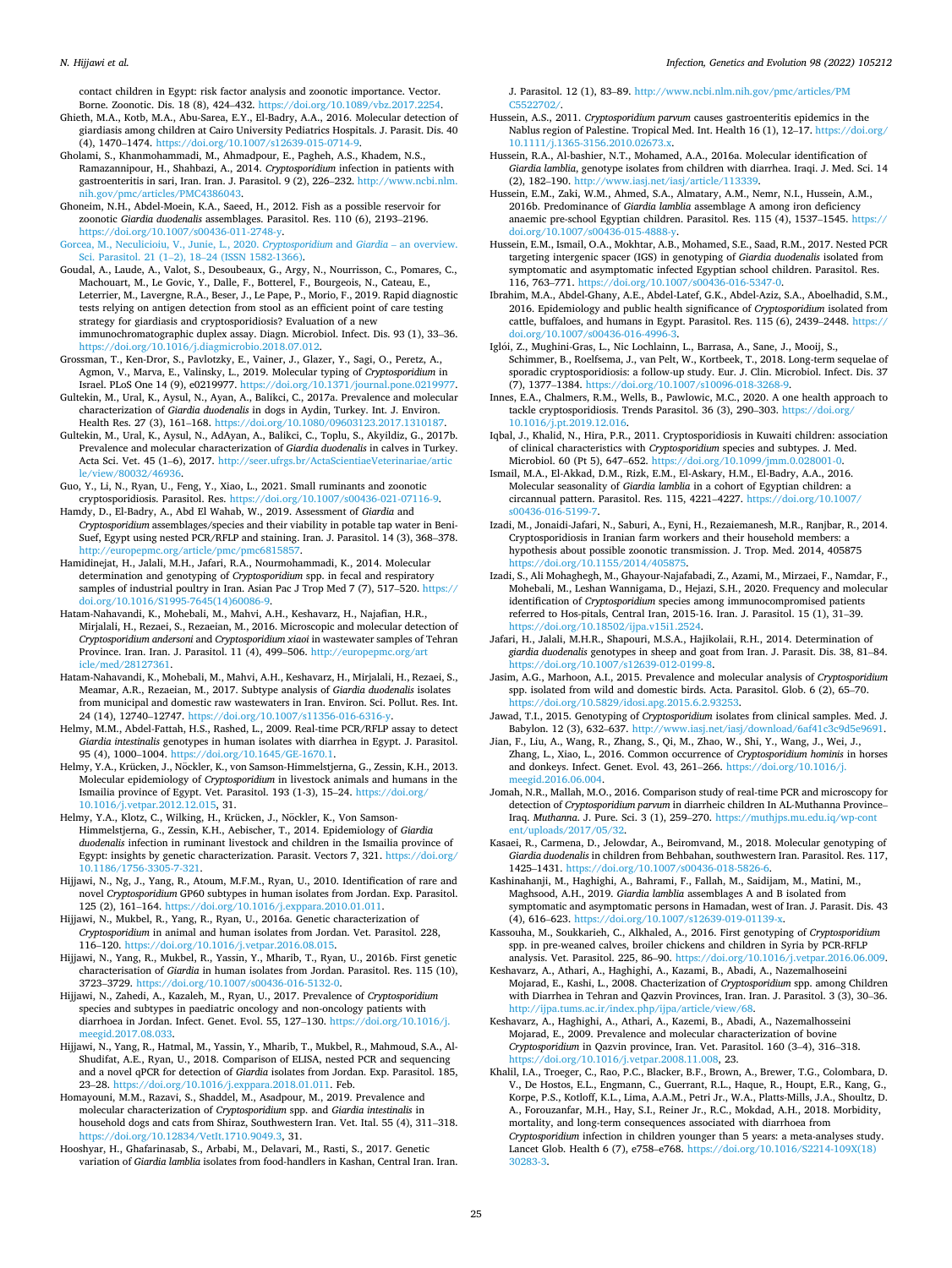- <span id="page-25-0"></span>Khouja, L.B., Cama, V., Xiao, L., 2010. Parasitic contamination in wastewater and sludge samples in Tunisia using three different detection techniques. Parasitol. Res. 107 (1), 109–116. <https://doi.org/10.1007/s00436-010-1844-8>.
- Kialashaki, E., Fakhar, M., Sharif, M., Daryani, A., Saberi, R., 2020. The mixed AII and BIII genotypes of human *Giardia lamblia* isolate circulating in Mazandaran Province, Northern Iran. Infect. Disord. Drug. Targets 20 (6), 834–839. [https://doi.org/](https://doi.org/10.2174/1871526520666200127155118) [10.2174/1871526520666200127155118,](https://doi.org/10.2174/1871526520666200127155118) 2020.
- Kiani, H., Haghighi, A., Seyyedtabaei, S.J., Azargashsb, E., Zebardast, N., Taghipour, N., Rostami, A., Xiao, L., 2017. Prevalence, clinical manifestations and genotyping of *Cryptosporidium* Spp. in patients with gastrointestinal illnesses in Western Iran. Iran. J. Parasitol. 12 (2), 169-176. http://www.ncbi.nlm.nih.gov/pmc/article
- [MC5527026](http://www.ncbi.nlm.nih.gov/pmc/articles/PMC5527026). Kiani-Salmi, N., Fattahi-Bafghi, A., Astani, A., Sazmand, A., Zahedi, A., Firoozi, Z., Ebrahimi, B., Dehghani-Tafti, A., Ryan, U., Akrami-Mohajeri, F., 2019. Molecular typing of *Giardia duodenalis* in cattle, sheep and goats in an arid area of Central Iran. Infect. Genet. Evol. 75, 104021 <https://doi.org/10.1016/j.meegid.2019.104021>.
- Koloren, Z., Ayaz, E., 2016. Genotyping of *Cryptosporidium* spp. in environmental water in Turkey. Acta Parasitol. 61 (4), 671–679. [https://doi.org/10.1515/ap-2016-0094,](https://doi.org/10.1515/ap-2016-0094) 1.
- Koloren, Z., Kaya, D., Avsar, C., 2013. Detection of *Cryptosporidium* species in the sea and tap water samples of Black Sea, Turkey. J. Parasitol. 99 (3), 554–557. https://doi. [org/10.1645/GE-3232.1](https://doi.org/10.1645/GE-3232.1).
- Koloren, Z., Seferoğlu, O., Karanis, P., 2016. Occurency of *Giardia duodenalis* assemblages in river water sources of Black Sea, Turkey. Acta Trop. 164, 337–344. [https://doi.](https://doi.org/10.1016/j.actatropica.2016.09.025)  [org/10.1016/j.actatropica.2016.09.025](https://doi.org/10.1016/j.actatropica.2016.09.025).
- Kotloff, K.L., Nasrin, D., Blackwelder, W.C., Wu, Y., Farag, T., Panchalingham, S., Sow, S. O., Sur, D., Zaidi, A.K.M., Faruque, A.S.G., Saha, D., Alonso, P.L., Tamboura, B., Sanogo, D., Onwuchekwa, U., Manna, B., Ramamurthy, T., Kanungo, S., Ahmed, S., Qureshi, S., Quadri, F., Hossain, A., Das, S.K., Antonio, M., Hossain, M.J., Mandomando, I., Acácio, S., Biswas, K., Tennant, S.M., Verweij, J.J., Sommerfelt, H., Nataro, J.P., Robins-Browne, R.M., Levine, M.M., 2019. The incidence, aetiology,
- and adverse clinical consequences of less severe diarrhoeal episodes among infants and children residing in low-income and middle-income countries: a 12-month casecontrol study as a follow-on to the Global Enteric Multicenter Study (GEMS). Lancet Glob. Health 7 (5), e568–e584. [https://doi.org/10.1016/S2214-109X\(19\)30076-2.](https://doi.org/10.1016/S2214-109X(19)30076-2)
- Krumkamp, R., Aldrich, C., Maiga-Ascofare, O., Mbwana, J., Rakotozandrindrainy, N., Borrmann, S., Caccio, S.M., Rakotozandrindrainy, R., Adegnika, A.A., Lusingu, J.P. A., Amuasi, J., May, J., Eibach, D., 2021. Transmission of *Cryptosporidium* species among human and animal local contact networks in sub-Saharan Africa: a multicountry study. Clin. Infect. Dis. 72 (8), 1358–1366. [https://doi.org/10.1093/](https://doi.org/10.1093/cid/ciaa223) [cid/ciaa223](https://doi.org/10.1093/cid/ciaa223).
- Küçük, K.S¸ ., Akyıldız, G., Bircan, R., Yılmazer, N., Gargılı, A., Kar, S., 2019. Identification and assemblage types of *Giardia duodenalis* from patients in Thrace, Turkey. Infect. Dis. Clin. Microbiol. 1, 6–13. [https://doi.org/10.5152/idcm.2019.19001.](https://doi.org/10.5152/idcm.2019.19001)
- Kuzehkanan, B., Rezaeian, M., Zeraati, H., Mohebali, M., Meamar, A.R., Babaei, Z., Kashi, L., Heydarnezhadi, M., Rezaie, S., 2011. A sensitive and specific PCR based method for identification of *Cryptosporidium* Sp. using new primers from 18S ribosomal RNA. Iran. J. Parasitol. 6 (4), 1–7. [http://pubmed.ncbi.nlm.nih.gov/](http://pubmed.ncbi.nlm.nih.gov/22347307/)  22347307
- Laatamna, A.E., Wagnerová, P., Sak, B., Květoňová, D., Aissi, M., Rost, M., Kváč, M., 2013. Equine cryptosporidial infection associated with *Cryptosporidium* hedgehog genotype in Algeria. Vet. Parasitol. 197 (1–2), 350–353. [http://pubmed.ncbi.nlm.](http://pubmed.ncbi.nlm.nih.gov/23731858)  [nih.gov/23731858.](http://pubmed.ncbi.nlm.nih.gov/23731858)
- Laatamna, A.E., Wagnerová, P., Sak, B., Květoňová, D., Xiao, L., Rost, M., McEvoy, J., Saadi, A.R., Aissi, M., Kváč, M., 2015. Microsporidia and *cryptosporidium* in horses and donkeys in Algeria: detection of a novel Cryptosporidium hominis subtype family (Ik) in a horse. Vet. Parasitol. 208 (3–4), 135–142. [https://doi.org/10.1016/j.](https://doi.org/10.1016/j.vetpar.2015.01.007)  [vetpar.2015.01.007](https://doi.org/10.1016/j.vetpar.2015.01.007).
- Laatamna, A.E., Holubová, N., Sak, B., Kváč, M., 2017. *Cryptosporidium meleagridis* and *C. baileyi* (Apicomplexa) in domestic and wild birds in Algeria. Folia Parasitol. 64 <https://doi.org/10.14411/fp.2017.018>, 2017.000.
- Lalle, M., Hanevik, K., 2018. Treatment-refractory giardiasis: challenges and solutions. Infect. Drug. Resist. 11, 1921–1933. [https://doi.org/10.2147/IDR.S141468.](https://doi.org/10.2147/IDR.S141468)
- Levine, M.M., Nasrin, D., Acácio, S., Bassat, Q., Powell, H., Tennant, S.M., Sow, S.O., Sur, D., Zaidi, A.K.M., Faruque, A.S.G., Hossain, M.J., Alonso, P.L., Breiman, R.F., O'Reilly, C.E., Mintz, E.D., Omore, R., Ochieng, J.B., Oundo, J.O., Tamboura, B., Sanogo, D., Onwuchekwa, U., Manna, B., Ramamurthy, T., Kanungo, S., Ahmed, S., Qureshi, S., Quadri, F., Hossain, A., Das, S.K., Antonio, M., Saha, D., Mandomando, I., Blackwelder, W.C., Farag, T., Wu, Y., Houpt, E.R., Verweiij, J.J., Sommerfelt, H., Nataro, J.P., Robins-Browne, R.M., Kotloff, K.L., 2020. Diarrhoeal disease and subsequent risk of death in infants and children residing in low-income and middle-income countries: analysis of the GEMS case-control study and 12-month GEMS-1A follow-on study. Lancet Glob. Health 8 (2), e204–e214. [https://doi.org/](https://doi.org/10.1016/S2214-109X(19)30541-8)  [10.1016/S2214-109X\(19\)30541-8](https://doi.org/10.1016/S2214-109X(19)30541-8).
- Li, F., Su, J., Chahan, B., Guo, Q., Wang, T., Yu, Z., Guo, Y., Li, N., Feng, Y., Xiao, L., 2019. Different distribution of *Cryptosporidium* species between horses and donkeys. Infect. Genet. Evol. 75, 103954 <https://doi.org/10.1016/j.meegid.2019.103954>.
- Lichtmannsperger, K., Hinney, B., Joachim, A., Wittek, T., 2019. Molecular characterization of *Giardia intestinalis* and *Cryptosporidium parvum* from calves with diarrhea in Austria and evaluation of point-of-care tests. Comp. Immunol. Microbiol. Infect. Dis. 66, 101333 [https://doi.org/10.1016/j.cimid.2019.101333.](https://doi.org/10.1016/j.cimid.2019.101333)
- Mahami Oskouei, M., Fallah, E., Ahmadi, M., Safaiyan, A., Bakhtiyari, S., Naserifar, R., Dousti, M., 2014. Molecular and parasitological study of *Cryptosporidium* isolates from cattle in Ilam, west of Iran. Iran. J. Parasitol. 9 (3), 435-440. http://www.ncbi. [nlm.nih.gov/pmc/articles/PMC4316577/.](http://www.ncbi.nlm.nih.gov/pmc/articles/PMC4316577/)
- Mahdavi Poor, B., Rashedi, J., Asgharzadeh, M., Fallah, E., Hatam-Nahavandi, K., Dalimi, A., 2015. Molecular characterization of *Cryptosporidium* species in children with diarrhea in North West of Iran. Int. J. Mol. Cell. Med. 4 (4), 235-239. http: [pubmed.ncbi.nlm.nih.gov/27014648/.](http://pubmed.ncbi.nlm.nih.gov/27014648/)
- Mahfouz, M.E., Mira, N., Amer, S., 2014. Prevalence and genotyping of *Cryptosporidium*  Spp. in farm animals in Egypt. J. Vet. Sci. 76 (12), 1569–1575. [https://doi.org/](https://doi.org/10.1292/jvms.14-0272)  [10.1292/jvms.14-0272.](https://doi.org/10.1292/jvms.14-0272)
- Mahmoud, F., Taha, A.A., El-Allaywy, Malek, S.S., 2016. Conventional and molecular diagnosis of cryptosporidiosis in calves. Assiut. Vet. Med. J. 62 (151), 12–21. <https://doi.org/10.21608/avmj.2016.170003>.
- Mahmoudi, M.R., Karanis, P., 2020. Genotyping of *Cryptosporidium* spp. from a sewagecontaminated river in Guilan, Iran. Environ. Sci. Proc. 2, 10. [https://doi.org/](https://doi.org/10.3390/environsciproc2020002010) [10.3390/environsciproc2020002010](https://doi.org/10.3390/environsciproc2020002010).
- Mahmoudi, M.R., Nazemalhosseini-Mojarad, E., Kazemi, B., Haghighi, A., Mirzaei, A., Mohammadiha, A., Jahantab, S., Xiao, L., Karanis, P., 2015a. *Cryptosporidium*  genotypes and subtypes distribution in river water in Iran. J. Water Health 13 (2), 600–606. <https://doi.org/10.2166/wh.2014.234>.
- Mahmoudi, M.R., Nazemalhosseini-Mojarad, E., Karanis, P., 2015b. Genotyping of *Giardia lamblia* and *Entamoeba* spp from river waters in Iran. Parasitol. Res. 114, 4565–4570.<https://doi.org/10.1007/s00436-015-4702-x>.
- Mahmoudi, M.R., Mahdavi, F., Ashrafi, K., Forghanparast, K., Rahmati, B., Mirzae, A., Roshan, Z.A., Karanis, P., 2020. Report of *Giardia* assemblages and giardiasis in residents of Guilan province—Iran. Parasitol. Res. 119, 1083–1091. [https://doi.org/](https://doi.org/10.1007/s00436-019-06595-1)  [10.1007/s00436-019-06595-1.](https://doi.org/10.1007/s00436-019-06595-1)
- Majeed, Q.A.H., El-Azazy, O.M.E., Abdou, N.M.I., Al-Aal, Z.A., El-Kabbany, A.I., Tahrani, L.M.A., AlAzemi, M.S., Wang, Y., Feng, Y., Xiao, L., 2018. Epidemiological observations on cryptosporidiosis and molecular characterization of *Cryptosporidium*  spp. in sheep and goats in Kuwait. Parasitol. Res. 117 (5), 1631–1636. [https://doi.](https://doi.org/10.1007/s00436-018-5847-1) [org/10.1007/s00436-018-5847-1.](https://doi.org/10.1007/s00436-018-5847-1)
- Meamar, A.R., Guyot, K., Certad, G., Dei-Cas, E., Mohraz, M., Mohebali, M., Mohammad, K., Mehbod, A.A., Rezaie, S., Rezaian, M., 2007. Molecular characterization of *Cryptosporidium* isolates from humans and animals in Iran. Appl. Environ. Microbiol. 73 (3), 1033–1035. [https://doi.org/10.1128/AEM.00964-06.](https://doi.org/10.1128/AEM.00964-06)
- [Merdaw, M.A., Al-Zubaidi, M.T.S., Hanna, D.B., Khalaf, I.A., Jassim, H.S., 2018.](http://refhub.elsevier.com/S1567-1348(22)00009-0/rf0775) Genotyping of *Cryptosporidium* [spp. isolated from human and cattle in Baghdad](http://refhub.elsevier.com/S1567-1348(22)00009-0/rf0775)  [Province, Iraq. Indian. J. Nat. Sci. 9 \(51\), 15925](http://refhub.elsevier.com/S1567-1348(22)00009-0/rf0775)–15932.
- Messa Jr., A., Köster, P.C., Garrine, M., Gilchrist, C., Bartelt, L.A., Nhampossa, T., Massora, S., Kotloff, K., Levine, M.M., Alonso, P.L., Carmena, D., Mandomando, I., 2021. Molecular diversity of *Giardia duodenalis* in children under 5 years from the Manhica district, Southern Mozambique enrolled in a matched case-control study on the aetiology of diarrhoea. PLoS Negl. Trop. Dis. 15 (1), e0008987 https://doi.org/ [10.1371/journal.pntd.0008987.](https://doi.org/10.1371/journal.pntd.0008987)
- Mirrezaie, E., Beiromvand, M., Tavalla, M., Temoori, A., Mirzavand, S., 2019. Molecular genotyping of *Giardia duodenalis* in humans in the Andimeshk County, Southwestern Iran. Acta Parasitol. 64, 376–383 (2019). [https://doi.org/10.2478/s11686-01](https://doi.org/10.2478/s11686-019-00051-x)  [9-00051-x](https://doi.org/10.2478/s11686-019-00051-x).
- Mirshekari, F., Hatam-Nahavandi, K., Abdolahi Khabisi, S., Salimi-Khorashad, A., 2019. *Cryptosporidium parvum* in children with diarrhea in Zahedan, Iran. Jundishapur. J. Microbiol. 12 (8), e95109 <https://doi.org/10.5812/jjm.95109>.
- Mohamed, A.M.A., Bayoumy, A.M., Abo-hashim, A.H., Ibrahim, A.A., El-Badry, A.A., 2020. Giardiasis in symptomatic children from Sharkia, Egypt: genetic assemblages and associated risk factors. J. Parasit. Dis. 44, 719–724. [https://doi.org/10.1007/](https://doi.org/10.1007/s12639-020-01254-0)  [s12639-020-01254-0](https://doi.org/10.1007/s12639-020-01254-0).
- Mohammadian, H., Azizi, H., Dabirzadeh, M., 2019. Genetic study of *cryptosporidium*  with SSU-rRNA in children younger than ten referring to hospitals of Zabol, Southeast of Iran. Shiraz E-Med J. 20 (4), e81106 [https://doi.org/10.5812/](https://doi.org/10.5812/semj.81106)  [semj.81106](https://doi.org/10.5812/semj.81106).
- Mukbel, R.M., Ghaith, A.O., Abu Halaweh, M., Abo-Shehada, M.N., 2017. Prevalence of *Giardia* assemblages among equines in Jordan. J. Equine. Vet. Sci. 57, 1–7. ISSN 0737-0806. <https://doi.org/10.1016/j.jevs.2017.05.014>.
- Naguib, D., El-Gohary, A.H., Roellig, D., Mohamed, A.A., Arafat, N., Wang, Y., Feng, Y., Xiao, L., 2018a. Molecular characterization of *Cryptosporidium* spp. and *Giardia duodenalis* in children in Egypt. Parasit. Vectors 11 (1), 403. [https://doi.org/](https://doi.org/10.1186/s13071-018-2981-7) [10.1186/s13071-018-2981-7](https://doi.org/10.1186/s13071-018-2981-7), 11.
- Naguib, D., El-Gohary, A.H., Mohamed, A.A., Roellig, D.M., Arafat, N., Xiao, L., 2018b. Age patterns of *Cryptosporidium* species and *Giardia duodenalis* in dairy calves in Egypt. Parasitol. Int. 67 (6), 736–741. [https://doi.org/10.1016/j.](https://doi.org/10.1016/j.parint.2018.07.012)  arint.2018.07.012
- Naguib, D., Roellig, D.M., Arafat, N., Xiao, L., 2021. Genetic characterization of *Cryptosporidium cuniculus* from rabbits in Egypt. Pathogens 10 (6), 775. [https://doi.](https://doi.org/10.3390/pathogens10060775)  [org/10.3390/pathogens10060775.](https://doi.org/10.3390/pathogens10060775)
- Najafi-Asl, M., Faraji, H., Hosseini, T.S., Sharifi-Sarasiabi, K., 2020. Prevalence and molecular genotyping of *Cryptosporidium* Spp. in diarrheic patients from Bandar Abbas City, southern Iran. Jundishapur. J. Microbiol. 13 (6), e102706 [https://doi.](https://doi.org/10.5812/jjm.102706)  [org/10.5812/jjm.102706.](https://doi.org/10.5812/jjm.102706)
- Nazemalhosseini-Mojarad, E., Haghighi, A., Taghipour, N., Keshavarz, A., Mohebi, S.R., Zali, M.R., Xiao, L., 2011a. Subtype analysis of *Cryptosporidium parvum* and *Cryptosporidium hominis* isolates from humans and cattle in Iran. Vet. Parasitol. 179 (1–3), 250–252. <https://doi.org/10.1016/j.vetpar.2011.01.051>.
- Nazemalhosseini-Mojarad, E., Keshavarz, A., Taghipour, N., Haghighi, A., Kazemi, B., Athari, A., 2011b. Genotyping of *Cryptosporidium* spp. in clinical samples: PCR-RFLP analysis of the TRAP-C2 gene. Gastroenterol. Hepatol. Bed. Bench. (1), 29–33, 4. [htt](http://www.ncbi.nlm.nih.gov/pmc/articles/PMC4017402)  [p://www.ncbi.nlm.nih.gov/pmc/articles/PMC4017402.](http://www.ncbi.nlm.nih.gov/pmc/articles/PMC4017402)
- Nooshadokht, M., Kalantari-Khandani, B., Sharifi, I., Kamyabi, H., Liyanage, N., Lagenaur, L.A., Kagnoff, M.F., Singer, S.M., Babaei, Z., Solaymani-Mohammadi, S., 2017. Stool antigen immunodetection for diagnosis of *giardia duodenalis* infection in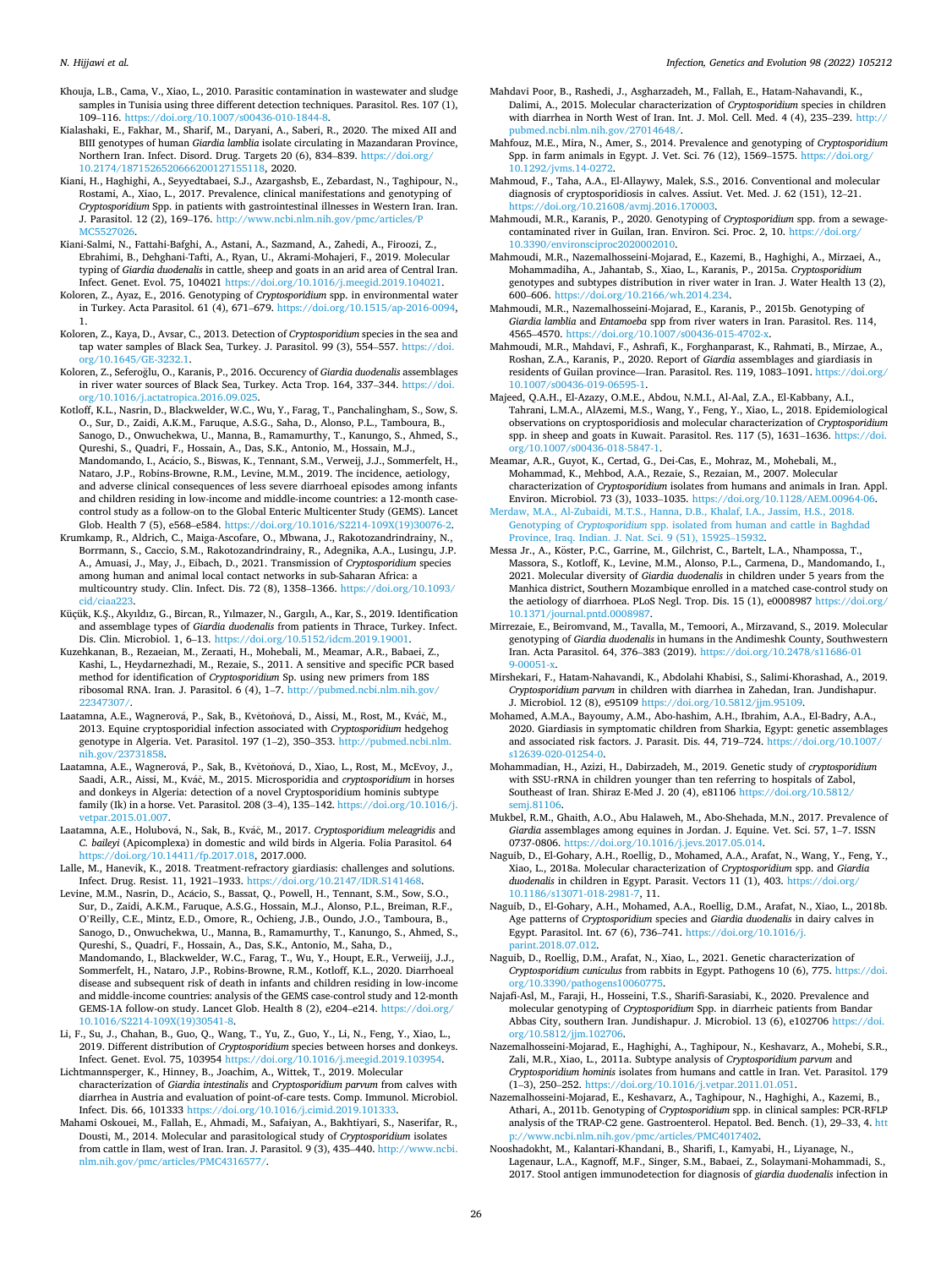#### <span id="page-26-0"></span>*N. Hijjawi et al.*

human subjects with HIV and cancer. J. Microbiol. Methods 141, 35–41. [https://doi.](https://doi.org/10.1016/j.mimet.2017.07.004)  [org/10.1016/j.mimet.2017.07.004.](https://doi.org/10.1016/j.mimet.2017.07.004)

- O'Leary, J.K., Sleator, R.D., Lucey, B., 2021. *Cryptosporidium* spp. diagnosis and research in the 21st century. Food. Waterborne. Parasitol. 20, 24 e00131. [https://doi.org/10](https://doi.org/10.1016/j.fawpar.2021.e00131)  [.1016/j.fawpar.2021.e00131](https://doi.org/10.1016/j.fawpar.2021.e00131).
- Omarova, A., Tussupova, K., Berndtsson, R., Kalishev, M., Sharapatova, K., 2018. Protozoan parasites in drinking water: a system approach for improved water, sanitation and hygiene in developing countries. Int. J. Environ. Res. Public Health 15 (3), 495. https://doi.org/10.3390/jierph15030495. (3), 495. [https://doi.org/10.3390/ijerph15030495.](https://doi.org/10.3390/ijerph15030495)
- Onder, Z., Simsek, E., Duzlu, O., Yetismis, G., Ciloglu, A., Okur, M., Kokcu, N.D., Inci, A., Yildirim, A., 2020. Molecular prevalence and genotyping of *Giardia duodenalis* in cattle in Central Anatolia Region of Turkey. Parasitol. Res. 119, 2927–2934. [https://](https://doi.org/10.1007/s00436-020-06771-8)  [doi.org/10.1007/s00436-020-06771-8](https://doi.org/10.1007/s00436-020-06771-8).

Osman, M., El Safadi, D., Benamrouz, S., Guyot, K., Dei-Cas, E., Aliouat, E., Creusy, C., Mallat, H., Hamze, M., Dabboussi, F., Viscogliosi, E., Certad, G., 2015. Initial data on the molecular epidemiology of cryptosporidiosis in Lebanon. PLoS One 10 (5), 6–13. [http://europepmc.org/article/med/31805009.](http://europepmc.org/article/med/31805009)

Osman, M., El Safadi, D., Cian, A., Benamrouz, S., Nourrisson, C., Poirier, P., Pereira, B., Razakandrainibe, R., Pinon, A., Lambert, C., Wawrzyniak, I., Dabboussi, F., Delbac, F., Favennec, L., Hamze, M., Viscogliosi, E., Certad, G., 2016. Prevalence and risk factors for intestinal protozoan infections with *Cryptosporidium*, *Giardia*, *Blastocystis* and *Dientamoeba* among schoolchildren in Tripoli, Lebanon. PLoS Negl. Trop. Dis. 10 (3)<https://doi.org/10.1371/journal.pntd.0004496>, 14. e0004496.

Osman, M., Benamrouz, S., Guyot, K., Baydoun, M., Frealle, E., Chabe, M., Gantois, N., Delaire, B., Goffard, A., Aoun, A., Jurdi, N., Dabboussi, F., Even, G., Slomianny, C., Gosset, P., Hamze, M., Creusy, C., Viscogliosi, E., Certad, G., 2017. High association of *Cryptosporidium* spp. infection with colon adenocarcinoma in Lebanese patients. PLoS One 12 (12). [https://doi.org/10.1371/journal.pone.0189422,](https://doi.org/10.1371/journal.pone.0189422) 19.

Osman, M., Benamrouz, S., Guyot, K., El Safadi, D., Mallat, H., Dabboussi, F., Hamze, M., Viscogliosi, E., Certad, G., 2018. Molecular epidemiology of *Cryptosporidium* spp. in North Lebanon. J. Infec. Dev. Ctr. 12<https://doi.org/10.3855/jidc.10014>, 34S.

Ouakli, N., Belkhiri, A., de Lucio, A., Köster, P.C., Djoudi, M., Dadda, A., Khelef, D., Kaidi, R., Carmena, D., 2018. *Cryptosporidium*-associated diarrhoea in neonatal calves in Algeria. Vet. Parasitol. Reg. Stud. Rep. 12, 78–84. [https://doi.org/10.1016/](https://doi.org/10.1016/j.vprsr.2018.02.005)  [j.vprsr.2018.02.005](https://doi.org/10.1016/j.vprsr.2018.02.005).

Pestechian, N., Rasekh, H., Rostami-Nejad, M., Yousofi, H.A., Hosseini-Safa, A., 2014. Molecular identification of *Giardia lamblia*; is there any correlation between diarrhea and genotyping in Iranian population? Gastroenterol. Hepatol. Bed. Bench. 7 (3), 168–172. [http://www.ncbi.nlm.nih.gov/pmc/article/PMC4129568/.](http://www.ncbi.nlm.nih.gov/pmc/article/PMC4129568/)

Pirestani, M., Sadraei, J., Dalimi, Asl A., Zavvar, M., Vaeznia, H., 2008. Molecular characterization of *Cryptosporidium* isolates from human and bovine using 18s rRNA gene in Shahriar county of Tehran. Iran. Parasitol. Res. 103 (2), 467–472. [https://](https://doi.org/10.1007/s00436-008-1008-2) [doi.org/10.1007/s00436-008-1008-2.](https://doi.org/10.1007/s00436-008-1008-2)

Plutzer, J., Lassen, B., Jokelainen, P., Djurković-Djaković, O., Kucsera, I., Dorbek-Kolin, E., Šoba, B., Sréter, T., Imre, K., Omeragić, J., Nikolić, A., Bobić, B.,<br>Živičnjak, T., Lučinger, S., Stefanović, L.L., Kučinar, J., Sroka, J., Deksne, G., Keidāne, D., Kváč, M., Karanis, P., 2018. Review of Cryptosporidium and Giardia in the eastern part of Europe, 2016. Euro surveillance: bulletin Europeen sur les maladies transmissibles 23 (4), 16–00825. [https://doi.org/10.2807/1560-7917.](https://doi.org/10.2807/1560-7917.ES.2018.23.4.16-00825) [ES.2018.23.4.16-00825](https://doi.org/10.2807/1560-7917.ES.2018.23.4.16-00825).

Rafiei, A., Roointan, E.S., Samarbafzadeh, A.R., Shayesteh, A.A., Shamsizadeh, A., Pourmahdi Borujeni, M., 2013. Investigation of possible correlation between *Giardia duodenalis* genotypes and clinical symptoms in southwest of Iran. Iran. J. Parasitol. 8 (3), 389–395. [http://www.ncbi.nlm.nih.gov/pmc/articles/PMC3887239/.](http://www.ncbi.nlm.nih.gov/pmc/articles/PMC3887239/)

Rafiei, A., Baghlaninezhad, R., Köster, P.C., Bailo, B., Hernández de Mingo, M., Carmena, D., Panabad, E., Beiromvand, M., 2020. Multilocus genotyping of *Giardia duodenalis* in Southwestern Iran. A community survey. PLoS One 15 (2), e0228317. <https://doi.org/10.1371/journal.pone.0228317>.

Rahimian, F., Sadraei, J., Pirestani, M., Ghaffarifar, F., 2018. A modified PCR-RFLP method to determine genetic diversity of *Giardia Lamblia* human isolates based on Triosephosphate Isomerase (TPI) gene. Acta Trop. [https://doi.org/10.1016/j.](https://doi.org/10.1016/j.actatropica.2018.06.008) [actatropica.2018.06.008.](https://doi.org/10.1016/j.actatropica.2018.06.008)

Rahmouni, I., Essid, R., Aoun, K., Bouratbine, A., 2014. Glycoprotein 60 diversity in *Cryptosporidium parvum* causing human and cattle cryptosporidiosis in the rural region of Northern Tunisia. Am. J. Trop. Med. Hyg. 90 (2), 346–350. [https://doi.](https://doi.org/10.4269/ajtmh.13-0522) [org/10.4269/ajtmh.13-0522](https://doi.org/10.4269/ajtmh.13-0522).

Ranjbar, R., Baghaei, K., Nazemalhosseini Mojarad, E., 2016. Genetic characterization of *Cryptosporidium* spp. among patients with gastrointestinal complaints. Gastroenterol. Hepatol. Bed. Bench. 9 (4), 301–307. [http://www.ncbi.nlm.nih.gov/pmc/artic](http://www.ncbi.nlm.nih.gov/pmc/articles/PMC5118855/) [les/PMC5118855/.](http://www.ncbi.nlm.nih.gov/pmc/articles/PMC5118855/)

Ranjbar, R., Mirhendi, H., Izadi, M., Behrouz, B., Mohammadi Manesh, R., 2018. Molecular identification of *cryptosporidium* spp. in Iranian dogs using Seminested PCR: A first report. Vector-Borne. Zoonotic. Dis. 18 (2), 96–100. [https://doi.org/](https://doi.org/10.1089/vbz.2017.2136)  [10.1089/vbz.2017.2136](https://doi.org/10.1089/vbz.2017.2136).

[Rasheed, Q.A., Jebur, M.S., 2018. Molecular diversity and phylogenetic tree of](http://refhub.elsevier.com/S1567-1348(22)00009-0/rf0930) *Giardia lamblia* [among some Iraqi gastrointestinal patients. Int. J. Pharm. Sci. Res. 10 \(7\),](http://refhub.elsevier.com/S1567-1348(22)00009-0/rf0930) 1701–[1706 \(ISSN: 0975-1459\)](http://refhub.elsevier.com/S1567-1348(22)00009-0/rf0930).

Rayani, M., Unyah, N., S., Hatam, G., 2014. Molecular identification of *giardia duodenalis*  isolates from Fars Province, Iran. Iran. J. Parasitol. 9 (1), 70–78. [http://pubmed.](http://pubmed.ncbi.nlm.nih.gov/25642262/)  ncbi.nlm.nih.gov/25642262

Rayani, M., Hatam, G., Unyah, N.Z., Ashrafmansori, A., Abdullah, W.O., Hamat, R.A., 2017. Phylogenetic analysis of *Giardia lamblia* human genotypes in Fars Province, Southern Iran. Iran. J. Parasitol. 12 (4), 522–533. [http://ncbi.nlm.nih.gov/pmc](http://ncbi.nlm.nih.gov/pmc/articles/PMC5756302/) articles/PMC5756302

Rebih, N., Boutaiba, S., Aboualchamat, G., Souttou, K., Hakem, A., Al Nahhas, S., 2020. Molecular and epidemiological characterization of *Giardia Intestinalis* assemblages

detected in Djelfa, Algeria. J. Parasit. Dis. 44, 281–288. [https://doi.org/10.1007/](https://doi.org/10.1007/s12639-020-01206-8)  [s12639-020-01206-8](https://doi.org/10.1007/s12639-020-01206-8)

Robertson, L.J., Johansen, Ø.H., Kifleyohannes, T., Efunshile, A.M., Terefe, G., 2020. *Cryptosporidium* infections in Africa-how important is zoonotic transmission? A review of the evidence. Front. Vet. Sci. 7, 575881 [https://doi.org/10.3389/](https://doi.org/10.3389/fvets.2020.575881)  [fvets.2020.575881](https://doi.org/10.3389/fvets.2020.575881).

Rogawski, E.T., Bartelt, L.A., Platts-Mills, J.A., Seidman, J.C., Samie, A., Havt, A., Babji, S., Trigoso, D.R., Qureshi, S., Shakoor, S., Haque, R., Mduma, E., Bajracharya, S., Gaffar, S.M.A., Lima, A.A.M., Kang, G., Kosek, M.N., Ahmed, T., Svensen, E., Mason, C., Bhutta, Z.A., Lang, D.R., Gottlieb, M., Guerrant, R.L., Houpt, E.R., Bessong, P.O., Network, M.A.L.-E.D., Investigators., 2017. Determinants and impact of *giardia* infection in the first 2 years of life in the MAL-ED birth cohort. J. Pediatr. Infect. Dis. Soc. 6 (2), 153–160. <https://doi.org/10.1093/jpids/piw082>.

Roointan, E.S., Rafiei, A., Samarbaf-Zadeh, A.R., Shayesteh, A.A., Shamsizadeh, A., Borujeni, M.P., 2013. Genotype analysis of *Giardia lamblia* isolated from children in Ahvaz, Southwest of Iran. Jundishapur. J. Microbiol. 6 (3), 279–283. [https://doi.](https://doi.org/10.5812/jjm.6443)  [org/10.5812/jjm.6443.](https://doi.org/10.5812/jjm.6443)

Roth, G.A., Collaborators, G.B.D.C.D., Abate, D., Abate, K.H., Abay, S.M., Abbafati, C., Abbasi, N., Abbastabar, H., Abd-Allah, L., Abdela, J., Abdelalim, A., Abdollahpour, I., Abdulkader, R.S., Abebe, H.T., Abebe, M., Abebe, Z., Abejie, A.N., Abera, S.F., Abil, O.Z., Postma, M. J., 2018. Global, regional, and national age-sexspecific mortality for 282 causes of death in 195 countries and territories, 1980- 2017: a systematic analysis for the global burden of disease study 2017. Lancet 392 (10159), 1736–1788. [https://doi.org/10.1016/S0140-6736\(18\)32203-7](https://doi.org/10.1016/S0140-6736(18)32203-7).

Ryan, U., Paparini, A., Oskam, C., 2017. New technologies for detection of enteric parasites. Trends Parasitol. 33 (7), 532–546. [https://doi.org/10.1016/j.](https://doi.org/10.1016/j.pt.2017.03.005)  [pt.2017.03.005.](https://doi.org/10.1016/j.pt.2017.03.005)

Sadek, G.S., 2014. Use of nested PCR-RFLP for genotyping of *Cryptosporidium* parasites isolated calves and children suffering from diarrhea. Parasitol. United J. 7, 129–137. <https://doi.org/10.4103/1687-7942.149568>.

Sahraoui, L., Thomas, M., Chevillot, A., Mammeri, M., Polack, B., Vallée, I., Follet, J., Ain-Baaziz, H., Adjou, K.T., 2019. Molecular characterization of zoonotic *Cryptosporidium* spp. and *Giardia duodenalis* pathogens in Algerian sheep. Vet. Parasitol. Reg. Stud. Rep. 16, 100280 [https://doi.org/10.1016/j.vprsr.2019.100280.](https://doi.org/10.1016/j.vprsr.2019.100280)

Saki, J., Asadpouri, R., 2018. Molecular characterization of *Cryptosporidium* species isolated from cattle in southwest of Iran. Jundishapur. J. Microbiol. 11 (5), e59371 <https://doi.org/10.5812/jjm.59371>.

Saki, J., Foroutan-Rad, M., Asadpouri, R., 2016. Molecular characterization of *cryptosporidium* spp. in wild rodents of southwestern Iran using 18s rRNA gene nested-PCR-RFLP and sequencing techniques. J. Trop. Med. 2016, 6834206. [https://](https://doi.org/10.1155/2016/6834206)  [doi.org/10.1155/2016/6834206.](https://doi.org/10.1155/2016/6834206)

[Saleh, H.A., Shaker, M.J., Al-Zuheiry, M.S.H., Hussein, R.A., 2018. Molecular detection](http://refhub.elsevier.com/S1567-1348(22)00009-0/rf0995) of *Giardia lamblia* [genotypes by nested polymerase chain reaction from diarrheic](http://refhub.elsevier.com/S1567-1348(22)00009-0/rf0995) [patients in Diyala/Iraq. Sci. J. Med. Res. 2 \(5\), 36](http://refhub.elsevier.com/S1567-1348(22)00009-0/rf0995)–41. ISSN: 2520-5234.

Santin, M., 2020. *Cryptosporidium* and *Giardia* in ruminants. Vet. Clin. North. Am. Food. Anim. Pract. 36 (1), 223–238.<https://doi.org/10.1016/j.cvfa.2019.11.005>.

Sarkari, B., Ashrafmansori, A., Hatam, G.R., 2012. Genotyping of *Giardia lamblia* isolates from human in southern Iran. Trop. Biomed. 29 (3), 366–371. [http://pubmed.ncbi.](http://pubmed.ncbi.nlm.nih.gov/23018499/)  [nlm.nih.gov/23018499/](http://pubmed.ncbi.nlm.nih.gov/23018499/).

Sarzhanov, F., Köster, P.C., Dogruman-Al, F., Bailo, B., Dashti, A., Demirel-Kaya, F., Carmena, D., 2021. Detection of enteric parasites and molecular characterization of *Giardia duodenalis* and *Blastocystis* sp. in patients admitted to hospital in Ankara, Turkey. Parasitology 148 (5), 550–561. [https://doi.org/10.1017/](https://doi.org/10.1017/S0031182020001821)  [S0031182020001821](https://doi.org/10.1017/S0031182020001821).

Scalia, L.A., Fava, N.M., Soares, R.M., Limongi, J.E., da Cunha, M.J., Pena, I.F., Kalapothakis, E., Cury, M.C., 2016. Multilocus genotyping of *Giardia duodenalis* in Brazilian children. Trans. R. Soc. Trop. Med. Hyg. 110 (6), 343–349. https://doi.org/ [10.1093/trstmh/trw036.](https://doi.org/10.1093/trstmh/trw036)

Seabolt, M.H., Konstantinidis, K.T., Roellig, D.M., 2021. Hidden diversity within common protozoan parasites as revealed by a novel genotyping scheme. Appl. Environ. Microbiol. 87 (6) <https://doi.org/10.1128/AEM.02275-20> e02275-20.

Semmani, M., Costa, D., Achour, N., Cherchar, M., Mouhajir, A., Villier, V., Ballet, J.J., Favennec, L., Hamoudi, H.A., Razakandrainibe, R., 2020. First time genotyping of *Cryptosporidium* spp. isolates from diarrheic stools of Algerian HIV-infected subjects supports predominant zoonotic transmission routes. Med. Rxiv. [https://doi.org/](https://doi.org/10.1101/2020.04.14.20055038) [10.1101/2020.04.14.20055038.](https://doi.org/10.1101/2020.04.14.20055038)

Sepahvand, A., Hosseini-Safa, A., Yousofi, H.A., Tajedini, M.H., Pahlavan Gharehbabah, R., Pestehchian, N., 2020. Genotype characteristics of *Giardia duodenalis* in patients using high resolution melting analysis technique in Khorramabad. Iran. Iran. J. Parasitol. 15 (2), 204-213. [http://www.ncbi.nlm.nih.](http://www.ncbi.nlm.nih.gov/pmc/articles/PMC7311821/) [gov/pmc/articles/PMC7311821/.](http://www.ncbi.nlm.nih.gov/pmc/articles/PMC7311821/)

Shahbazi, P., Aligolzadeh, A., Khordadmehr, M., Farhang, H., Katiraee, F., 2020. Molecular study and genotyping of *Cryptosporidium baileyi* and *Cryptosporidium parvum* from free-range and commercial broiler chickens in Guilan province. Iran. Comp. Immunol. Microbiol. Infect. Dis. 69, 101411 [https://doi.org/10.1016/j.](https://doi.org/10.1016/j.cimid.2019.101411)  [cimid.2019.101411.](https://doi.org/10.1016/j.cimid.2019.101411)

Shahdoust, S., Niyyati, M., Haghighi, A., Azargashb, E., Khataminejad, M.R., 2016. Prevalence of intestinal parasites in referred individuals to the medical centers of Tonekabon city, Mazandaran province. Gastroenterol. Hepatol. Bed. Bench. 9 (Suppl1), S75–S79. <http://www.ncbi.nlm.nih.gov/pmc/articles/PMC5310804/>.

Shahnazi, M., Naghizadeh, F., Hajialilo, E., Alizadeh, S.A., Saraei, M., Alipour, M., 2019. Investigation of *Giardia intestinalis* genotypes among the food handlers of Qazvin, Iran. Iran. J. Parasitol. 14 (4), 534–541. [http://ijpa.tums.ac.ir/index.php/ijpa/](http://ijpa.tums.ac.ir/index.php/ijpa/article/view/2075) [article/view/2075](http://ijpa.tums.ac.ir/index.php/ijpa/article/view/2075).